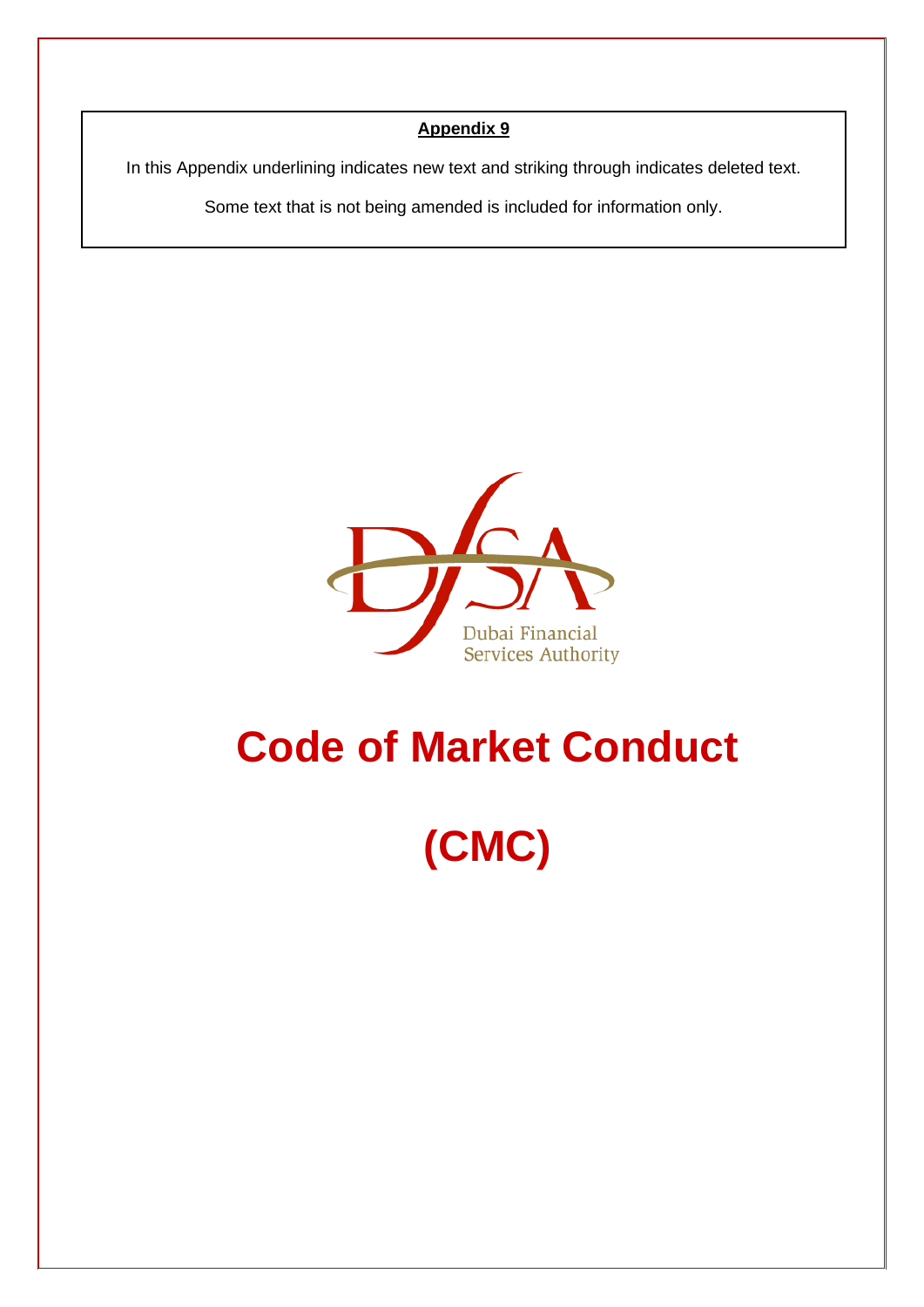# **1 INTRODUCTION**

#### **Purpose**

- 1. The purpose of the Code of Market Conduct is to provide Guidance on the Market Abuse provisions in Part 6 of the Markets Law.
- 2. The Code is intended to:
	- (a) help persons to determine whether or not conduct is Market Abuse;
	- (b) assist persons such as Authorised Persons who may be subject to obligations to monitor for, prevent or report Market Abuse to comply with their obligations; and
	- (c) clarify that certain market practices do not, in the DFSA's view, ordinarily amount to Market Abuse.
- 3. The Code is relevant to any person to whom Part 6 of the Markets Law applies. Part 6 applies to persons generally, that is:
	- (a) whether an individual, Body Corporate or body unincorporated; and
	- (b) whether regulated by the DFSA (such as an Authorised Person) or unregulated.

# **Status**

- 4. The information in the Code is made and issued as Guidance on the provisions in Part 6 of the Markets Law and as such is indicative and non-binding. This Guidance is issued by the DFSA Board of Directors under Article 20(2)(c) of the Regulatory Law.
- 5. In the Code, the DFSA sometimes sets out its views on the interpretation of provisions in Part 6 of the Markets Law. These views are not intended to be exhaustive or definitive and interpretation of the Markets Law is ultimately a matter for the Court. If you have any doubt about your obligations under a provision, you should seek appropriate legal advice.

# **Structure**

- 6. The chapters in the Code generally set out for each type of Market Abuse:
	- (a) the text of the prohibition and relevant definitions;
	- (b) the DFSA's interpretation of elements of the prohibition (including factors it may

 $\frac{1}{\sqrt{2}}$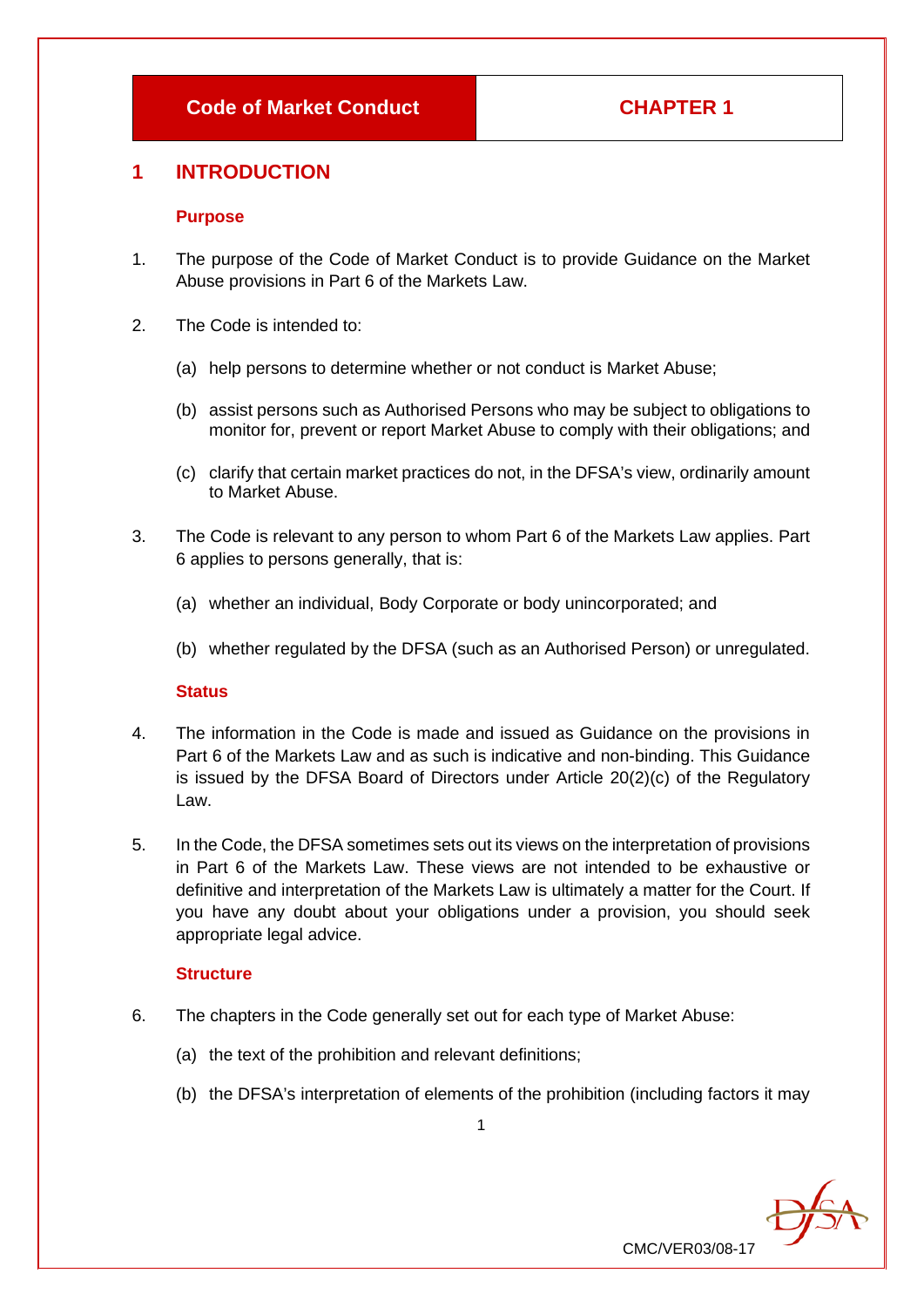take into account in determining whether or not there has been a contravention);

- (c) general or specific examples of conduct that in the DFSA's view may contravene the prohibition; and
- (d) where relevant, defences in the Markets Law.

Where the Code sets out the text of a prohibition, definition or defence, it sometimes does so in abbreviated form to assist the reader. For the precise terms, readers should refer to the Markets Law itself.

# **Terminology**

- 7. Defined terms are identified throughout the Code by the capitalisation of the initial letter of a word or each word of a phrase and are defined in the Glossary module (GLO) of the DFSA Rulebook. Unless the context otherwise requires, where capitalisation of the initial letter is not used, an expression has its natural meaning.
- 8. Unless the context otherwise requires, where the Code refers to:
	- (a) the Law, the reference is to the Markets Law;
	- (b) Part 6, the reference is to Part 6 of the Markets Law;
	- (c) an Article, the reference is to an Article in the Markets Law;
	- (d) a prohibition, the reference is to an Article in Chapter 1 of Part 6 of the Markets Law that prohibits specified conduct;
	- (e) Market Abuse, the reference is to conduct which contravenes a provision in Chapter 1 of Part 6 of the Markets Law; and
	- (f) Trading Information, the reference is to information referred to in CMC section 6-2 paragraph 7.

# **Code not exhaustive**

- 9. The Code does not try to exhaustively describe or list:
	- (a) all examples of Market Abuse, setting out only a few of the many possible examples; or
	- (b) all factors that the DFSA may take into account in deciding whether or not conduct amounts to Market Abuse.

#### **Conduct may contravene different Articles**

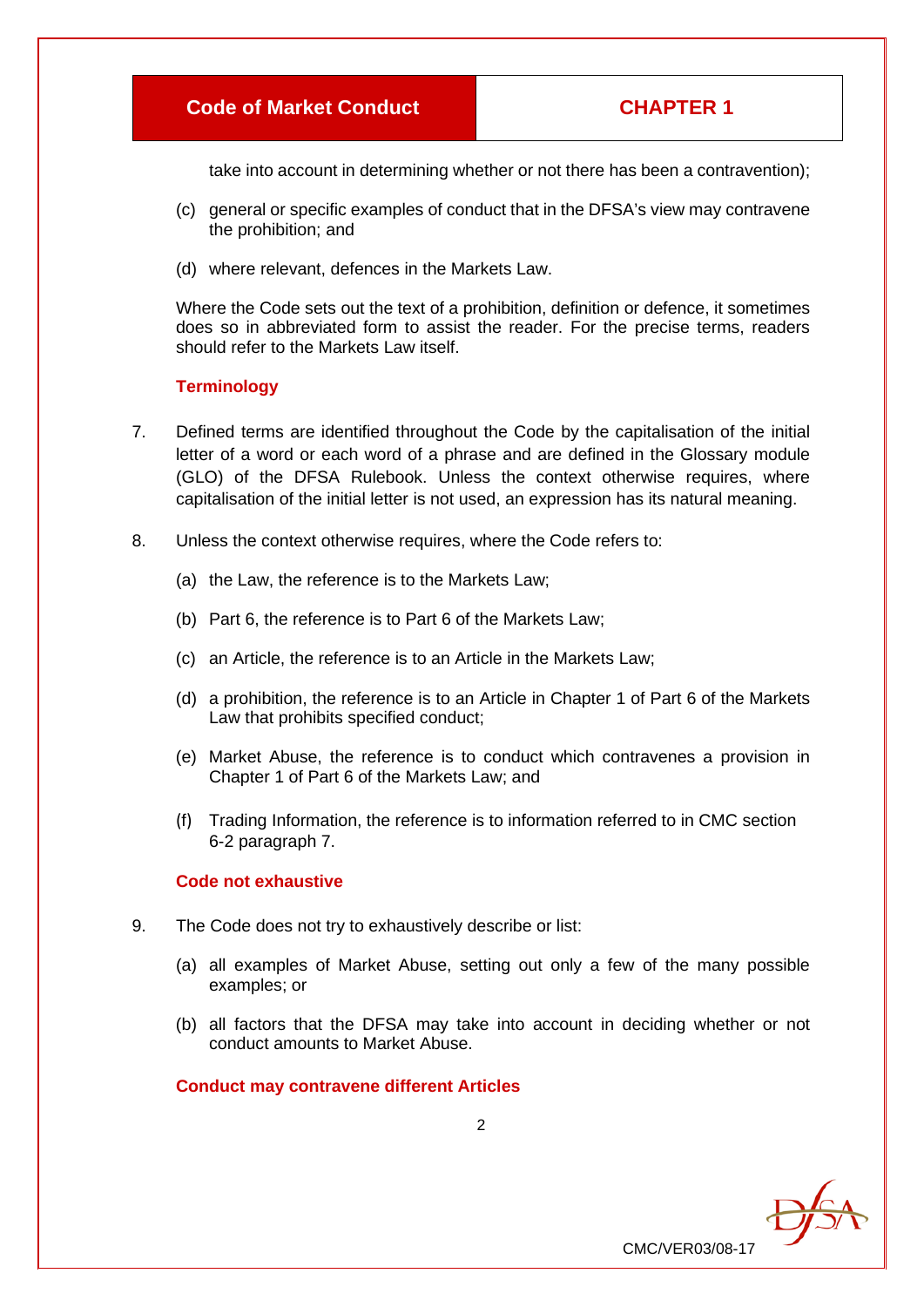- 10. Market Abuse prohibitions overlap in some circumstances so that conduct by a person may potentially contravene more than one Article. For example:
	- (a) if a person engages in conduct that contravenes Article 54(a) (creating a false or misleading impression as to the supply or demand or price of an Investment or Crypto Token) that conduct may also contravene Article 54(b) (creating an artificial price for an Investment or Crypto Token), and vice versa; and
	- (b) if a person disseminates information about an Investment or Crypto Token that is false or misleading this could, depending on the circumstances, contravene both Article 55 (false or misleading statements) and Article 60 (inducing persons to deal).
- 11. A number of prohibitions are expressed to have residual scope (i.e. to apply to specified conduct only if it does not fall under other prohibitions). For example:
	- (a) Article 57 (false or misleading conduct and distortion) applies to conduct that does not fall under Articles 54, 55 or 56; and
	- (b) Article 61 (misuse of information) applies to conduct that does not fall under Articles 58, 59 or 60.

**Application to Investments, Crypto Tokens and related investments**

- 12. The Market Abuse provisions apply to certain activities or conduct related to Investments or Crypto Tokens.
- 12A. An "Investment" is defined in GEN App 2.1 to mean:
	- (a) a Security such as a Share, a Debenture, a Warrant, a Certificate, a Unit or a Structured Product;
	- (b) a Derivative such as an Option or Future (including a Commodity Derivative);
	- (c) a right or interest in a Security or Derivative; and
	- (d) an Investment Token; and
	- (de) any instrument declared by the DFSA to be a Security or Derivative under GEN App 2.1.
- 12B A "Crypto Token is defined in GEN A2.5.1 to mean a Token that is used, or is intended to be used, as a medium of exchange or for payment or investment purposes but excludes an Investment Token or any other type of Investment or an Excluded Token.
- 13. For the purposes of Article 58 (insider dealing) an Investment is defined not to include

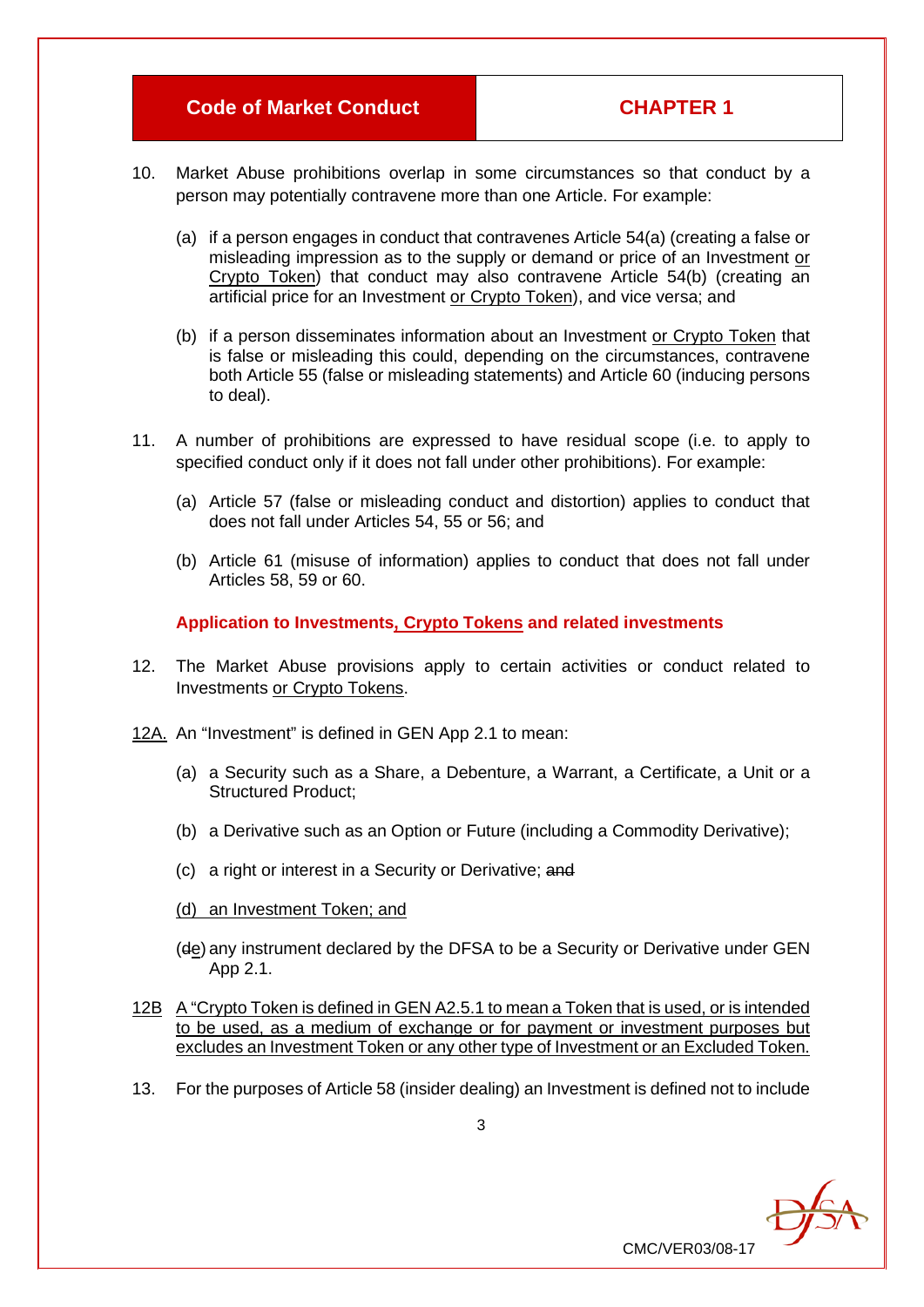a Commodity Derivative.

14. Articles 58 (insider dealing) and 59(2) (procuring another person to deal) also apply to a "related investment", which is defined in Article 63(6) as meaning:

"…. *in relation to an Investment (the "First Investment") or Crypto Token, a "related investment" means another Investment whose price or value depends, in whole or in part, on the price or value of the First Investment" or the Crypto Token.*

For example, if an Insider has Inside Information relating to an Issuer, A, of an Investment, then a "related investment" could include a Derivative relating to the Investments of A or another Investment in a member of A's group, if the price or value of that other Investment depends, in whole or in part, on the price or value of Investments of A.

15. The Market Abuse provisions apply to Investments or Crypto Tokens whether or not the Investments or Crypto Tokens are admitted to an Official List of Securities or admitted to trading on a market in the DIFC. As a result the Market Abuse provisions have a potentially broad application to Investments or Crypto Tokens in the DIFC or affecting DIFC markets.

# **Application to conduct outside the DIFC**

- 16. The Market Abuse prohibitions are expressed to apply whether the relevant conduct occurs in the DIFC or elsewhere. However, Article 62 provides that if the conduct occurs outside the DIFC, the prohibitions do not apply unless the conduct affects the DIFC markets or users of the DIFC markets.
- 17. The following are examples of conduct which occurs outside the DIFC that, in the DFSA's view may, depending on other factors such as the state of knowledge of the person concerned, fall within the scope of the Market Abuse provisions:
	- (a) a person outside the DIFC places an order to trade that creates, or is likely to create, an artificial price for an Investment traded on an Exchange in the DIFC;
	- (b) a person engages in conduct outside the DIFC that manipulates the price of a benchmark,  $\theta$ -Investment and affects the price of a Derivative admitted to trading in the DIFC that is referenced to that benchmark or Investment;
	- (c) a person who has Inside Information relating to an Issuer that has Investments traded on an Exchange in the DIFC discloses that information outside the DIFC to another person (other than in the necessary course of business of the person making the disclosure); and

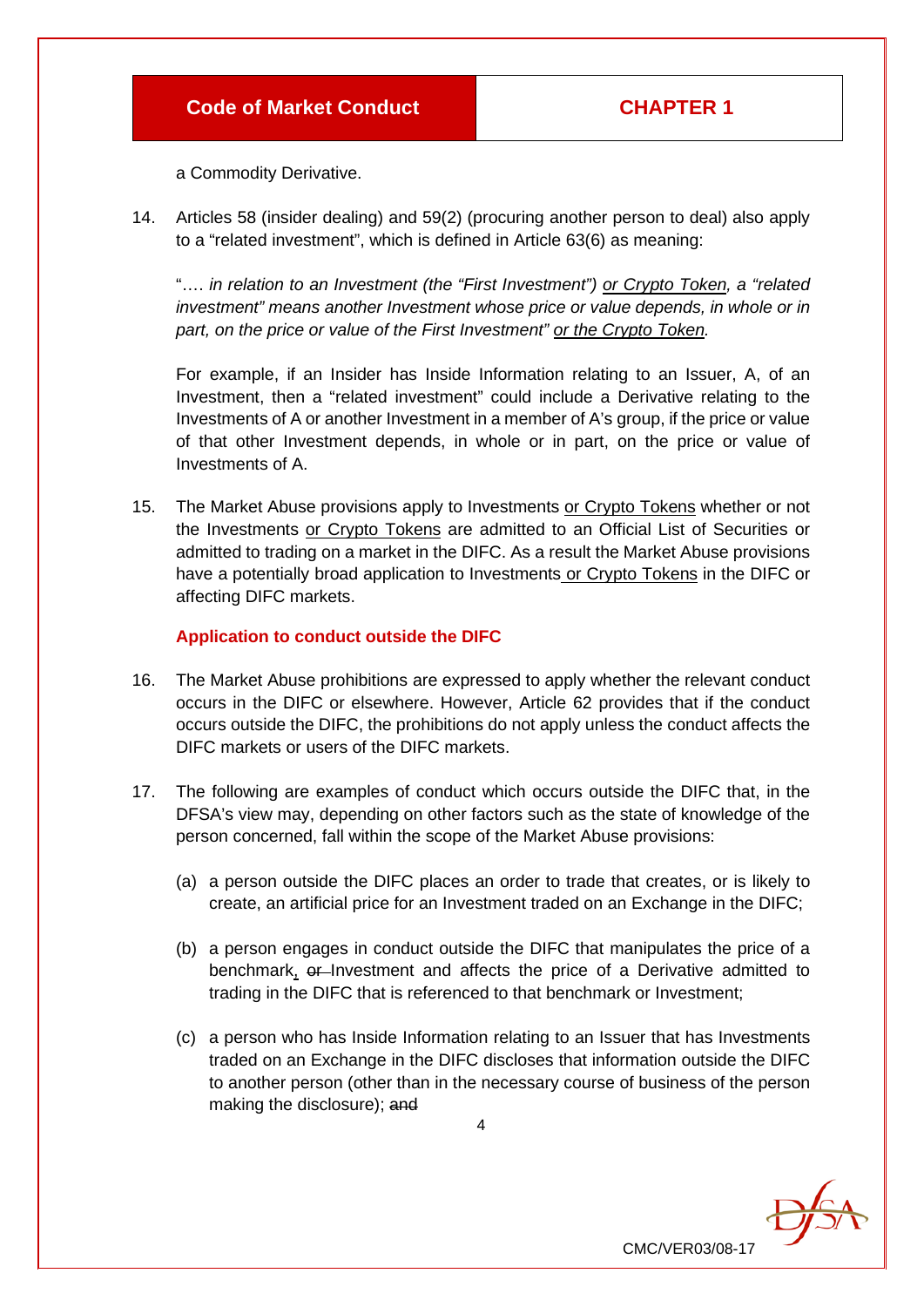- (d) a person outside the DIFC contacts potential investors in the DIFC and makes statements that are misleading, false or deceptive in order to induce those investors to buy an Investment.; and
- (e) a person outside the DIFC purporting to be an issuer of Crypto Tokens offers the Crypto Tokens to investors in the DIFC when the person knows that the Crypto Tokens do not exist.

#### **Intention to commit Market Abuse**

18. The Market Abuse prohibitions generally do not require that the person engaging in the relevant conduct intended to commit Market Abuse. However, a number of Articles require that the person knew or reasonably ought to have known of a certain matter e.g. that conduct would have a certain effect or that information is false or misleading (see, for example, Article 54 (fraud and market manipulation), Article 55 (false or misleading statements) and Article 60 (inducing persons to deal)).

# **Systems and controls to prevent market abuse**

19. An Authorised Person is required under GEN Rule 5.3.20 to establish and maintain systems and controls that ensure, as far as reasonably practical, that the Authorised Person and its Employees do not engage in conduct, or facilitate others to engage in conduct, which may constitute market abuse, whether in the DIFC or elsewhere. If an Authorised Firm or Recognised Member suspects on reasonable grounds that an order from a Client, or a transaction it arranges or executes with or for a Client, may constitute Market Abuse under the Markets Law, it must notify the DFSA immediately of that fact (see GEN Rule 11.10.12A and REC Rule 3.4.5).

# **Other provisions that apply to Prospectuses and Reporting Entities**

- 20. If a misleading or deceptive statement or a material omission occurs in a Prospectus, then separate and specific prohibitions and defences are likely to apply. These are set out in Articles 20 to 25 of the Markets Law and in Articles 56 to 58 of the Collective Investment Law.
- 21. If a Reporting Entity fails to make a timely disclosure of information to the market then Article 41 of the Markets Law is likely to apply. However, if a Reporting Entity discloses information to the market which is false or misleading (and knows or could reasonably be expected to know that it is false or misleading) then the Market Abuse provisions may apply.



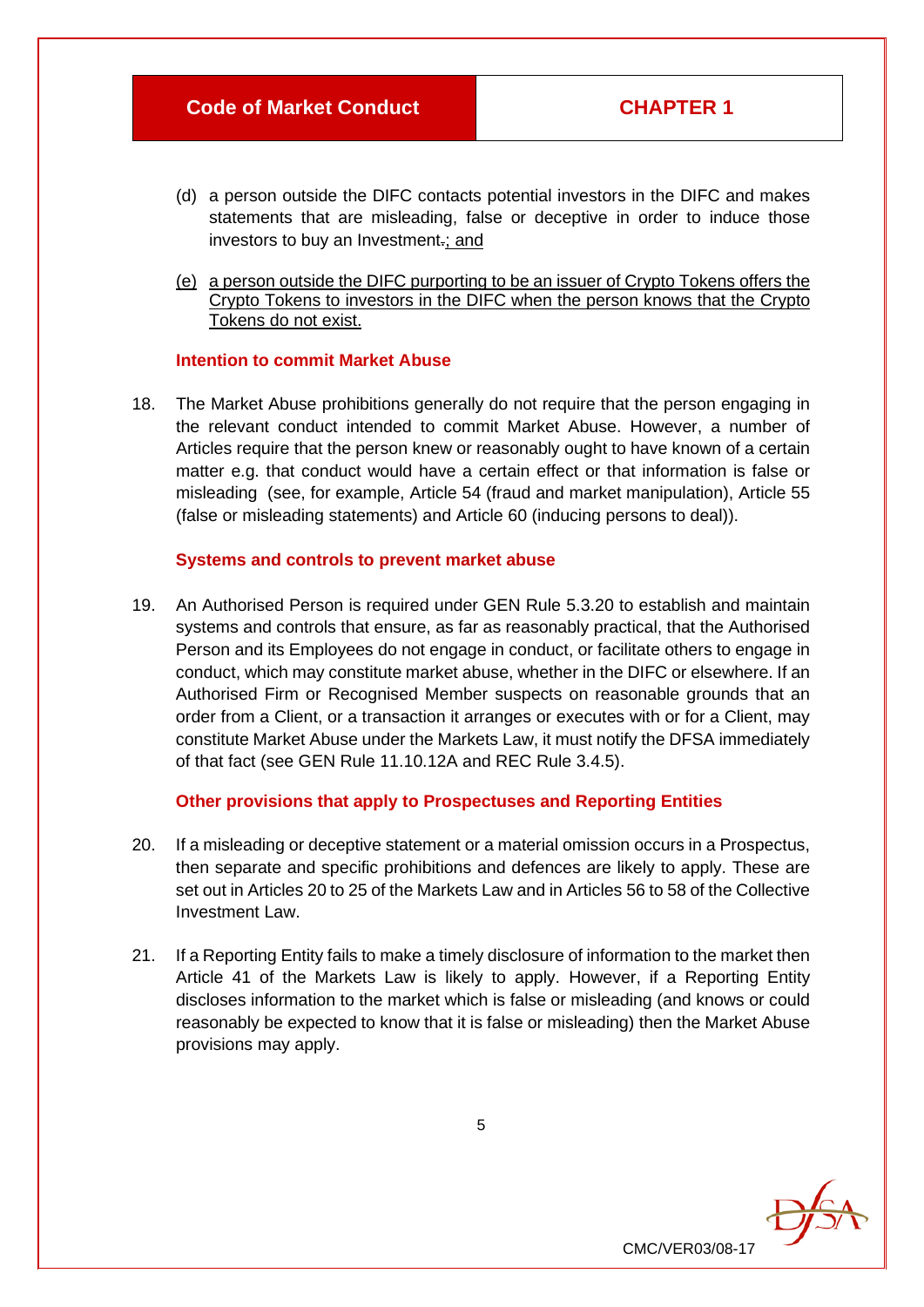# **2 MARKET MANIPULATION AND FRAUD**

# **2-1 INTRODUCTION**

1. Article 54 of the Law provides that:

*A person shall not, in the DIFC or elsewhere, by any means, directly or indirectly…..*

*engage or participate in any act, practice or course of conduct relating to Investments or Crypto Tokens….*

*that the person knows or reasonably ought to know:*

- *(a) results in or contributes to, or may result in or contribute to, a false or misleading impression as to the supply of, demand for or price of one or more Investments or Crypto Tokens;*
- *(b) creates or is likely to create an artificial price for one or more Investments or Crypto Tokens; or*
- *(c) perpetrates a fraud on any person.*
- 2. Article 54 includes a specific requirement relating to knowledge. It requires that the person who engages or participates in the act, practice or course of conduct either knew (a subjective test) or reasonably ought to have known (an objective test) that the act, practice or course of conduct would have the effect described in paragraph (a), (b) or (c) of that Article.
- 3. In assessing whether a person reasonably ought to have known that an act, practice or course of conduct would have the effect described in Article 54 (a), (b) or (c) (i.e. the objective test), the DFSA will consider if a reasonable person in that position would have or should have known it would have such an effect.
- 4. The following sections of this chapter set out the DFSA's views on conduct that contravenes paragraph (a), (b) and (c) respectively of Article 54.

# **2-2 MARKET MANIPULATION**

1. This section sets out examples of conduct that, in the DFSA's view, may contravene Articles 54(a) and (b) and factors that the DFSA may take into account in considering whether conduct contravenes those Articles.

# **Examples of market manipulation**

6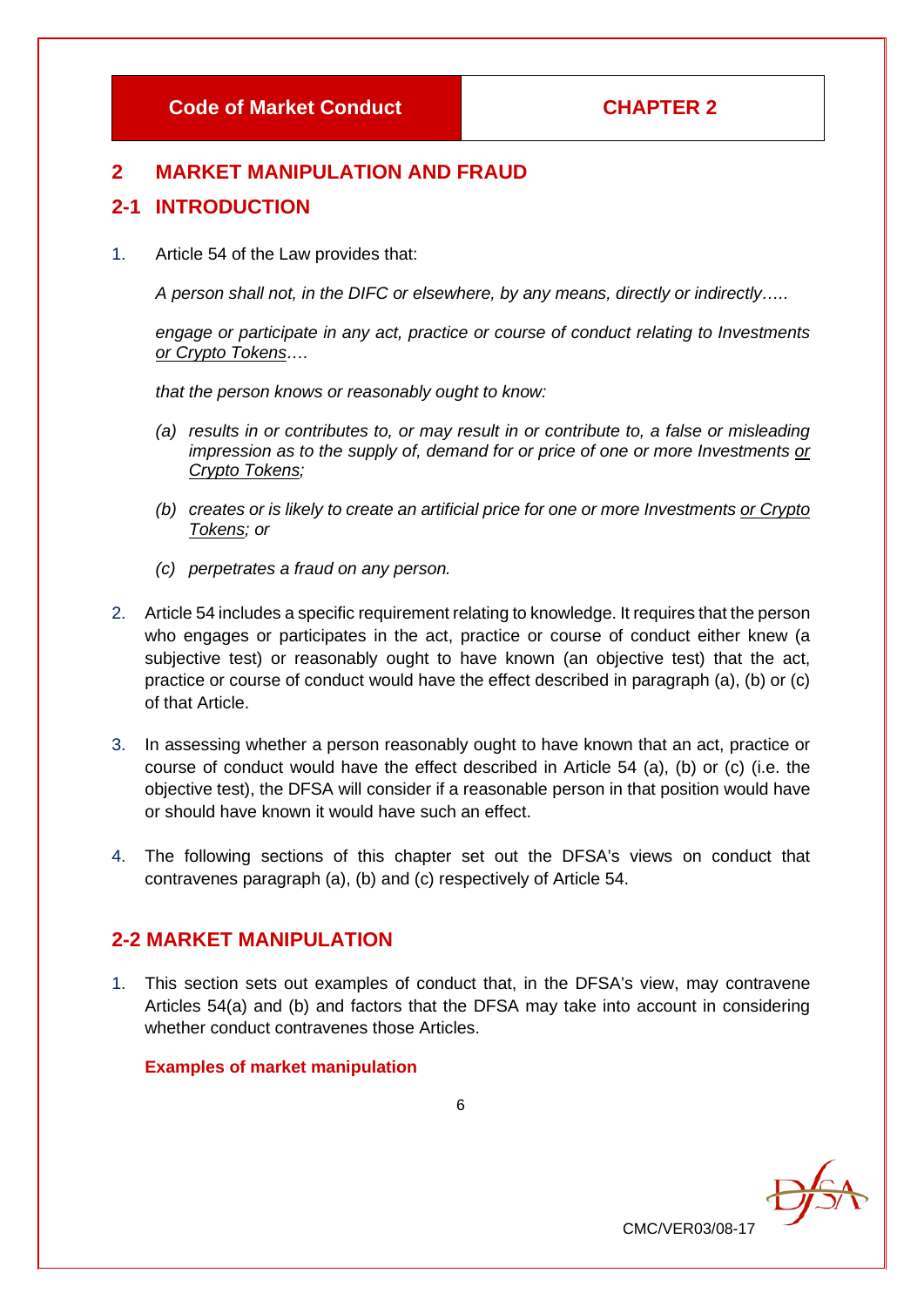- 2. The following are general examples of conduct that, in the DFSA's view, may result in or contribute to a false or misleading impression under Article 54(a):
	- (a) wash trades that is, a sale or purchase of an Investment where there is no change in beneficial interest or market risk, or where the transfer of beneficial interest or market risk is only between parties acting in collusion, resulting in a false appearance of trading activity;
	- (b) painting the tape that is, entering into a transaction or series of transactions in relation to an Investment which are shown on a public display to give the impression of activity or price movement in the Investment;
	- (c) layering that is, submitting multiple orders in relation to an Investment away from one side of the order book with the intention of executing a trade on the other side of the order book, where once that trade has taken place, the initial manipulative orders will be removed:
	- (d) momentum ignition that is, entering orders or a series of orders in relation to an Investment that are intended to start or exacerbate a trend, and to encourage other participants to accelerate or extend the trend in order to create an opportunity to unwind/open a position at a favourable price; and
	- (e) quote stuffing that is, entering large numbers of orders and/or cancellations/updates to orders in relation to an Investment to create uncertainty for other market participants, slow down their trading processes and camouflage the person's own strategy.

While some of the above examples are more commonly associated with algorithmic trading, such as high frequency trading, in the DFSA's view, the conduct could amount to Market Abuse whether it occurs using automated systems or manually.

- 3. The following are general examples of conduct that, in the DFSA's view, may create or may be likely to create an artificial price for an Investment under Article 54(b):
	- (a) marking the open/marking the close that is, buying or selling an Investment near the reference time of the trading session (e.g. at opening or closing time) or at the end of a particular period (e.g. at the end of the quarter or a financial year) in order to increase, decrease or maintain the reference price (e.g. opening price or closing price) at a specific level;
	- (b) transactions where both buy and sell orders for an Investment are entered at, or nearly at, the same time, with the same price and quantity by the same party, or by parties acting in collusion, in order to position the price of the Investment at a

CMC/VER03/08-17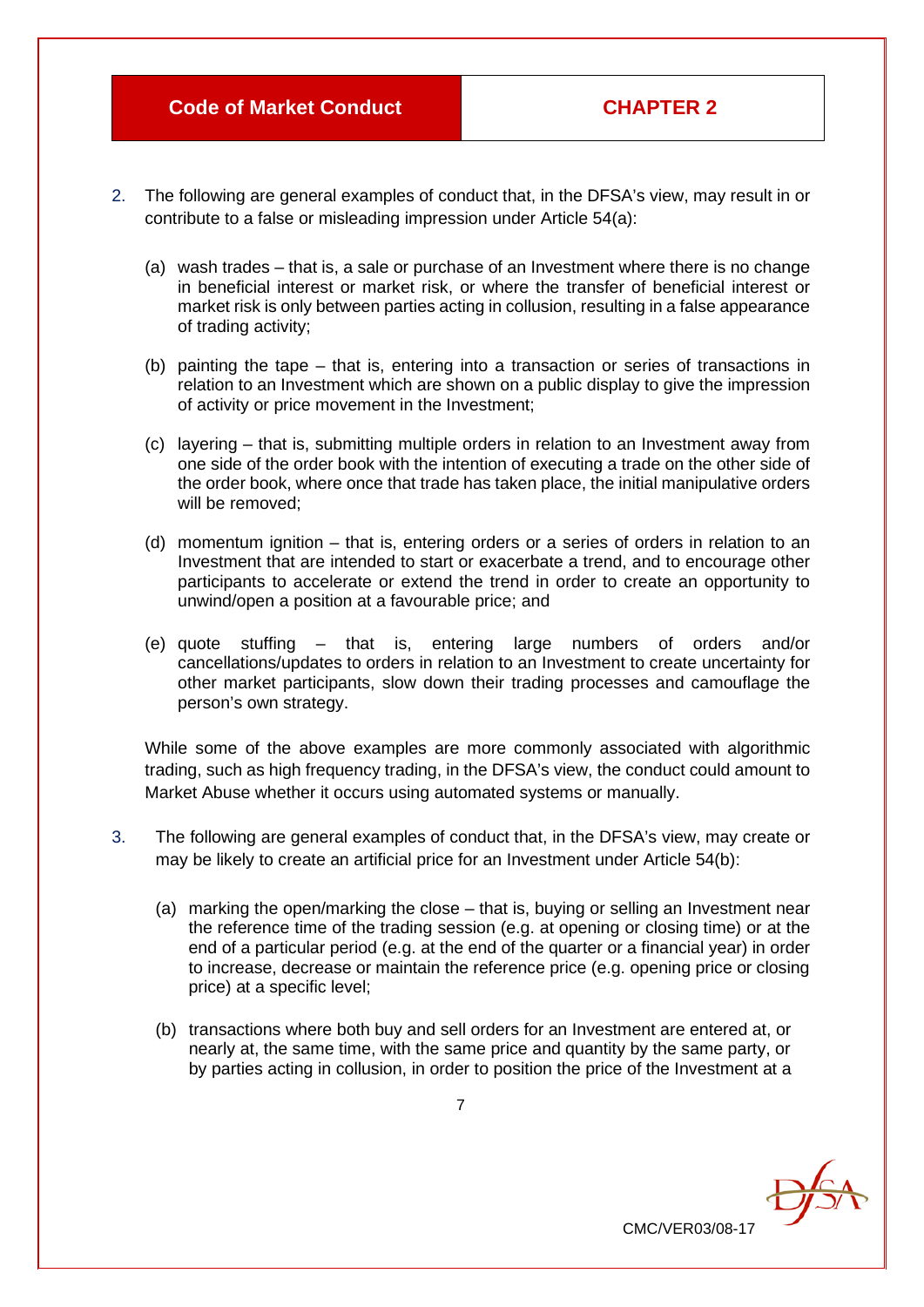particular level;

- (c) transactions or orders to trade by a person, or persons acting in collusion, that secure a dominant position over the supply of or demand for an Investment or the underlying Investment or commodity and which have the effect of fixing, directly or indirectly, purchase or sale prices or creating other unfair trading conditions;
- (d) an abusive squeeze that is, when a person:
	- (i) who has a significant influence over the supply of, or demand for, or delivery mechanisms for an Investment or the underlying product of a Derivative; and
	- (ii) has a position (directly or indirectly) in an Investment under which quantities of the Investment, or product in question are deliverable;

engages in behaviour with the purpose of positioning at a distorted level the price at which others have to deliver, take delivery or defer delivery to satisfy their obligations in relation to an Investment;

- (e) colluding in the after-market of an initial public offer that is, parties, who have been allocated Investments in a primary offering, collude to purchase further tranches of those Investments when trading begins, in order to force the price of the Investment to an artificial level and generate interest from other investors, and then sell the Investments;
- (f) creating a floor (or ceiling) in the price pattern that is, transactions or orders to trade carried out in such a way as to create obstacles to the price of an Investment falling below or rising above a certain level; for example, to avoid negative consequences for an Issuer, such as the downgrading of the Issuer's credit rating or to ensure that a Derivative settlement price is above a certain strike price; and
- (g) entering into transactions or placing orders in relation to an Investment on one exchange in order to influence improperly the price of a related investment on that exchange or the price of the same Investment or a related investment on another exchange.; and
- (h) an order to stabilise the price of a Crypto Token, the issuer of the Crypto Token increases or decreases the supply of the Crypto Tokens in response to changes in demand, when the issuer has not clearly disclosed in advance to the market precise details of how it intends to adjust supply.
- 4. The following are some more specific examples of conduct that, in the DFSA's view, may contravene Article 54(a) or (b):
	- (a) A, a trader, accumulates a large position in Commodity Derivatives (whose price will be relevant to the calculation of the settlement value of another Derivative

CMC/VER03/08-17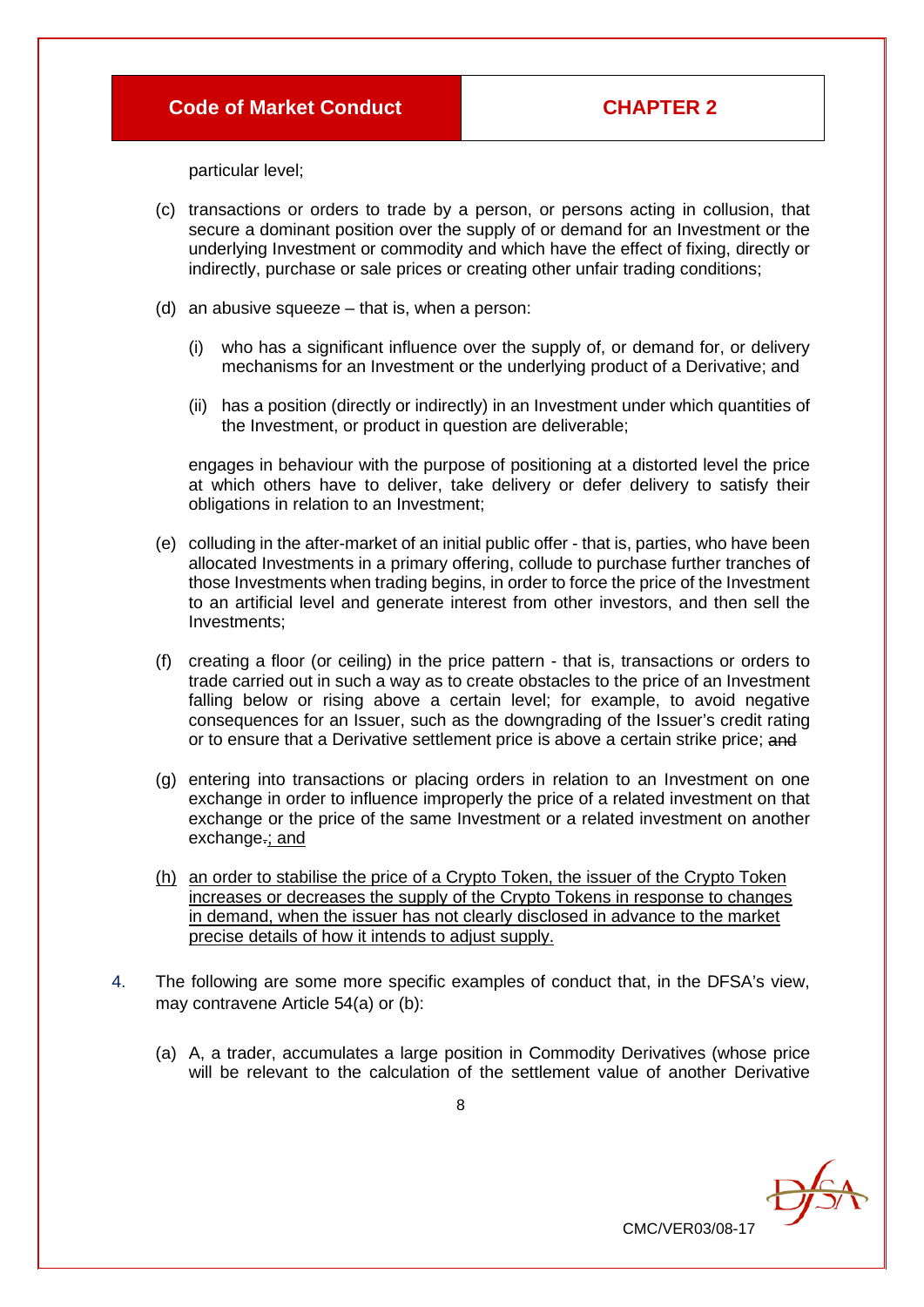position he holds) just before the close of trading. A's purpose is to position the price of the Commodity Derivatives at an artificial level so as to make a profit from his Derivative position;

- (b) B, a trader, holds a short position that will show a profit if a particular Investment, which is currently a component of an index, falls out of that index. Whether the Investment will fall out of the index depends on the closing price of the Investment on a particular day. B places a large sell order in this Investment just before the close of trading on that day. His purpose is to position the price of the Investment at an artificial level so that the Investment will drop out of the index resulting in his making a profit;
- (c) a fund manager, whose quarterly performance will improve if the valuation of his portfolio at the end of the quarter in question is higher rather than lower, places a large order to buy relatively illiquid shares, which are also components of his portfolio. The order is to be executed at or just before the close of the last trading day of the quarter. His purpose is to position the price of those shares at an artificial level; and
- (d) an entity, A, purchases a large number of shares of an Issuer on its initial public listing. In the period between that listing and the end of A's financial year, the price of the Issuer's shares declines significantly. Near the close of market on the date of A's financial year end, a broker acting for A enters several bids to buy shares in the Issuer. The bid prices are well above those at which the shares had been trading and have the effect of significantly increasing the closing price of the shares. The purpose of A making the bids is to increase the price of the shares, marking up the book value of A's proprietary holdings in the Issuer, thus boosting its own financial position at year end.

#### **General factors**

- 5. In considering whether conduct may contravene Article 54(a) or (b), the DFSA may take into account factors such as:
	- (a) the experience and knowledge of the users of the market in question;
	- (b) the structure of the market, including its reporting, notification and transparency requirements;
	- (c) the level of liquidity on the market;
	- (d) the legal and regulatory requirements of the market concerned;
	- (e) the identity and position of the person responsible for the conduct which has been observed; or

CMC/VER03/08-17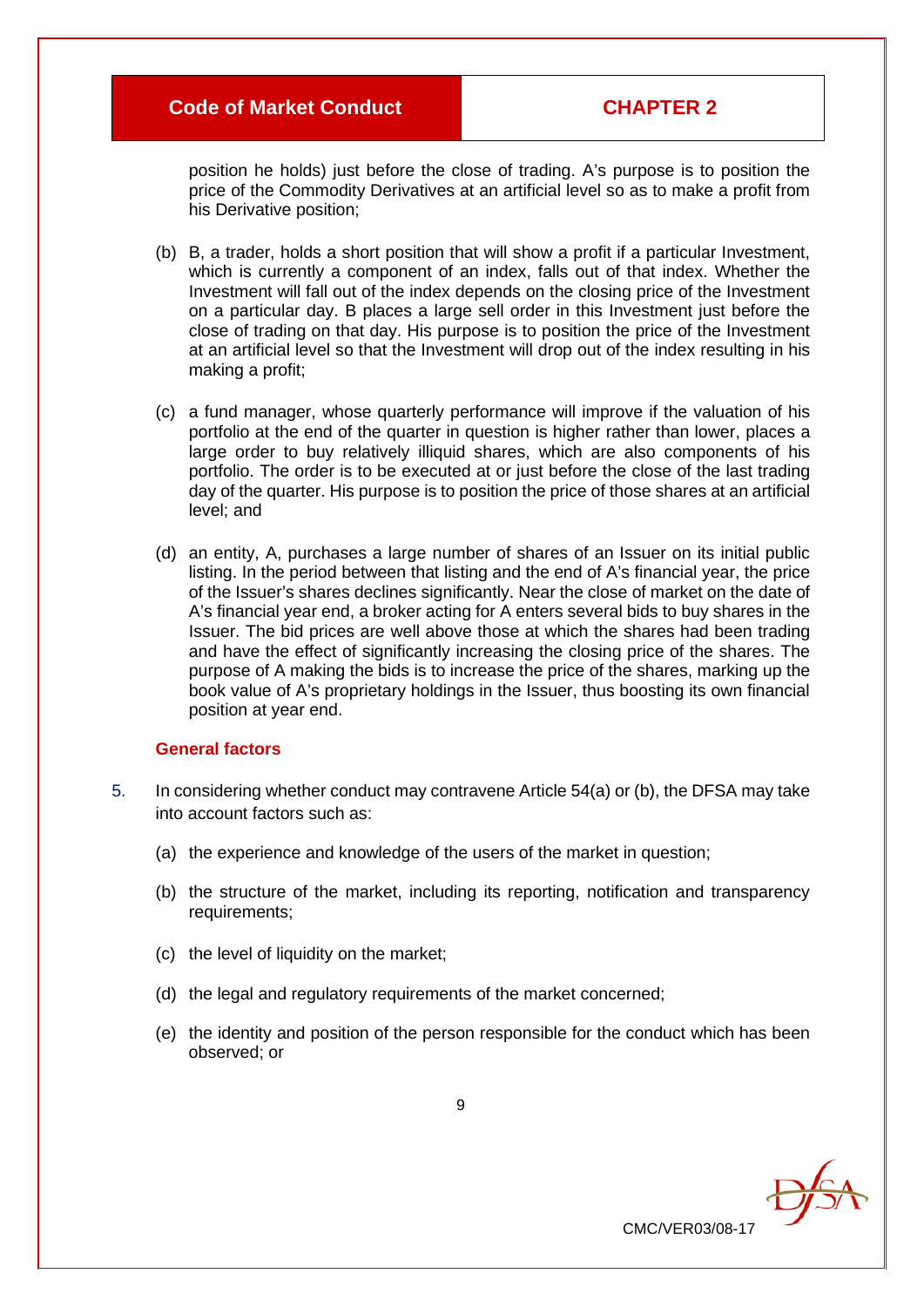- (f) the extent and nature of the visibility or disclosure of the person's activity.
- 6. The following factors may, in the DFSA's view, indicate that conduct contravenes Article 54(a) or (b):
	- (a) if the transaction was executed in a particular way to create a false or misleading impression;
	- (b) if the order or transaction does not appear to have a legitimate economic rationale;
	- (c) if the person has another, illegitimate, reason for undertaking the transaction, bid or order to trade; or
	- (d) if the motivating purpose for the transaction is to induce others to trade in, bid for or to position or move the price of, an Investment or Crypto Token.
- 7. The following factors are, in the DFSA's view, likely to indicate that conduct does not contravene Article 54(a) or (b):
	- (a) if the conduct is pursuant to a prior legal or regulatory obligation owed to a third party; or
	- (b) if the transaction was carried out in a particular way to comply with the rules of the relevant Exchange about how such transactions are to be executed.

# **Factors relating to giving a false or misleading impression**

- 8. In considering whether conduct may result in, or contribute to, a false or misleading impression as to the supply of, demand for, or price of an Investment or Crypto Token, the DFSA may take into account factors such as:
	- (a) the extent to which orders to trade given, or transactions undertaken, represent a significant proportion of the daily volume of transactions in the relevant Investment or Crypto Token on the market concerned, in particular when these activities lead to a significant change in the price of the Investment or Crypto Token;
	- (b) the extent to which orders to trade given, or transactions undertaken, by persons with a significant buying or selling position in an Investment or Crypto Token lead to significant changes in the price of the Investment or Crypto Token;
	- (c) whether transactions undertaken lead to no change in beneficial ownership of an Investment or Crypto Token;
	- (d) the extent to which orders to trade given, or transactions undertaken, include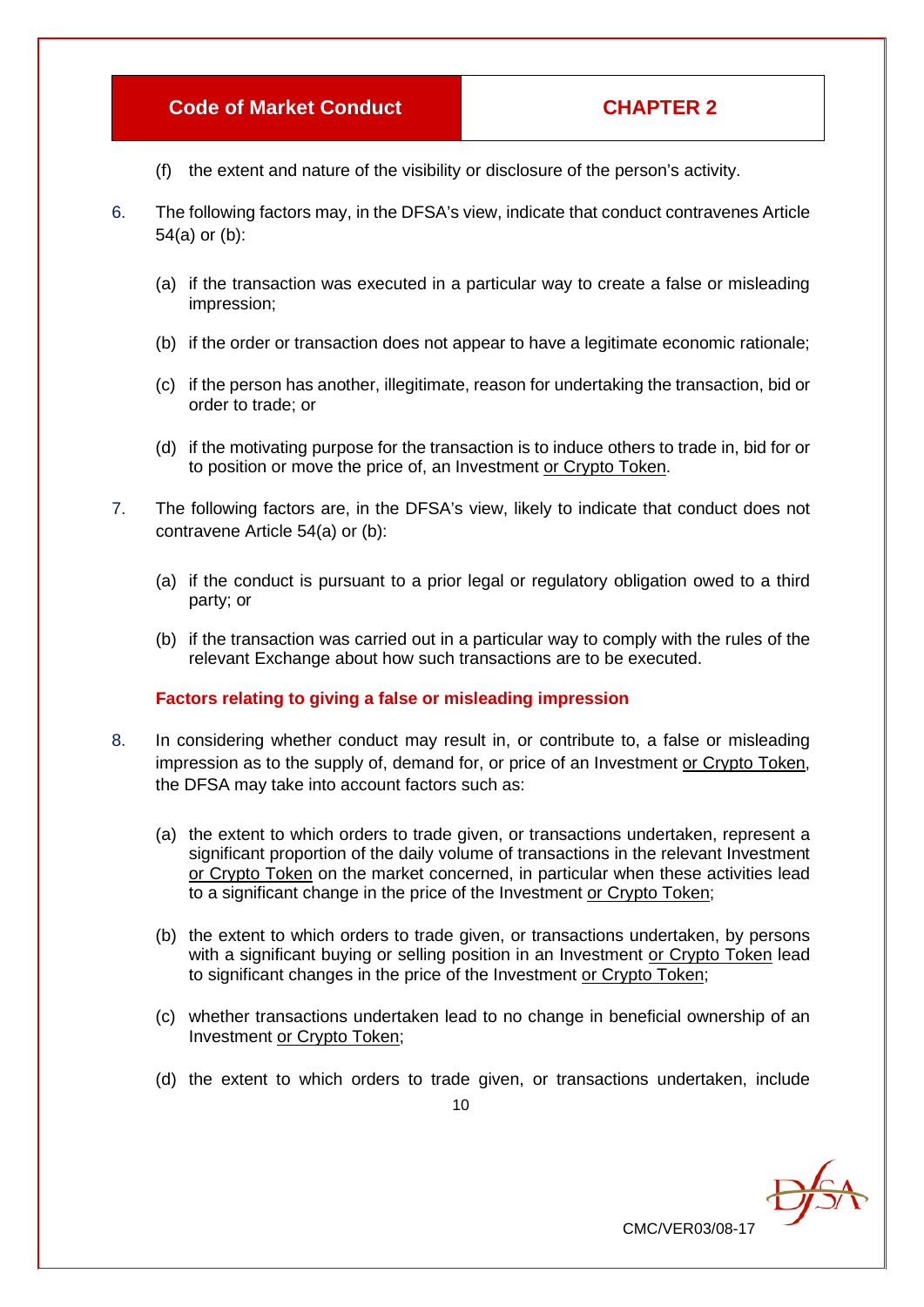CMC/VER03/08-17

**DEA** 

position reversals in a short period;

- (e) the extent to which orders to trade given, or transactions undertaken, are concentrated within a short time span in the trading session and lead to a price change which is subsequently reversed;
- (f) the extent to which orders to trade given change the representation of the best bid or offer prices in an Investment or Crypto Token on a market, or more generally the representation of the order book available to market participants, and are removed before they are executed; or
- (g) the extent to which orders to trade are given, or transactions are undertaken, at or around a specific time when reference prices, settlement prices and valuations are calculated and lead to price changes which have an effect on such prices and valuations.

#### **Factors relating to creating an artificial price**

- 9. In considering whether or not conduct creates, or is likely to create, an artificial price under Article 54(b), the DFSA is likely to take into account factors such as:
	- (a) the extent to which the person had a direct or indirect interest in the price or value of the Investment or Crypto Token;
	- (b) the extent to which price, rate or option volatility movements, and the volatility of these factors for the Investment or Crypto Token in question, are outside their normal intra-day, daily, weekly or monthly range; or
	- (c) whether a person has successively and consistently increased or decreased his bid, offer or the price he has paid for an Investment or Crypto Token.

#### **Maximising profit and trading outside normal range**

- 10. It is unlikely that the conduct of market participants in dealing at times and in sizes most beneficial to them (whether for the purpose of long term investment objectives, risk management or short term speculation) and seeking the maximum profit from their dealings will of itself amount to creating an artificial price.
- 11. The fact that prices in the market are trading outside their normal range does not necessarily indicate that someone has engaged in conduct for the purpose of positioning prices at an artificial level. High or low prices relative to a trading range can be the result of the proper interplay of supply and demand.

#### **Abusive squeezes**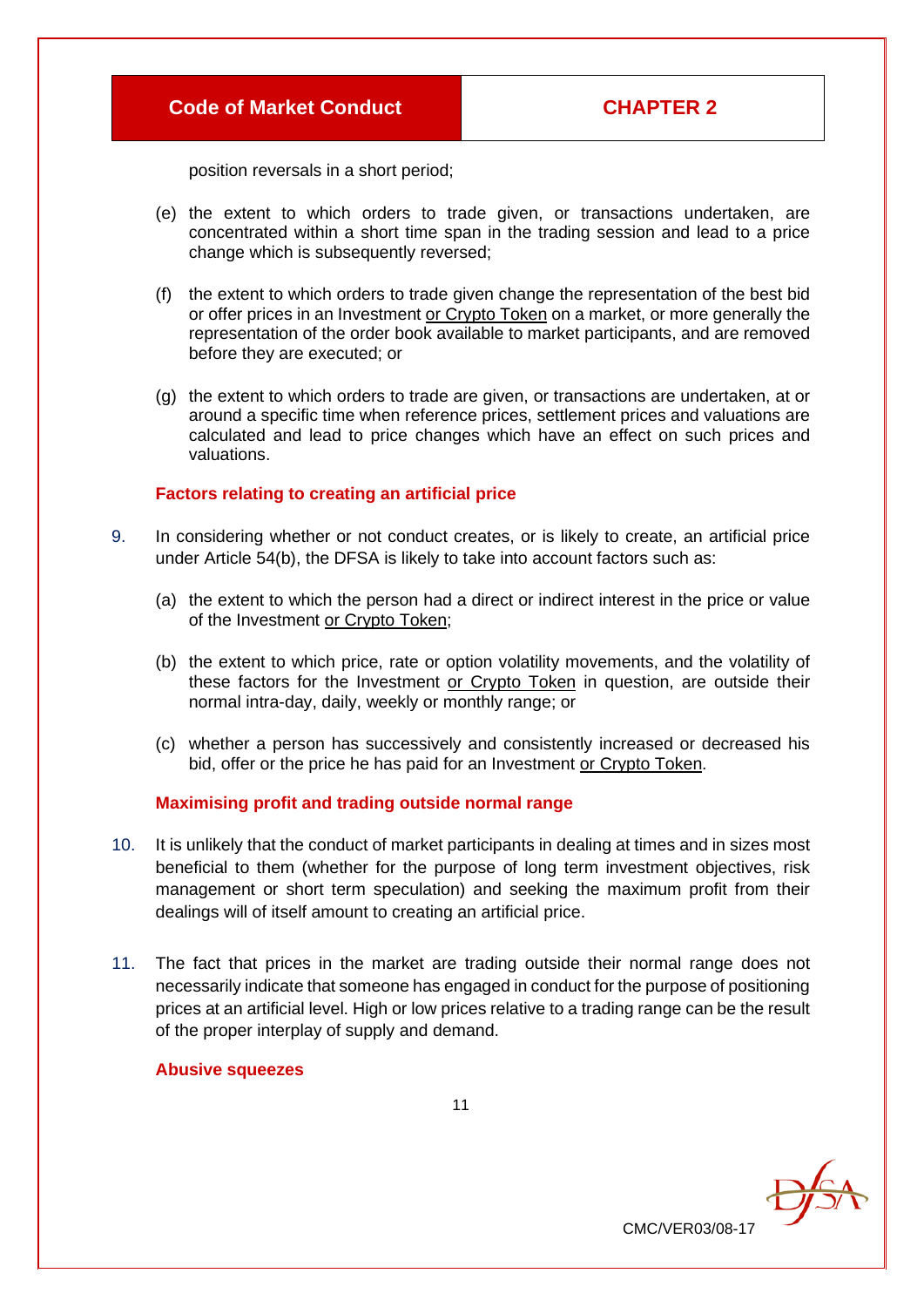- 12. Squeezes occur relatively frequently when the proper interaction of supply and demand leads to market tightness, but this does not of itself indicate that there has been Market Abuse. Having the power significantly to influence the supply of, or demand for, or delivery mechanisms for an Investment or Crypto Token (e.g. through ownership, borrowing or reserving the Investment or Crypto Token in question) does not of itself amount to Market Abuse.
- 13. The following are specific examples of an abusive squeeze that, in the DFSA's view, may contravene Article 54(b):
	- (a) during the course of a trading day on a Commodity Derivative Exchange, a trader rapidly builds up a position of more than 90% of the physical inventory underlying a crude oil contract. The trader fails to offer to lend the crude oil back to other market participants at a reasonable commercial rate. The trader then unwinds his position in the Exchange's final settlement window<sup>[1](#page-12-0)</sup> at rapidly increasing prices, thereby cornering/squeezing the crude oil market. His conduct causes an abnormal movement in the price of crude oil contracts for forward month delivery; and
	- (b) a trader with a long position in bond futures, buys or borrows a large amount of the bonds and either refuses to re-lend these bonds or will only lend them to parties he believes will not re-lend to the market. His purpose is to position the price at which persons with short positions have to deliver to satisfy their obligations at a materially higher level, making him a profit on his position.
- 14. In considering whether a person has engaged in an abusive squeeze that contravenes Article 54(b), the DFSA may take into account factors such as:
	- (a) the extent to which a person is willing to relax his control or other influence in order to help maintain an orderly market, and the price at which he is willing to do so; for example, conduct is less likely to amount to an abusive squeeze if a person is willing to lend the Investment or Crypto Token or the underlying Investment, Crypto Token or commodity in question;
	- (b) the extent to which the person's activity causes, or risks causing, settlement default by other market participants. The more widespread the risk of settlement default, the more likely that an abusive squeeze has occurred;
	- (c) the extent to which prices under the delivery mechanisms of the market diverge from the prices for delivery of the Investment or Crypto Token or underlying Investment, Crypto Token or commodity outside those mechanisms. The greater the divergence beyond that to be reasonably expected, the more likely that an

CMC/VER03/08-17

<span id="page-12-0"></span> $1$  The period which occurs during the last trading day of the month for the relevant contract when the Exchange calculates the final settlement price.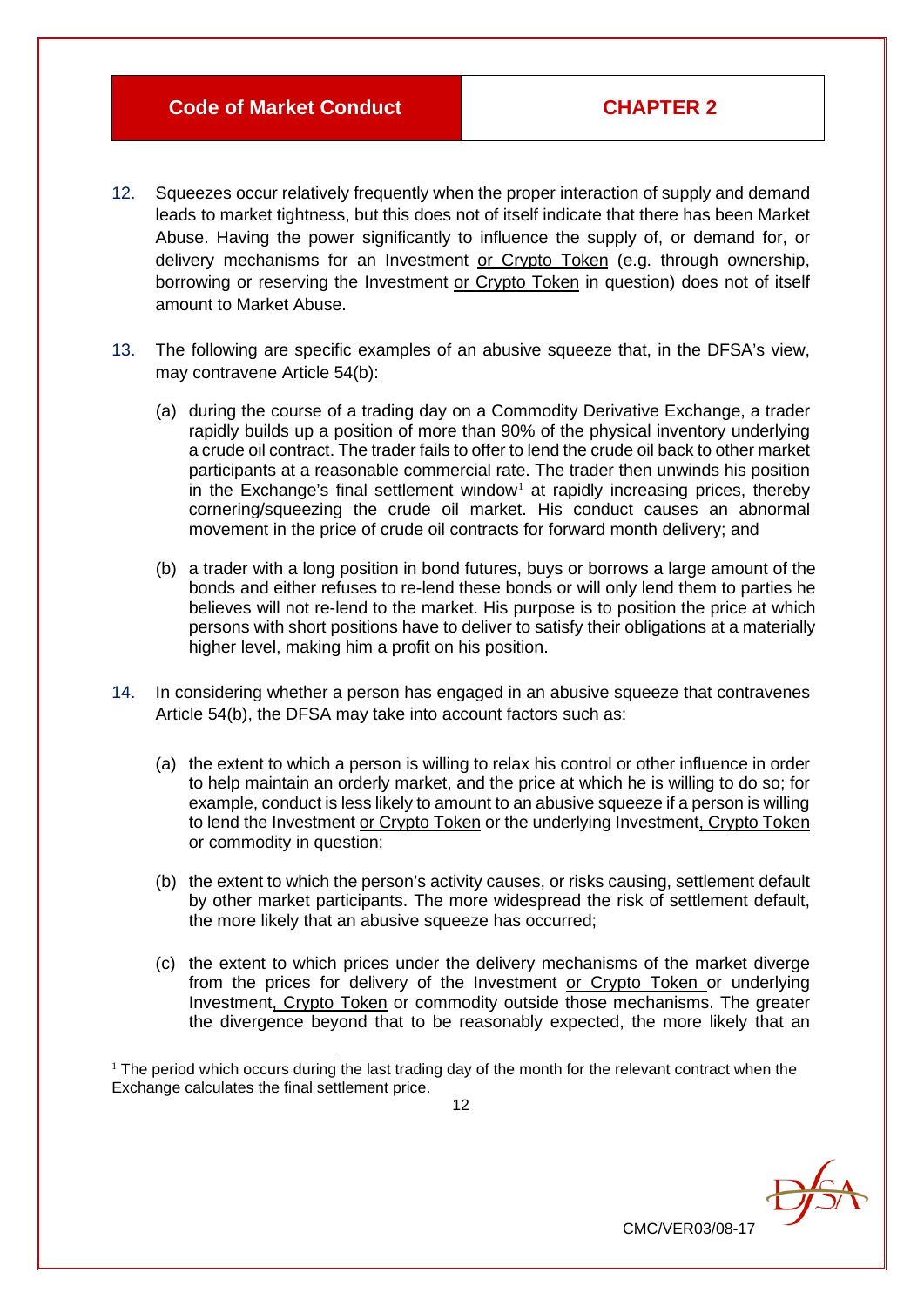abusive squeeze has occurred; and

(d) the extent to which the spot or immediate market compared to the forward market is unusually expensive or inexpensive or the extent to which lending or borrowing rates are unusually expensive or inexpensive.

# **2-3 PERPETRATING A FRAUD ON A PERSON**

- 1. Article 54(c) prohibits an act, practice or course of conduct relating to Investments or Crypto Tokens that the person knows, or reasonably ought to know perpetrates a fraud on any person.
- 2. The Markets Law does not define "fraud" and so it is necessary to give that term its ordinarily understood meaning in the context. In the DFSA's view, a person perpetrates a fraud on another person if the first person engages in conduct that is dishonest or deceptive and is intended to result in a financial gain or benefit or to avoid a loss (whether to the first person or to another person).

#### **Examples of fraud**

- 3. The following are examples of conduct that, in the DFSA's view, may contravene Article 54(c):
	- (a) a Reporting Entity publishes accounts that have been deliberately falsified by excluding or including transactions. The purpose of publishing the accounts with the false transactions is to give a more positive impression to investors of the financial position of the Reporting Entity;
	- (b) a person operates a Ponzi scheme i.e. a scheme where Investments are offered to investors with a high rate of return and little risk but the Investment does not generate returns from actual profits earned but instead is only able to pay returns to investors by using new investors' funds to pay the earlier investors;
	- (c) a company makes an offer of Investments to a small number of high net worth investors. Information provided to the investors indicates that the funds will be used for a specified purpose related to the business of the company. The officers of the company, however, use the funds raised for their own personal purposes (unrelated to any business of the company);
	- (d) a person is a contributor of information to the administrator of a price benchmark (that is used as a reference for the pricing of Investments). The person reports nonexistent transactions, omits to report transactions or reports transactions selectively to the benchmark administrator in order to manipulate the price of the benchmark and profit from that benchmark price; and

CMC/VER03/08-17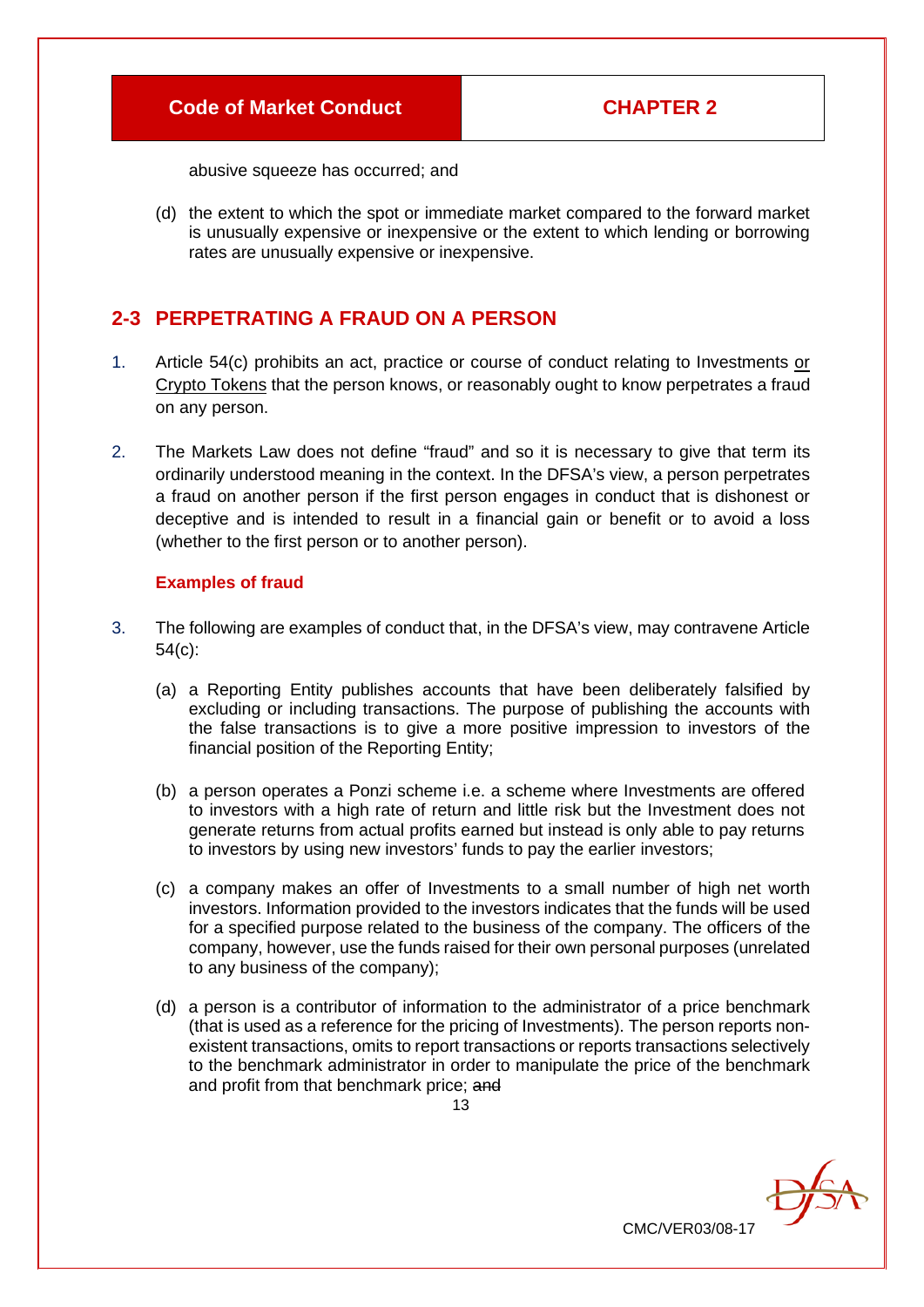- (e) a company is seeking to raise funds on a Crowdfunding Platform, through the offer of Shares to investors. The company creates false financial statements to give potential investors the impression that it has significant assets and income, to help it to obtain funding.; and
- (f) a person makes an initial coin offering (ICO) of a newly created decentralised Crypto Token, using an existing public blockchain. The person collects cash and stablecoins from potential buyers through a subscription process, with the buyers being led to expect high capital gains. The cash (including cash from the conversion of the stablecoins) is transferred to off-shore bank accounts controlled by the person. The coins never materialise, and the cash is not returned to investors.



14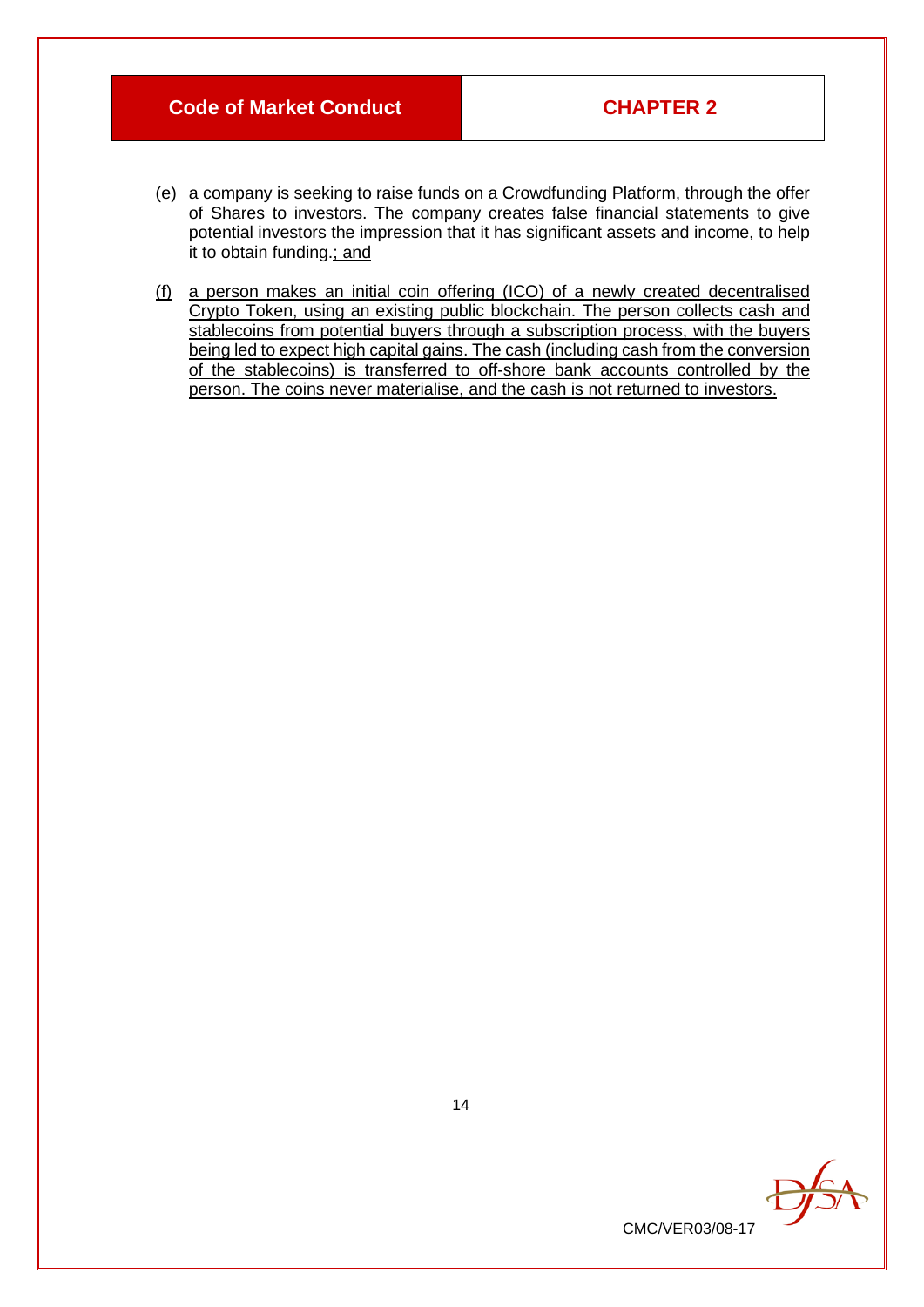# **2-4 DEFENCES**

1. A number of defences to Article 54 are set out in Chapter 2 of Part 6 of the Law.

#### **Price Stabilisation**

2. Article 64(1)(a) provides that:

*A person shall not be found to have contravened Article 54 if the person establishes that the conduct or practice the person engaged in was carried out in the performance of….permitted price stabilisation….in accordance with the Rules.*

3. The effect of Article 64(1)(a) is that if a person establishes that they carried out a Price Stabilisation in accordance with DFSA Rules, this conduct will not contravene Article 54. The Price Stabilisation module (PRS) sets out the relevant Rules relating to carrying on a Price Stabilisation that must be complied with.

#### **Purchase of the person's own shares**

4. Article 64(1)(b) provides that:

*A person shall not be found to have contravened Article 54 if the person establishes that the conduct or practice the person engaged in was carried out in the performance of….a purchase of the person's own shares….in accordance with the Rules.*

5. The effect of Article 64(1)(b) is that if a person establishes that they carried out the purchase of their own shares in accordance with DFSA Rules, this conduct will not contravene Article 54. The Markets Rules (MKT) sets out relevant Rules relating to a Listed Entity purchasing its own shares (e.g. MKT Rules 9.7.4 and 9.7.6) that must be complied with.

| CMC/VER03/08-17 |  |
|-----------------|--|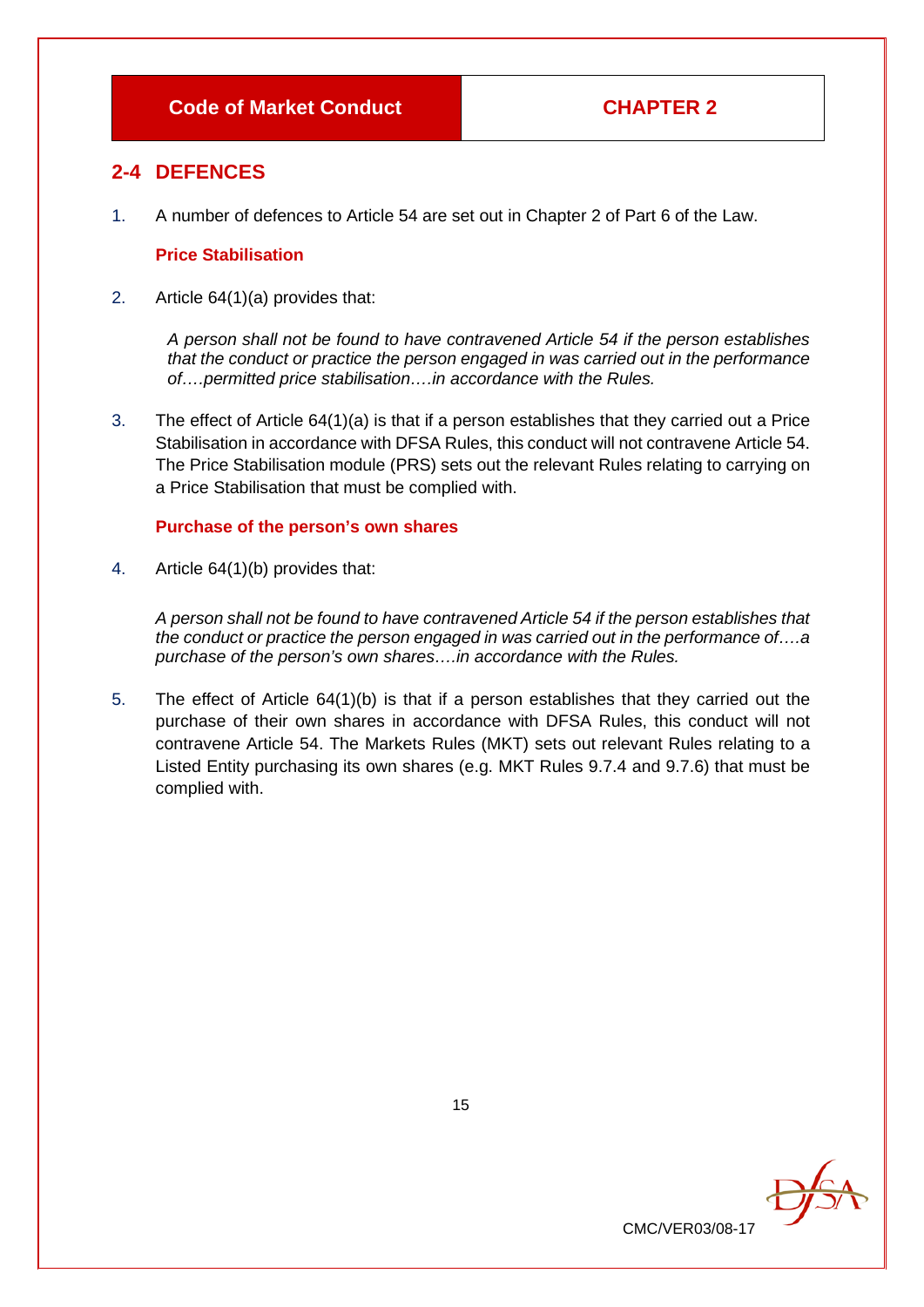# **3 DISSEMINATION OF FALSE OR MISLEADING INFORMATION**

#### **Article 55 of the Markets Law**

1. Article 55 of the Law provides that:

*A person shall not, in the DIFC or elsewhere….*

*disseminate information by any means…*

which gives, or is likely to give, a false or misleading impression as to one or more *Investments or Crypto Tokens…*

*when such person knows or could reasonably be expected to know that the information is false or misleading.*

# **Means of dissemination**

- 2. The dissemination of information under Article 55 could, in the DFSA's view, be by a variety of means, including, for example:
	- (a) through a Regulatory Announcement Service;
	- (b) through media such as the radio, a newspaper or television;
	- (c) through the internet, including any form of social media;
	- (d) through any market information service such as a trading terminal; or
	- (e) by conveying information verbally to another person.

# **No transaction required**

3. It should be noted that this type of Market Abuse does not require any transaction to be entered into in connection with the dissemination of information.

# **Knowledge that the information is false or misleading**

- 4. Article 55 requires that the person who disseminates the information either knows or could reasonably be expected to know that the information is false or misleading. That is, it sets out either a subjective or objective test relating to knowledge that must be met.
- 5. In assessing whether a person could reasonably be expected to know that the

CMC/VER03/08-17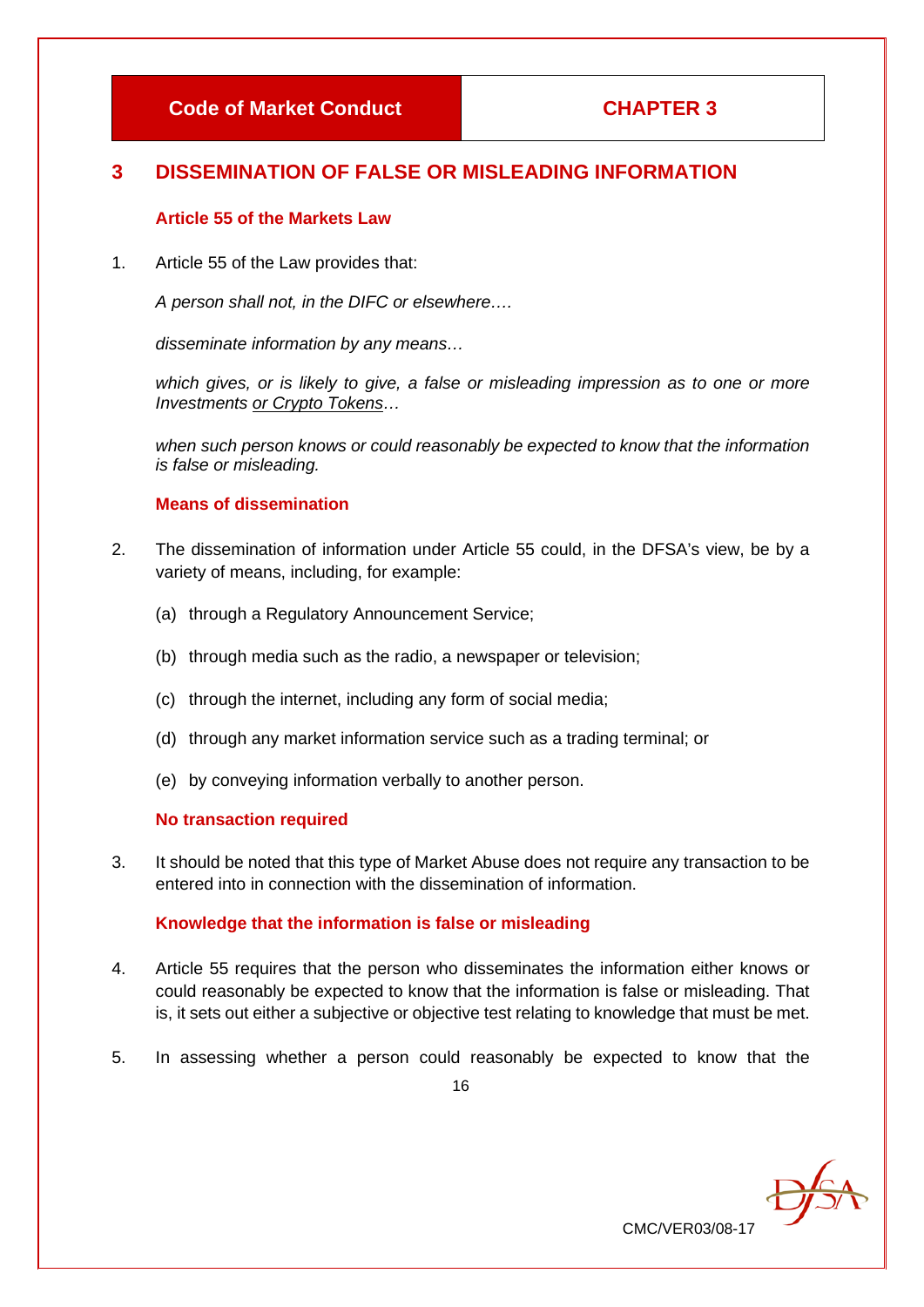information is false or misleading (i.e. the objective test), the DFSA will consider if a reasonable person in that position would know or should have known in all the circumstances that the information was false or misleading.

- 6. If a person disseminates information about an Investment or Crypto Token that is false or misleading and the person is reckless as to whether the information is true or false (e.g. if the person gave no thought as to whether it is true or false), the DFSA will consider that the person could reasonably be expected to know that the information is false or misleading.
- 7. The DFSA would ordinarily consider that a person did not know and could not reasonably be expected to have known that the information is false or misleading if:
	- (a) an organisation has in place effective Chinese Walls to prevent the exchange of information between different areas within the organisation;
	- (b) an individual in the organisation did not have access to other information that was being held behind the Chinese Wall; and
	- (c) the individual disseminates information that is false or misleading due to his not being aware of that other information (i.e. which makes his information false or misleading) as it is held behind the Chinese Wall.

#### **Examples of dissemination of false or misleading information**

- 8. The following are examples of conduct that, in the DFSA's view, may contravene Article 55:
	- (a) spreading false or misleading information through the media for example, a person posts information on an internet forum or via social media which contains false or misleading statements about the takeover of a company when the person knows that the information is not true;
	- (b) disclosure of false or misleading information by an Issuer an Issuer discloses information to the market under its continuous disclosure obligations which gives a false or misleading impression about the true impact of a matter on its Investments (when it knew or could reasonably be expected to know that the information was false or misleading); and
	- (c) an investor on a Crowdfunding Platform has invested in Shares of a company using the platform. After holding the Shares for a period of time he decides to sell the Shares as he doubts whether the company will be successful. However, there is no market for the Shares and so he is unable to exit the investment. He therefore posts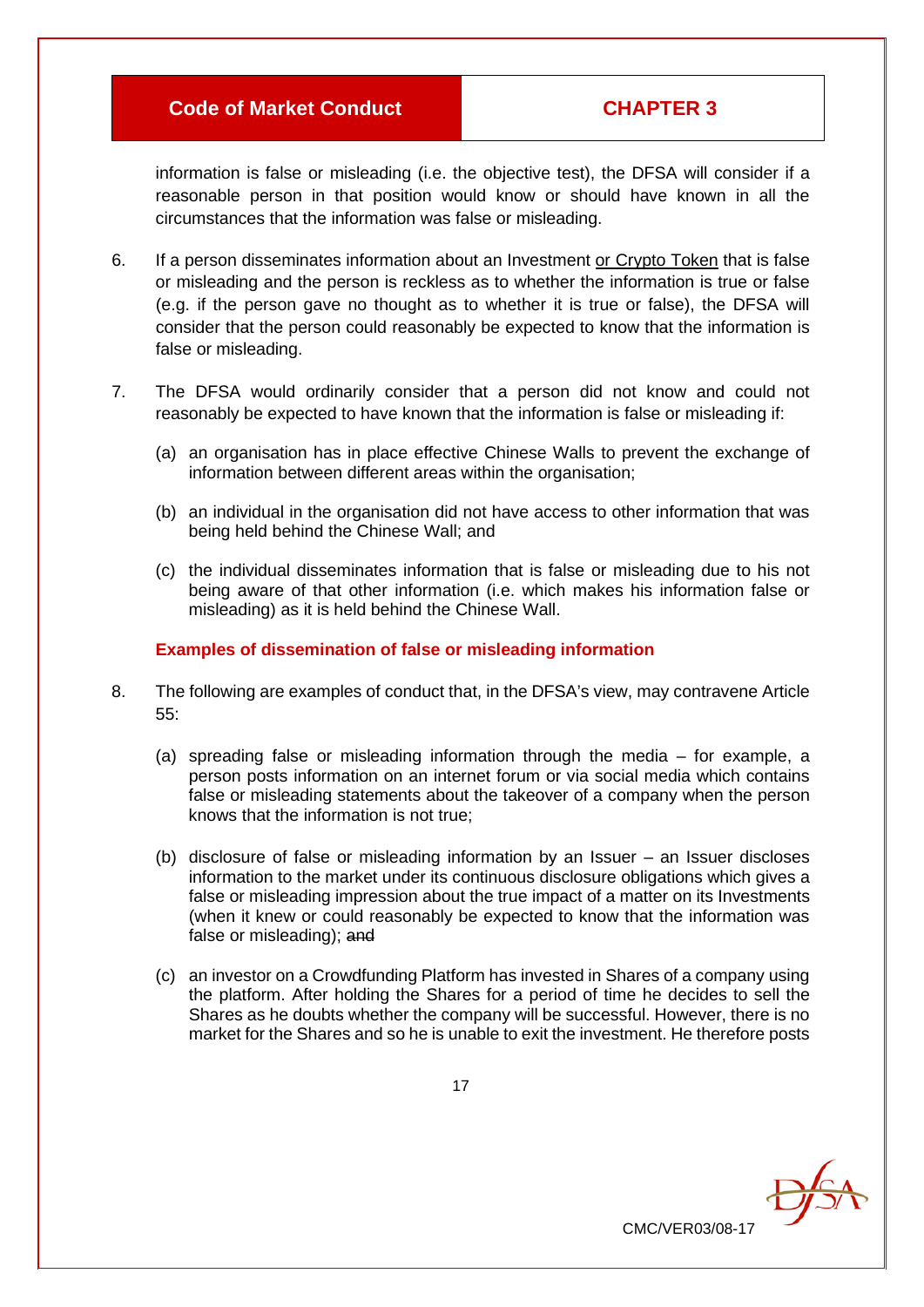misleading information on the platform forum suggesting that the company is about to make a significant breakthrough (which will make its Shares valuable)-; and

(d) a person issues an Asset Referenced Token that purports to be backed by a currency. The person makes an announcement to the market that funds invested by investors are held as reserve assets in the form of fiat cash deposits and highquality commercial paper, and therefore that the Token is fully backed. Instead, the person uses a significant part of the investors' funds to promote the Token, incur capital expenditures and pay out salaries and dividends to staff. Investors invest on the basis that the Token is backed by high quality liquid assets and that their funds have been used for that purpose.



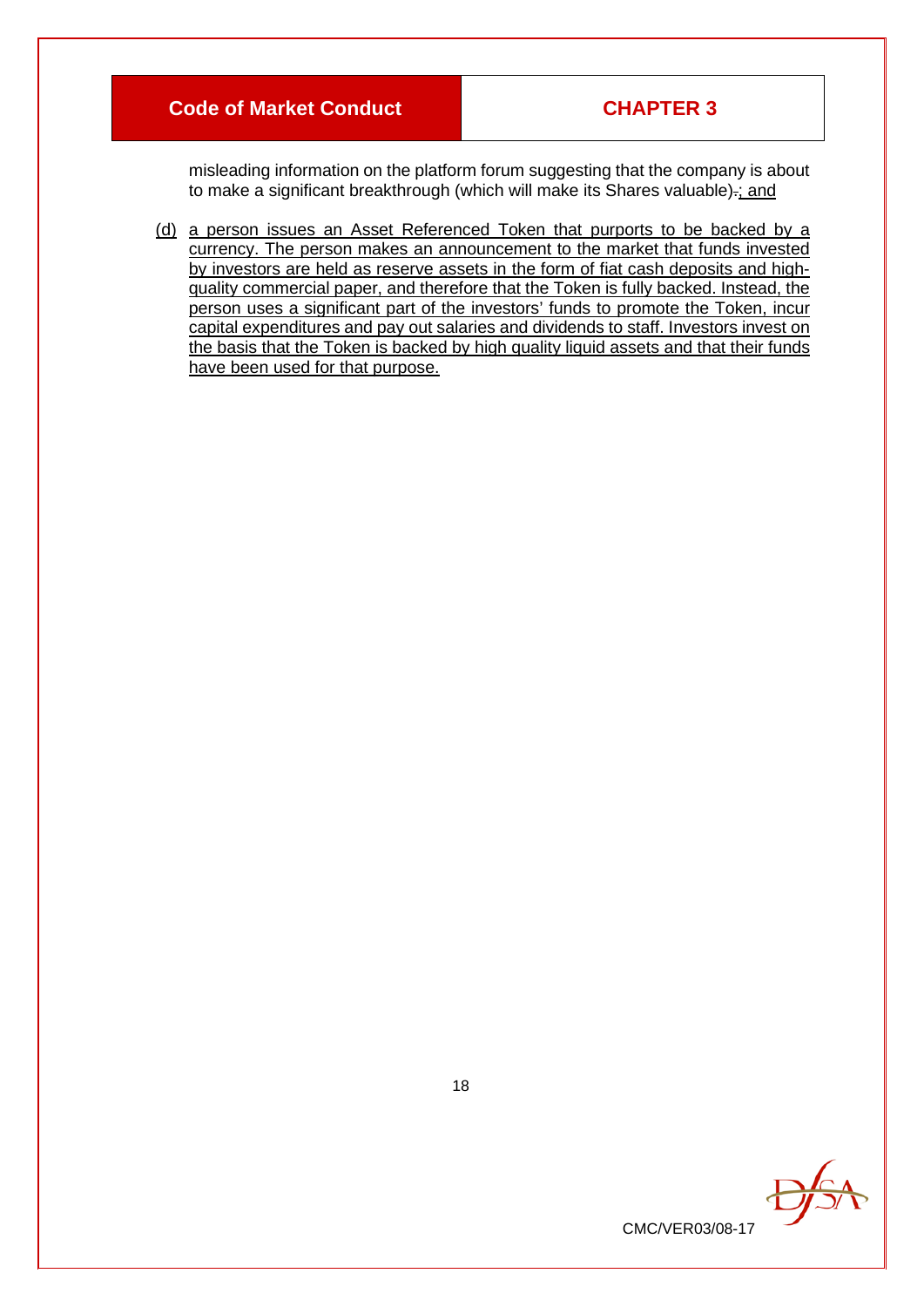# **4 USE OF FICTITIOUS DEVICES AND OTHER FORMS OF DECEPTION**

#### **Article 56 of the Markets Law**

1. Article 56 of the Law provides that:

*A person shall not, in the DIFC or elsewhere, engage in any activity or conduct in relation to Investments or Crypto Tokens…*

*which consists of effecting transactions or orders to trade….*

*which employ fictitious devices or any other form of deception or contrivance.*

2. Under Article 56 it is necessary for there to be a transaction or order to trade. The transaction or order to trade must either itself or in conjunction with other factors create an effect that is fictitious, deceptive or a contrivance. The Markets Law does not define what is meant by a "fictitious device" or "any other form of deception or contrivance". In the DFSA's view, these terms have a potentially broad meaning. This Article would, for example, in the DFSA's view, cover situations where the transaction or order to trade when viewed in the context of other related conduct (such as dissemination of information) has an overall effect that is fictitious or deceptive.

#### **Examples of fictitious devices etc**

- 3. The following are examples of conduct that, in the DFSA's view, may contravene Article 56:
	- (a) voicing misleading opinions through the media a person with access to the media (such as a newspaper columnist) enters into a transaction to buy an Investment and then voices an opinion in the media about the Investment (or its Issuer) which results or is likely to result in the moving of the price of the Investment in a direction favourable to the position held by the person. The person does not disclose his conflict of interest when voicing the opinion;
	- (b) concealing ownership a person enters into a transaction or series of transactions that are designed to conceal the ownership of an Investment, by holding the Investment in the name of a colluding party, with the result that disclosures are misleading in respect of the true identity or value of the underlying holding.
	- (c) trash and cash schemes for example, a trader takes a short position in Investments in a company and then begins spreading false rumours that the company is facing funding difficulties and is in serious financial difficulty in order to drive down the price of the Investment; and
	- (d) pump and dump schemes this is the opposite of 'trash and cash': for example, a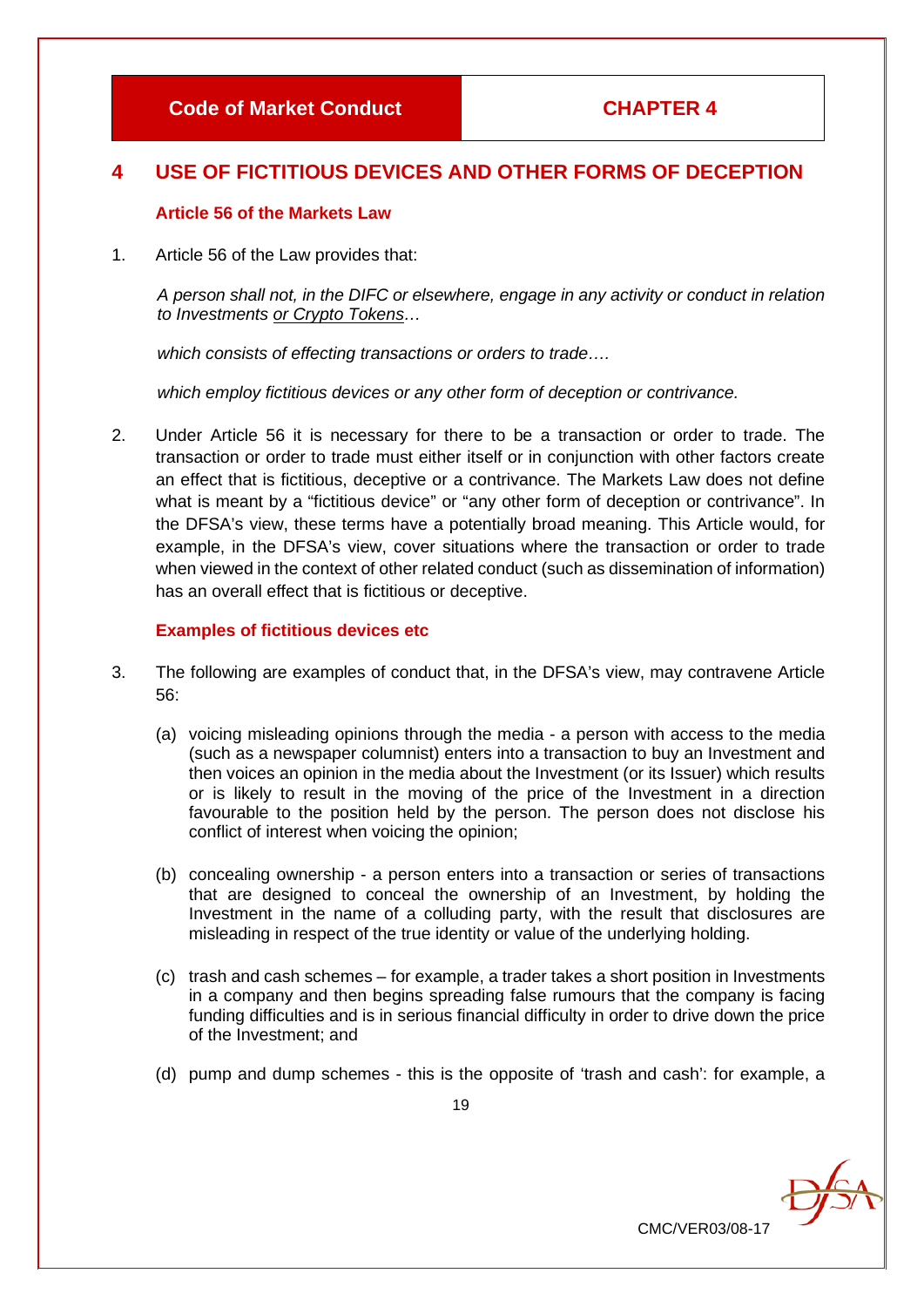person takes a long position in an Investment and then disseminates misleading positive information about the Investment with a view to increasing its price. As a result of his conduct the person is able to sell his Investments at an inflated price.

The DFSA notes that some of the above examples may also breach other Articles such as Article 55 (false or misleading statements) or Article 60 (inducing persons to deal).

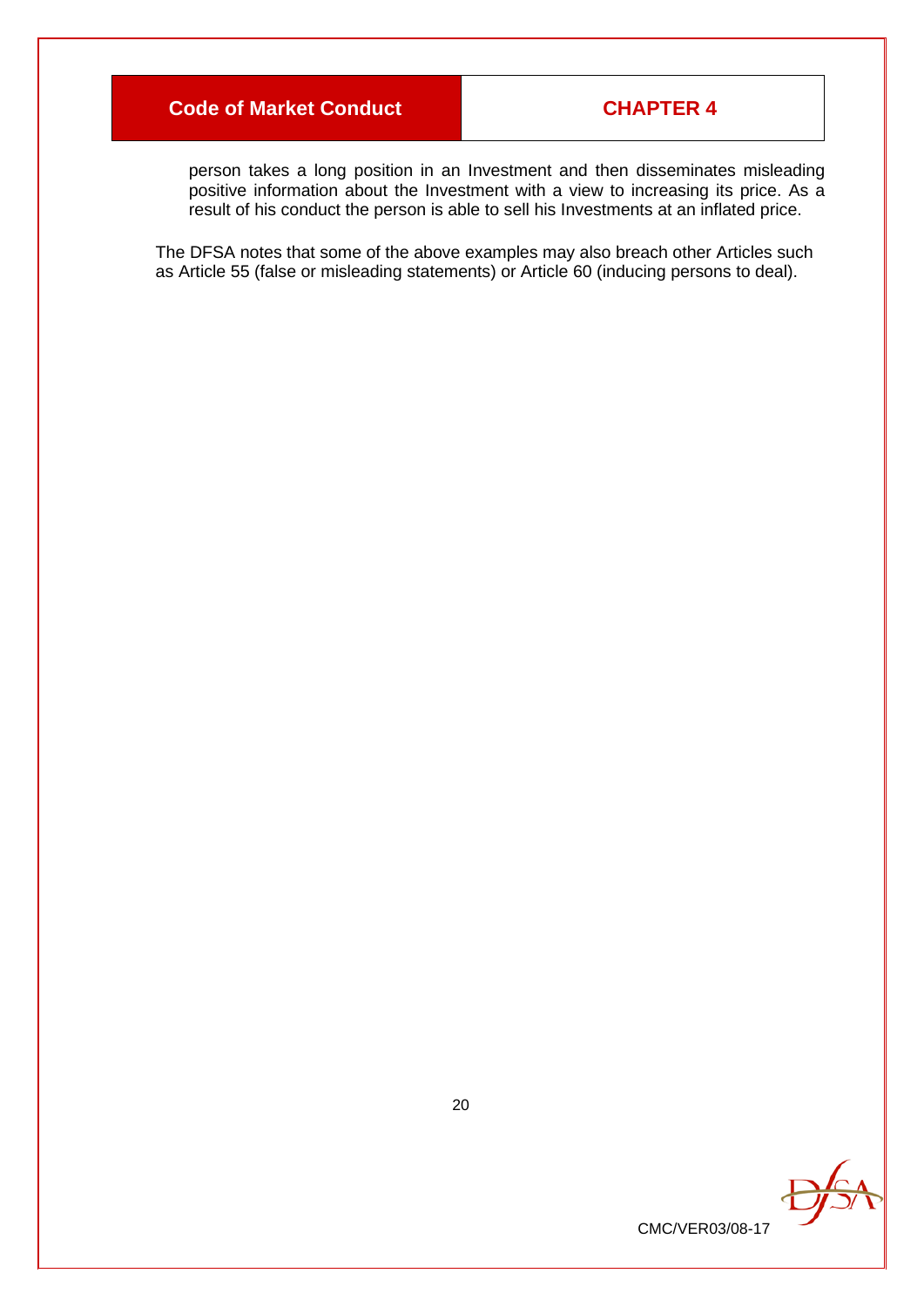# **5 FALSE OR MISLEADING CONDUCT AND DISTORTION**

# **Article 57 of the Markets Law**

1. Article 57 of the Law provides that:

*A person shall not, in the DIFC or elsewhere, engage in any activity or conduct in relation to Investments or Crypto Tokens…..*

*which does not fall under Articles 54, 55 or 56…*

*that:*

- *a) gives a false or misleading impression as to the supply of, or demand for, or to the price of one or more Investments or Crypto Tokens; or*
- *b) would distort, or would be likely to distort, the market for one or more Investments or Crypto Tokens…*

*and is likely to be regarded by market participants as a failure on the part of the person concerned to observe the standards of behaviour reasonably expected of a person in his position in relation to the market.*

2. The conduct referred to in Article 57 overlaps to a large extent with the conduct referred to in Article 54 relating to creating false or misleading impressions or an artificial price for an Investment or Crypto Token. It should be noted however that Article 57 has 'residual scope' i.e. it only applies to conduct that does not fall within Article 54 (fraud and market manipulation), Article 55 (false or misleading statements) or Article 56 (use of fictitious devices and other forms of deception).

# **Failure to observe standards expected by market participants**

- 3. Article 57 requires that the activity or conduct in question is likely to be regarded by market participants as a failure on the part of the person concerned to observe the standard of behaviour reasonably expected of a person in his position in relation to the market.
- 4. This requirement imports an objective test into the assessment of whether the provision is contravened. In the DFSA's view, for the purposes of the test, the market participant is a hypothetical reasonable person who regularly deals in the Investments or Crypto Tokens of the kind in question.
- 5. In determining if there has been a failure to meet the standards expected by market

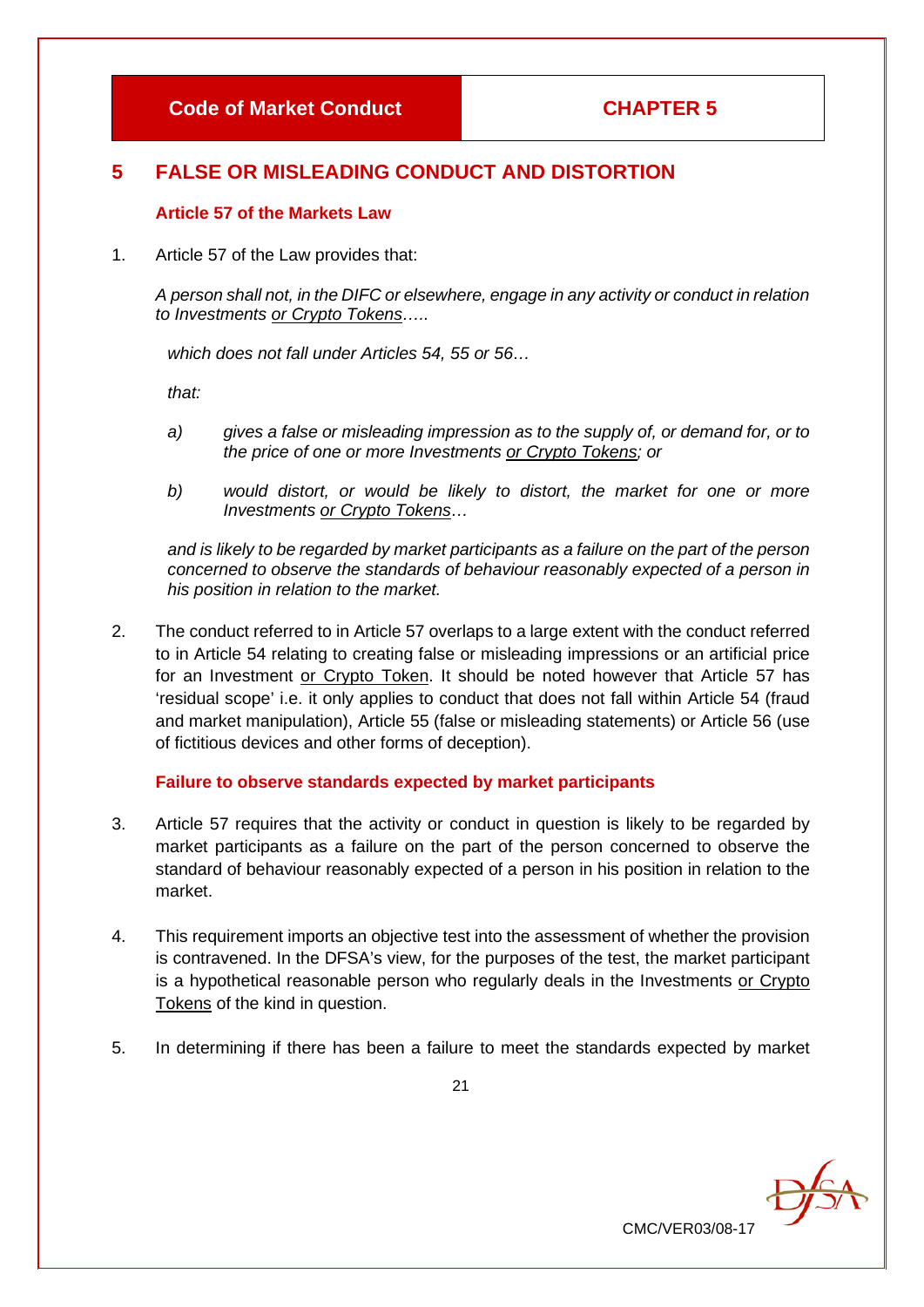participants, the DFSA is likely to take into account factors such as:

- (a) the characteristics of the market in question, including the users and relevant rules and codes of conduct (including, if relevant, any statutory or regulatory obligation to disclose a holding or position);
- (b) the position of the person in question and the standards reasonably to be expected of him in light of his experience, skill and knowledge; and
- (c) if the conduct involved a transaction, whether it was executed in a way that complied with the rules of the relevant market about how such transactions are to be executed (including, for example, rules on reporting).

#### **Examples of false or misleading conduct or distortion**

- 6. The following are specific examples of conduct that, in the DFSA's view, may contravene Article 57:
	- (a) the movement of physical commodity stocks without any proper commercial purpose, which gives a misleading impression as to the supply of, or demand for, or price or value of, a commodity or the deliverable into a Commodity Derivative; and
	- (b) the movement of an empty cargo ship, which gives a misleading impression as to the supply of, or the demand for, or the price or value of a commodity or the deliverable into a Commodity Derivative.



22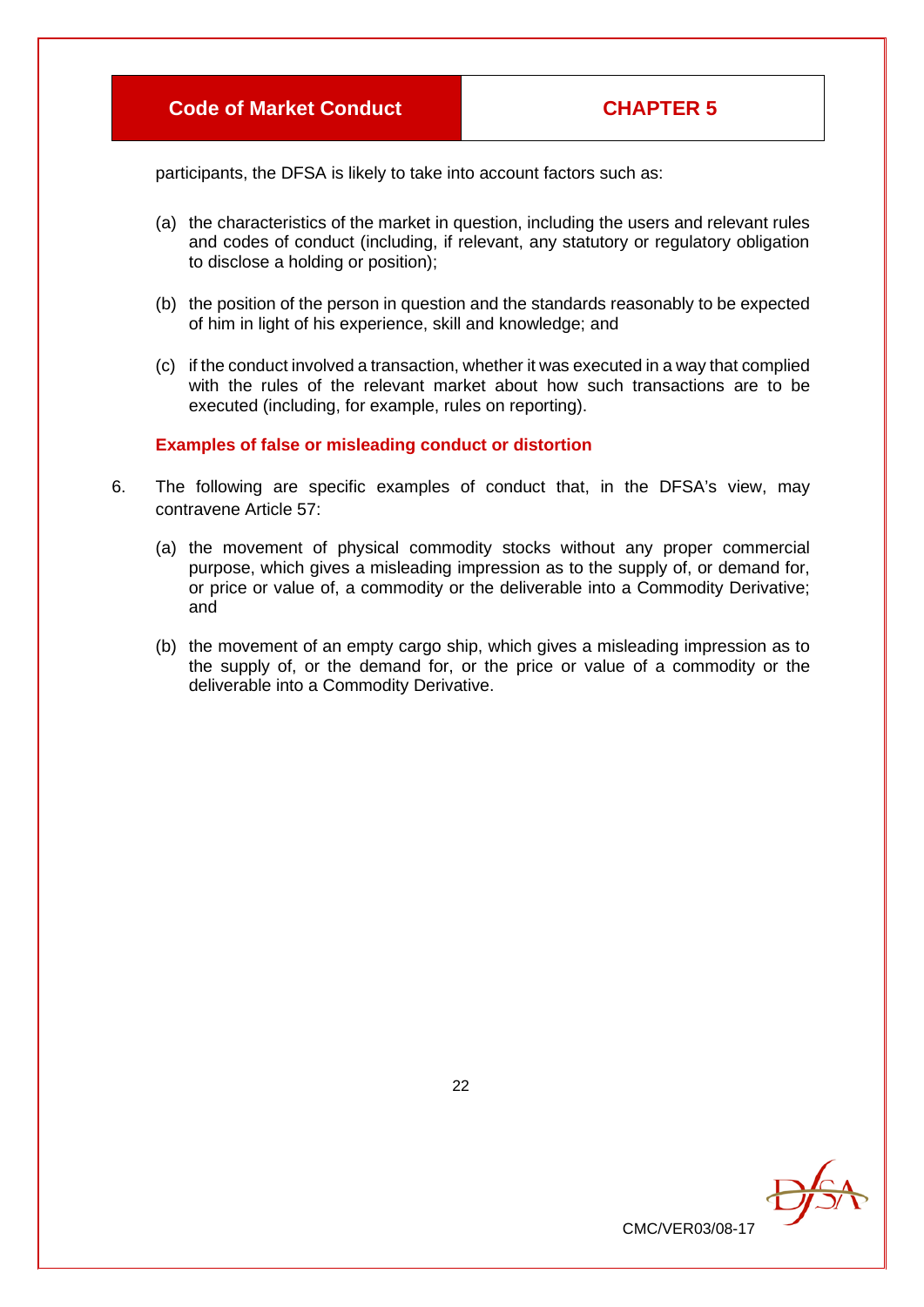# **6 INSIDER DEALING**

# **6-1 ARTICLE 58 OF THE MARKETS LAW**

1. Article 58(1) of the law provides that:

*A person who is an insider shall not, in the DIFC or elsewhere……* 

*directly or indirectly, deal, or attempt to deal……* 

*in an Investment, a Crypto Token or in a related investment…….* 

*on the basis of…….* 

*inside information.*

# **"Investment" does not include Commodity Derivatives**

2. For the purposes of Article 58, an "Investment" is defined as not including a Commodity Derivative (see Article 58(2)).

# **6-2 WHAT IS "INSIDE INFORMATION"?**

# **Definition**

- 1. "Inside Information" is defined in Article 63(1)(a) as meaning information of a precise nature which:
	- (a) is not generally available:
	- (b) relates, directly or indirectly, to one or more Reporting Entities or the issuer of the Investments or Crypto Tokens concerned or to one or more of the Investments or Crypto Tokens; and
	- (c) would, if generally available, be likely to have a significant effect on the price of the Investments or Crypto Tokens or on the price of related investments.

# **When is information "precise"?**

2. To be "Inside Information", information must be of a precise nature. Article 63(2) states that information is "precise" if it:

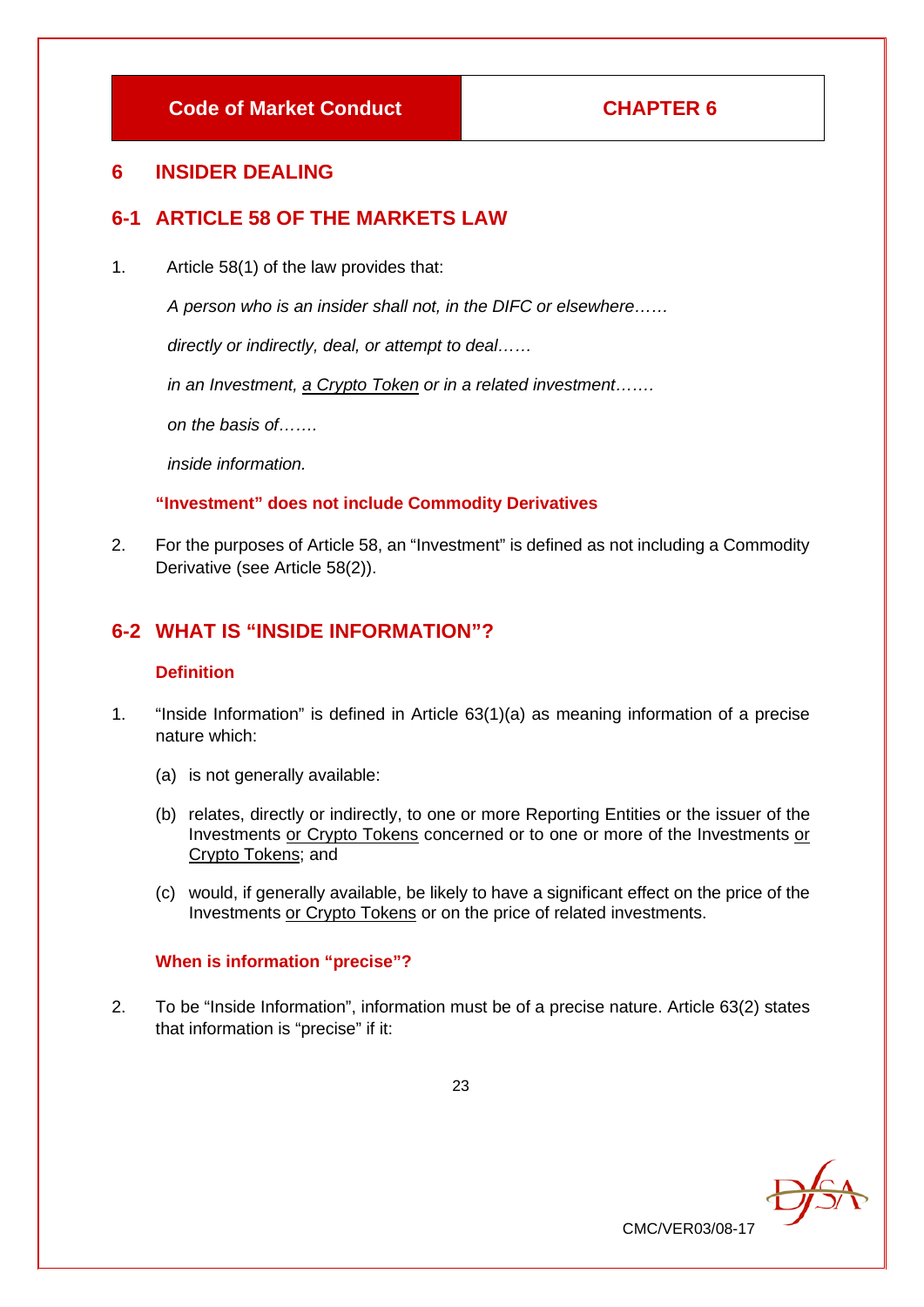CMC/VER03/08-17

DfSt

- (a) indicates circumstances that exist or may reasonably be expected to come into existence or an event that has occurred or may reasonably be expected to occur; and
- (b) is specific enough to enable a conclusion to be drawn as to the possible effect of those circumstances or that event on the price of Investments, Crypto Tokens or related investments.

#### **When is information "generally available"?**

- 3. Information is only "Inside Information" under the definition in Article 63(1)(a) if it is not generally available. The Markets Law does not define what is meant by "generally available", although Article 63(5) states that information which can be obtained by research or analysis conducted by, or on behalf of, users of a market is to be regarded as being "generally available" to them.
- 4. The following factors are, in the DFSA's view, likely to indicate that information is "generally available" (and therefore is not Inside Information):
	- (a) if the information has been the subject of a disclosure to the market in accordance with the rules of the relevant market or a requirement in a law;
	- (b) if the information is contained in records which are open to inspection by the public;
	- (c) if the information is otherwise generally available, including through the Internet, or some other publication (including if it is only available on payment of a fee), or is derived from information which has been made public;
	- (d) if the information can be obtained by observation by members of the public without infringing rights or obligations of privacy, property or confidentiality; or
	- (e) if the information can be obtained by analysing or developing other information which is generally available.

For example, if a passenger in a vehicle passing a burning factory calls his broker and tells him to sell shares in the company that owns the factory, the passenger will be acting on information which is generally available, since it is information which has been obtained by legitimate means through observation of a public event.

- 5. It is not relevant, in the DFSA's view, in relation to information referred to in paragraph 4 that:
	- (a) the information is only generally available outside the DIFC; or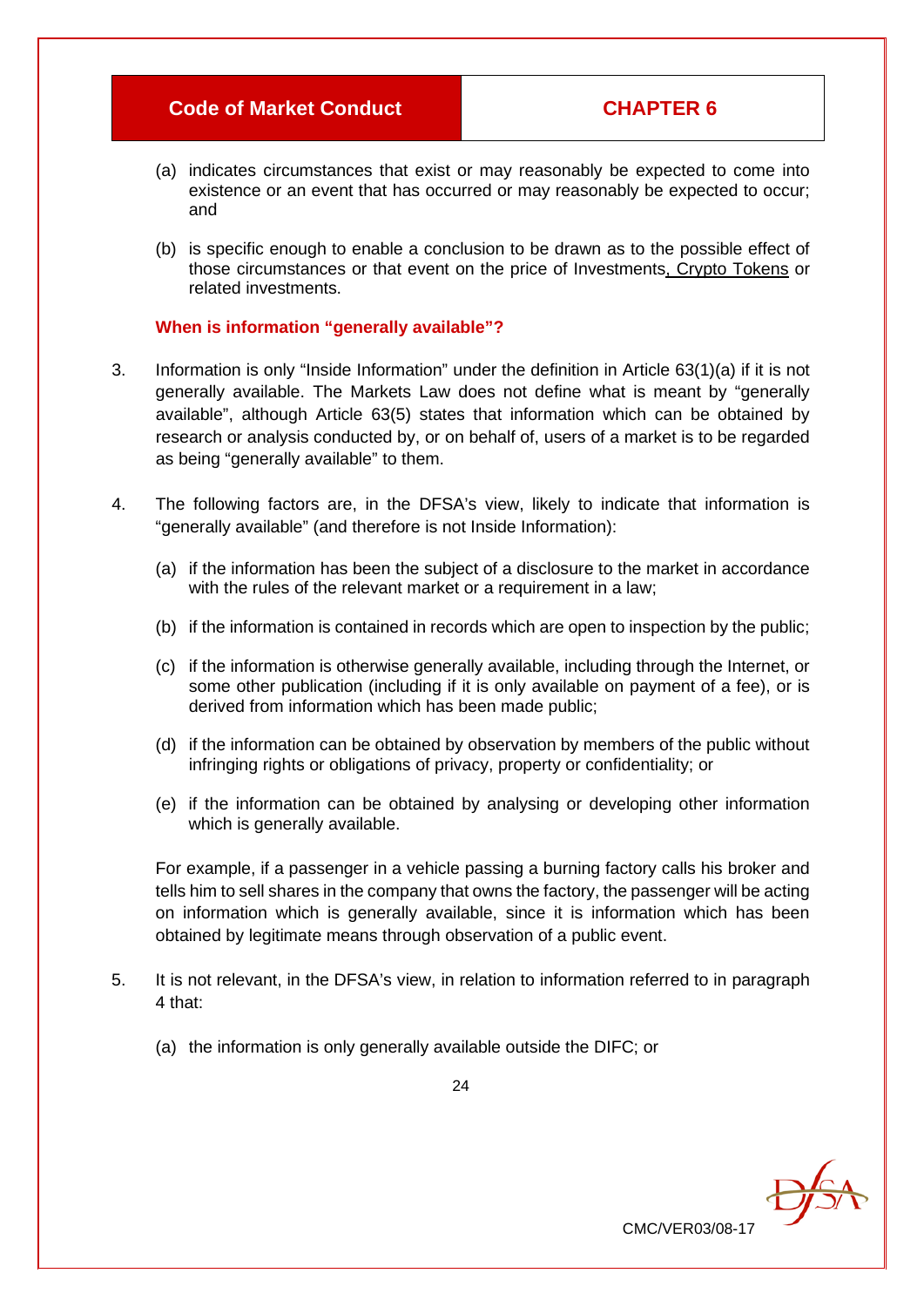(b) the observation, research or analysis is only achievable by a person with above average financial resources, expertise or competence.

#### **When will information have a "significant effect on price"?**

6. Information is only "Inside Information" under the definition in Article 63(1)(a) if it would be likely to have a significant effect on the price of the Investment, Crypto Token or a related investment. Information would be likely to have a "significant effect on price" if and only if it is information of the kind which a reasonable investor would be likely to use as part of the basis of his investment decisions (see Article 63(3)). In the DFSA's view, if information is of a kind which a reasonable investor would be likely to use as part of the basis of his investment decisions, then the "significant effect on price" test will be satisfied.

#### **Trading Information**

- 7. Article 63(4) provides that information about a person's pending orders in relation to an Investment, Crypto Token or related investment is also Inside Information. The DFSA considers that information of the following kinds (referred to in this Code as "Trading Information") relating to pending orders may be Inside Information:
	- (a) that Investments or Crypto Tokens of a particular kind have been or are to be acquired or disposed of, or that their acquisition or disposal is under consideration or the subject of negotiation;
	- (b) that Investments or Crypto Tokens of a particular kind have not been or are not to be acquired or disposed of;
	- (c) the quantity of Investments or Crypto Tokens acquired or disposed of or whose acquisition or disposal is under consideration or the subject of negotiation;
	- (d) the price (or range of prices) at which Investments or Crypto Tokens have been or are to be acquired or disposed of or the price (or range of prices) at which Investments or Crypto Tokens whose acquisition or disposal is under consideration or the subject of negotiation may be acquired or disposed of; or
	- (e) the identity of the persons involved or likely to be involved in any capacity in an acquisition or disposal.

CMC/VER03/08-17

8. A person who executes a client order does not contravene Article 58 (insider dealing)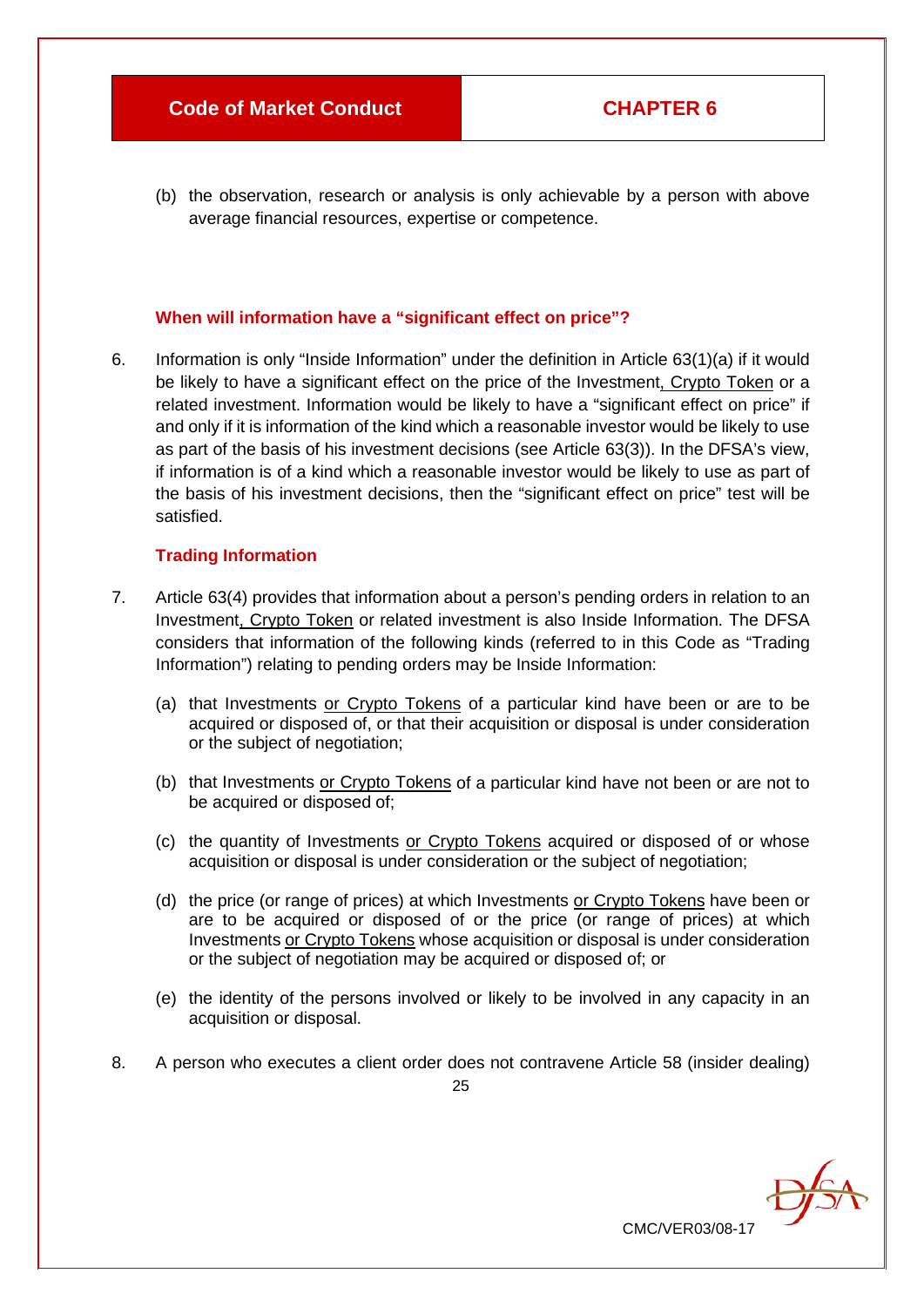provided he complies with certain conditions (see CMC section 6-7 paragraphs 8 and 9).

#### **Carrying out of own trading intention**

9. A person will form an intention to deal in an Investment or Crypto Token before doing so. His carrying out of his own intention will not of itself contravene Article 58 (insider dealing).

# **6-3 DEFINITION OF "INSIDER"**

1. The term "Insider" is defined in Article 63(1)(b) as meaning:

"…*a person who has Inside Information:*

- *(i) as a result of his membership of the board of Directors, or the Governing Body of the relevant Reporting Entity;*
- *(ii) as a result of his holding in the capital of the relevant Reporting Entity;*
- *(iii) as a result of having access to the information through the exercise of his employment, profession or duties;*
- *(iv) as a result of his criminal activities; or*
- *(v) which he has obtained by other means and which he knows, or could reasonably be expected to know, is Inside Information.*"
- 2. If a person has Inside Information in any of the circumstances set out in Article 63(1)(b)(i) to (iv) then, in the DFSA's view, it is not necessary to show that the person knew that the information concerned was Inside Information. However, if the person has information in the circumstances set out in Article 63(1)(b)(v), then that sub-paragraph requires that the person knew, or could reasonably be expected to know, that the information is Inside Information. For that purpose, a person could reasonably be expected to know, if a reasonable person in his position who has Inside Information would have known it is Inside Information.

# **6-4 DEALING "ON THE BASIS OF" INSIDE INFORMATION**

**Factors to be taken into account "on the basis of"**

26

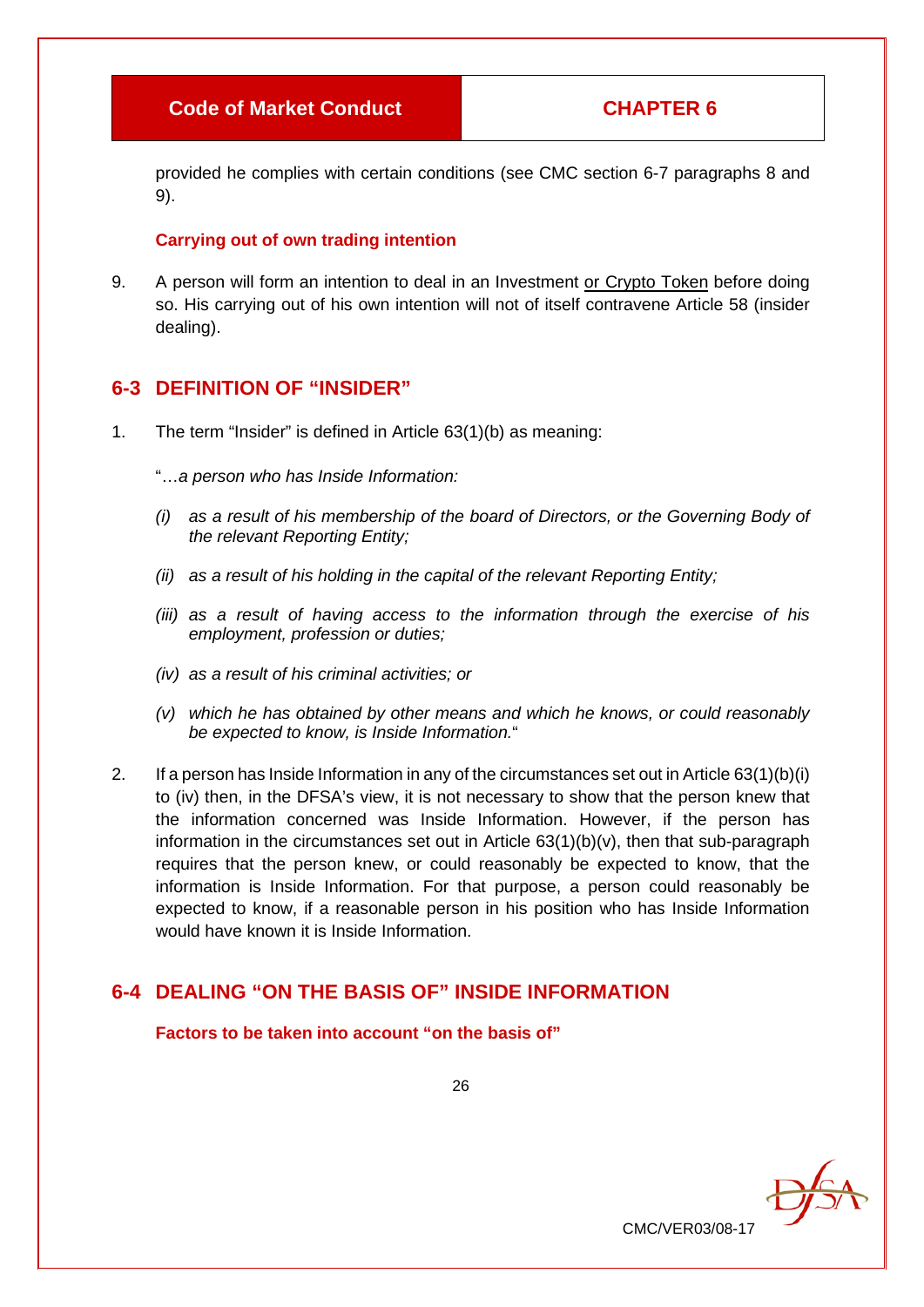CMC/VER03/08-17

- 1. To contravene Article 58, it is necessary that the Insider deals or attempts to deal "on the basis" of Inside Information. In the DFSA's view, if the Inside Information is the reason for, or a material influence on, the decision to deal or attempt to deal then this indicates that the dealing or attempt to deal is "on the basis" of the Inside Information.
- 2. The following factors are, in the DFSA's view, likely to indicate that the dealing is not "on the basis of" Inside Information:
	- (a) if the decision to deal or attempt to deal was made before the person possessed the relevant Inside Information;
	- (b) if the person concerned is dealing to satisfy a legal or regulatory obligation which came into being before he possessed the relevant Inside Information; or
	- (c) if a person is an organisation, if none of the individuals in possession of the Inside Information:
		- (i) had any involvement in the decision to deal; or
		- (ii) behaved in such a way as to influence, directly or indirectly, the decision to engage in the dealing; or
		- (iii) had any contact with those who were involved in the decision to engage in the dealing whereby the information could have been transmitted.

# **6-5 ATTEMPTING TO DEAL AND DEALING IN RELATED INVESTMENTS**

#### **Attempting to deal**

- 1. Article 58 provides that an Insider shall not directly or indirectly "deal or attempt to deal in an Investment, a Crypto Token or in a Related Investment" on the basis of Inside Information.
- 2. In the DFSA's view, an "attempt to deal" covers circumstances where an Insider takes steps to enter into a transaction but the transaction is not executed. For example, if an Insider places an order with a broker or instructs another person (such as his investment adviser) to place an order with a broker, even though the order is not subsequently executed.

#### **Related investments**

3. Article 58 prohibits an Insider from dealing or attempting to deal in relation to either the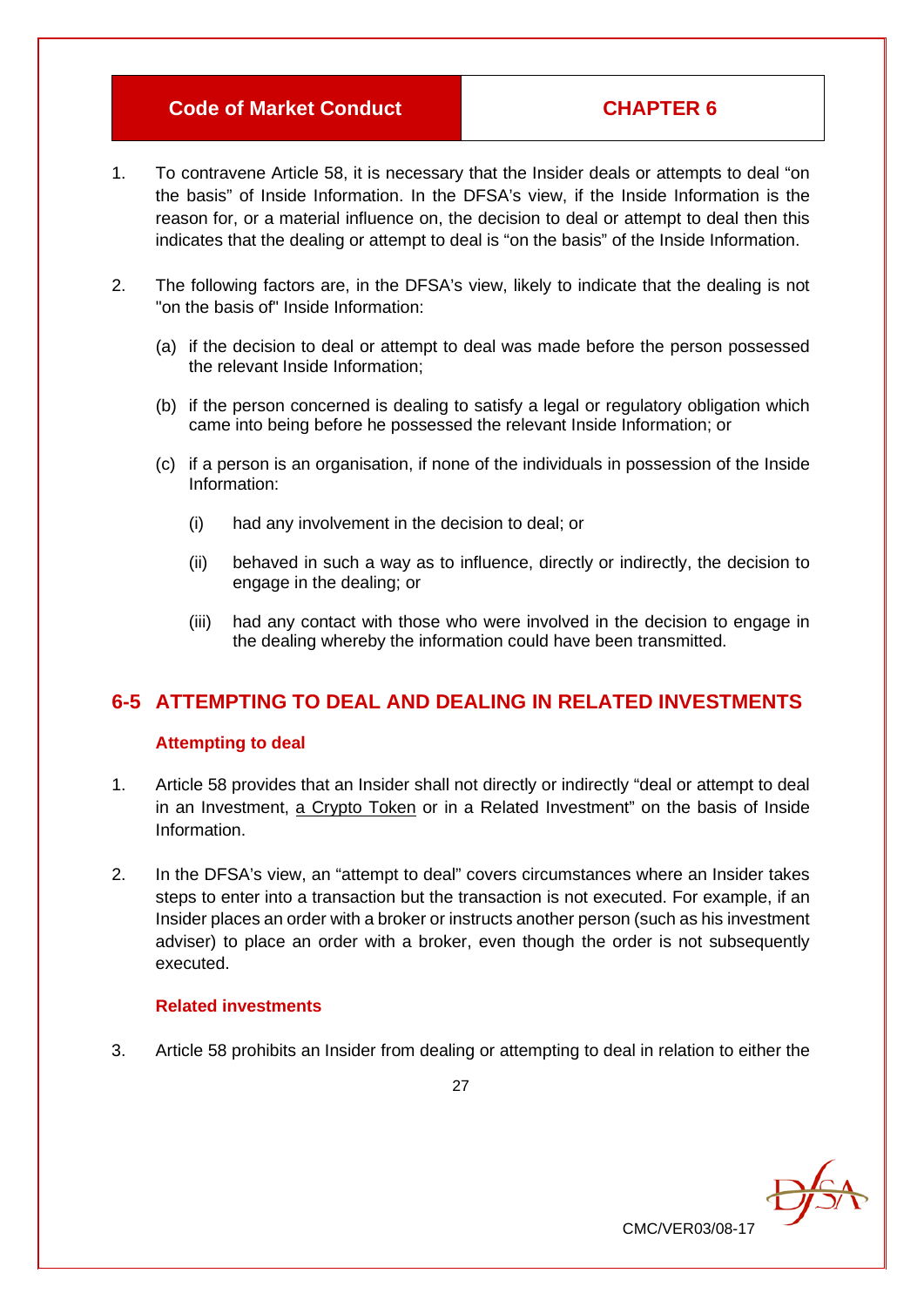Investment or Crypto Token (i.e. to which the Inside Information relates) or a related investment. The definition of a "related investment" is set out at CMC chapter 1 paragraph 14.

For example, if an Insider has Inside Information relating to an Issuer, A, of an Investment, then a "related investment" could include a Derivative relating to Investments of A or an Investment of another member of A's Group, if the price or value of that other Investment depends, in whole or in part, on the price or value of Investments of A.

# **6-6 EXAMPLES OF INSIDER DEALING**

- 1. The following are general examples of conduct that, in the DFSA's view, may contravene Article 58 (insider dealing):
	- (a) an officer or employee of an Issuer becomes aware of Inside Information relating to the Issuer, the officer or employee then deals in Investments of the Issuer on the basis of that information;
	- (b) front running that is, a transaction for a person's own benefit, on the basis of and ahead of an order which he or another person is to carry out with or for another person (where the information concerning the order is Inside Information), which takes advantage of the anticipated impact of the order on the market;
	- (c) using Inside Information obtained as a result of a market sounding (i.e. a discussion with a potential investor to gauge his interest in a potential offering of an Investment or the price of the potential offering) to deal in an Investment;
	- (d) in the context of a takeover, an offeror or potential offeror entering into a transaction in an Investment, or in a related investment, on the basis of Inside Information concerning the proposed bid, that provides merely an economic exposure to movements in the price of the target company's shares (for example, a Derivative related to the target company's share price); or
	- (e) in the context of a takeover, a person who acts as an adviser to the offeror or potential offeror dealing for his own benefit in an Investment or in a related investment on the basis of information concerning the bid which is Inside Information.
- 2. The following are some more specific examples of conduct that, in the DFSA's view, may contravene Article 58 (insider dealing):
	- (a) A is the CEO of a company (a Reporting Entity) that is about to release its semi-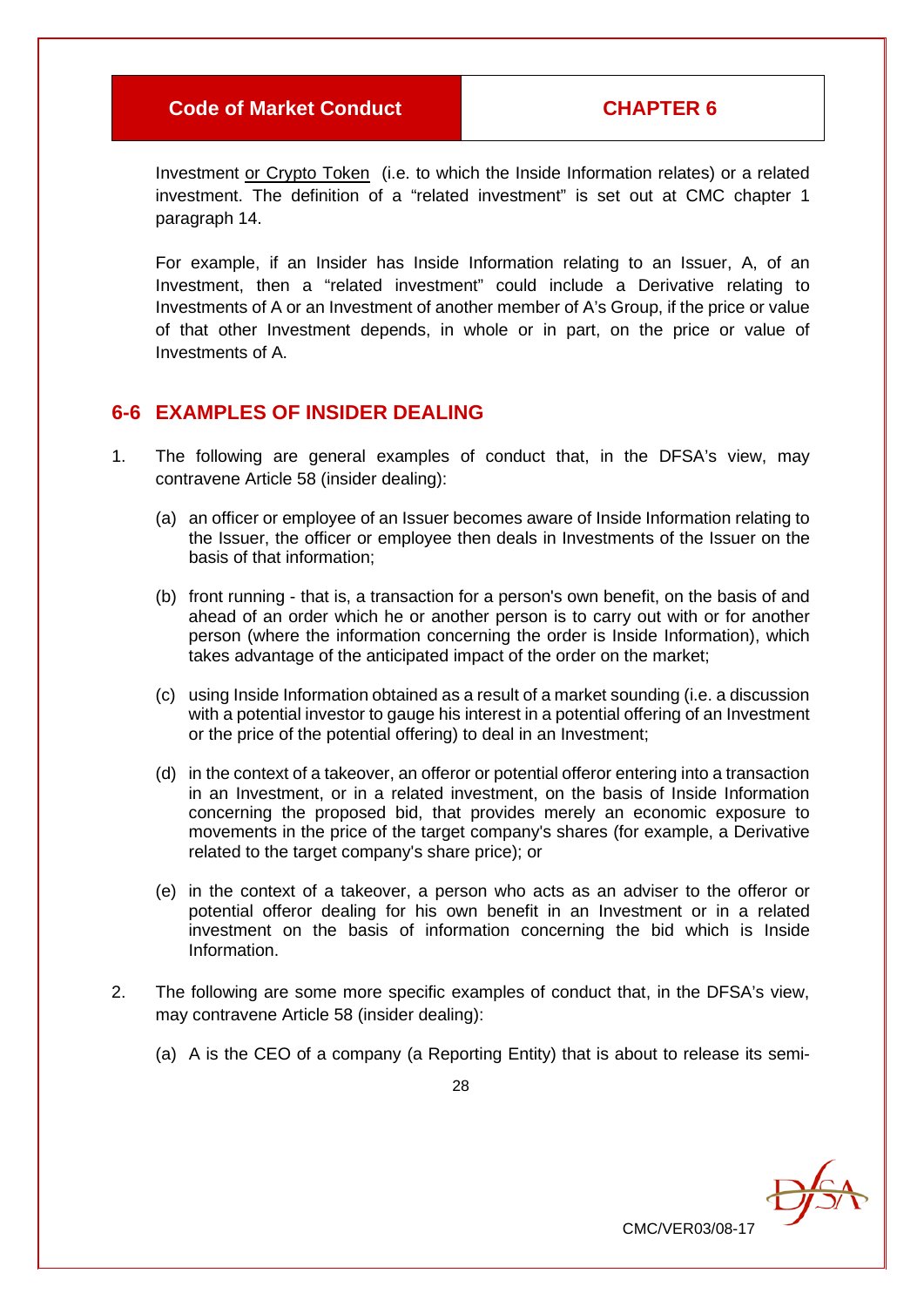annual financial report. The report will disclose an outstanding claim that will have a significant impact on the company's financial results. A passes this information on to family members who instruct their broker to sell their shares in the company. The family members would have contravened Article 58 (insider dealing) and A would have contravened Article 59(1) (providing inside information) (see CMC chapter 7);

- (b) B, an employee of an oil and gas company (a Reporting Entity) becomes aware through his employment, that the company is about to enter into a new joint venture agreement with another company that will potentially be very lucrative for the company. Before the new joint venture is disclosed to the market, B buys shares in his employer company based on his expectation that the price of the shares will rise significantly once the new joint venture is announced;
- (c) C, an employee of a firm that is providing advisory services to a company, D, (a Reporting Entity) becomes aware of negotiations for a takeover of D that is likely to be announced to the market imminently. C buys shares in D based on his expectation that the takeover will soon be announced;
- (d) D, a dealer on the trading desk of an Authorised Firm dealing in Derivatives accepts a large order from a Client to acquire a long position in futures. Before executing the order, D trades for the firm and on his personal account by taking a long position in those futures, based on his expectation that he will be able to sell them at profit due to the significant price increase that will result from the execution of his Client's order. Both trades would contravene Article 58 (insider dealing); and
- (e) investment bank E has been in discussions with an Issuer about a potential issue of new Investments by the Issuer. In order to gauge potential investor interest and the terms of the issue, E raises the issue with a potential investor, F, to see if F would be prepared to commit to purchasing some of the Investments. F uses this Inside Information to deal in other related investments.; and
- (f) an employee of an exchange that trades Crypto Tokens becomes aware of confidential information that an issuer is about to apply to the exchange to have its Crypto Tokens admitted to trading on the exchange, the employee buys the Crypto Tokens in advance of any announcement about the impending application.

# **6-7 DEFENCES**

- 1. Article 64(2) provides that a person does not contravene Article 58 (insider dealing) if:
	- (a) the person establishes that he reasonably believed that the Inside Information had been disclosed to the market in accordance with the Markets Law or the Rules;
	- (b) the dealing occurred in the legitimate performance of an underwriting agreement for the Investments, Crypto Tokens or related investments in question;

 $29$ 

 $\partial f$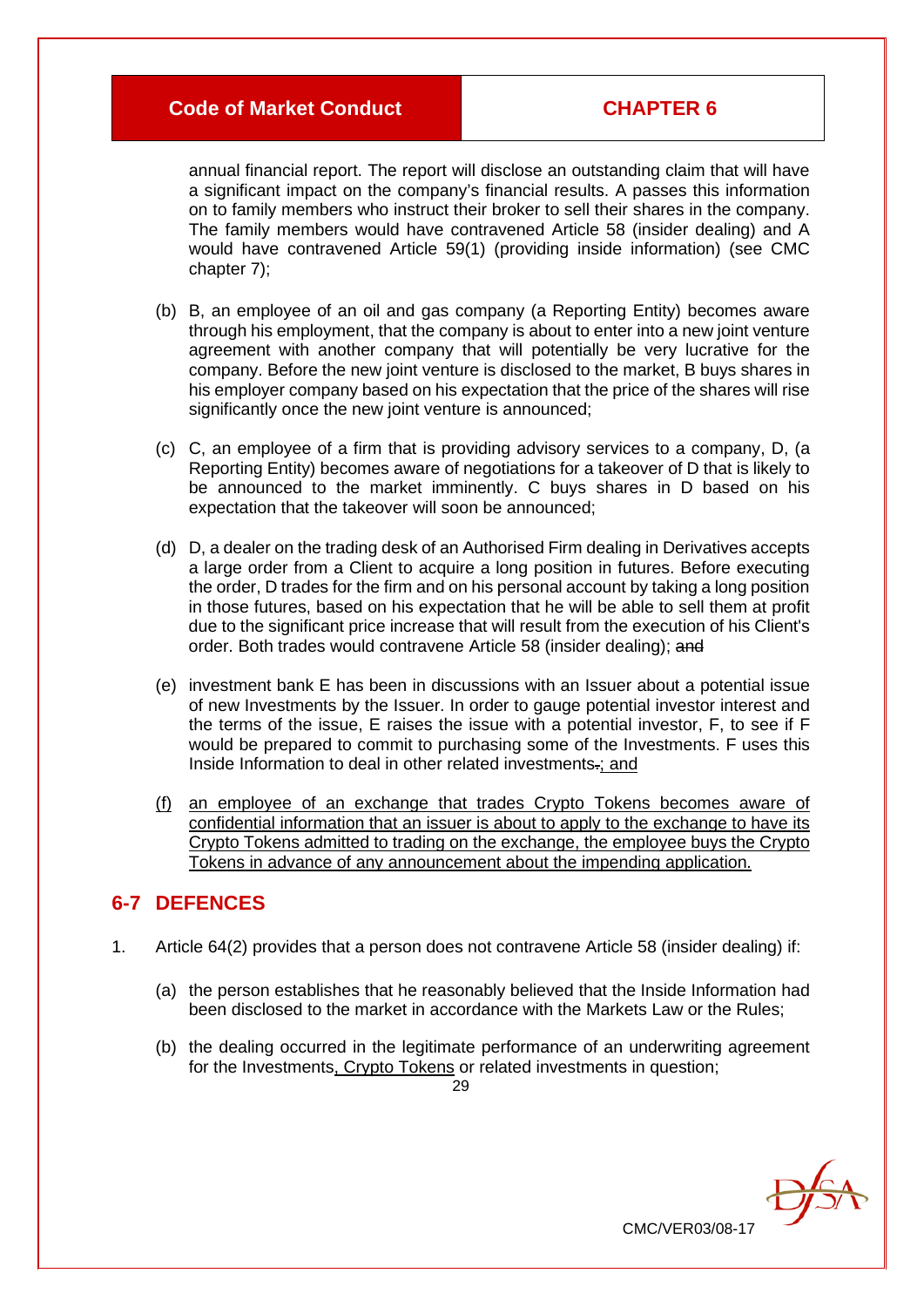CMC/VER03/08-17

- (c) the dealing occurred in the legitimate performance of his functions as a liquidator or receiver;
- (d) the dealing is undertaken solely in the course of the legitimate performance of his functions as a market maker;
- (e) the person executes an unsolicited client order in Investments, Crypto Tokens or related investments while in possession of Inside Information without contravening Article 59 (providing inside information) or otherwise advising or encouraging the client in relation to the transaction;
- (f) the dealing is undertaken legitimately and solely in the context of that person's public takeover bid for the purpose of gaining control of that Reporting Entity or proposing a merger with that Reporting Entity; or
- (g) the sole purpose of the Reporting Entity acquiring its own shares was to satisfy a legitimate reduction of share capital or to redeem shares in accordance with the Rules.

Further Guidance setting out the DFSA's views on some, but not all, of these defences is set out below.

#### **Market making**

- 2. Dealing undertaken by a person solely in the course of the legitimate performance of his functions as a market maker will not contravene Article 58 (insider dealing) (see Article 64(2)(d)).
- 3. In the DFSA's view, the following factors are likely to indicate that a person's dealing in an Investment or Crypto Token is in the course of the legitimate performance of his functions as a market maker:
	- (a) if the person holds himself out as willing and able to enter into transactions for the sale and purchase of Investments or Crypto Tokens of that description at prices determined by him generally and continuously rather than in respect of a particular transaction;
	- (b) if the dealing is in the course of the provision of the services referred to in (a) or is in order to hedge a risk arising from such a dealing; and
	- (c) if Inside Information held by the person or persons who make the decision to deal is limited to Trading Information.
- 4. In the DFSA's view, if the person acted in contravention of a regulatory requirement or a requirement of the relevant market, that is a factor that indicates that the person's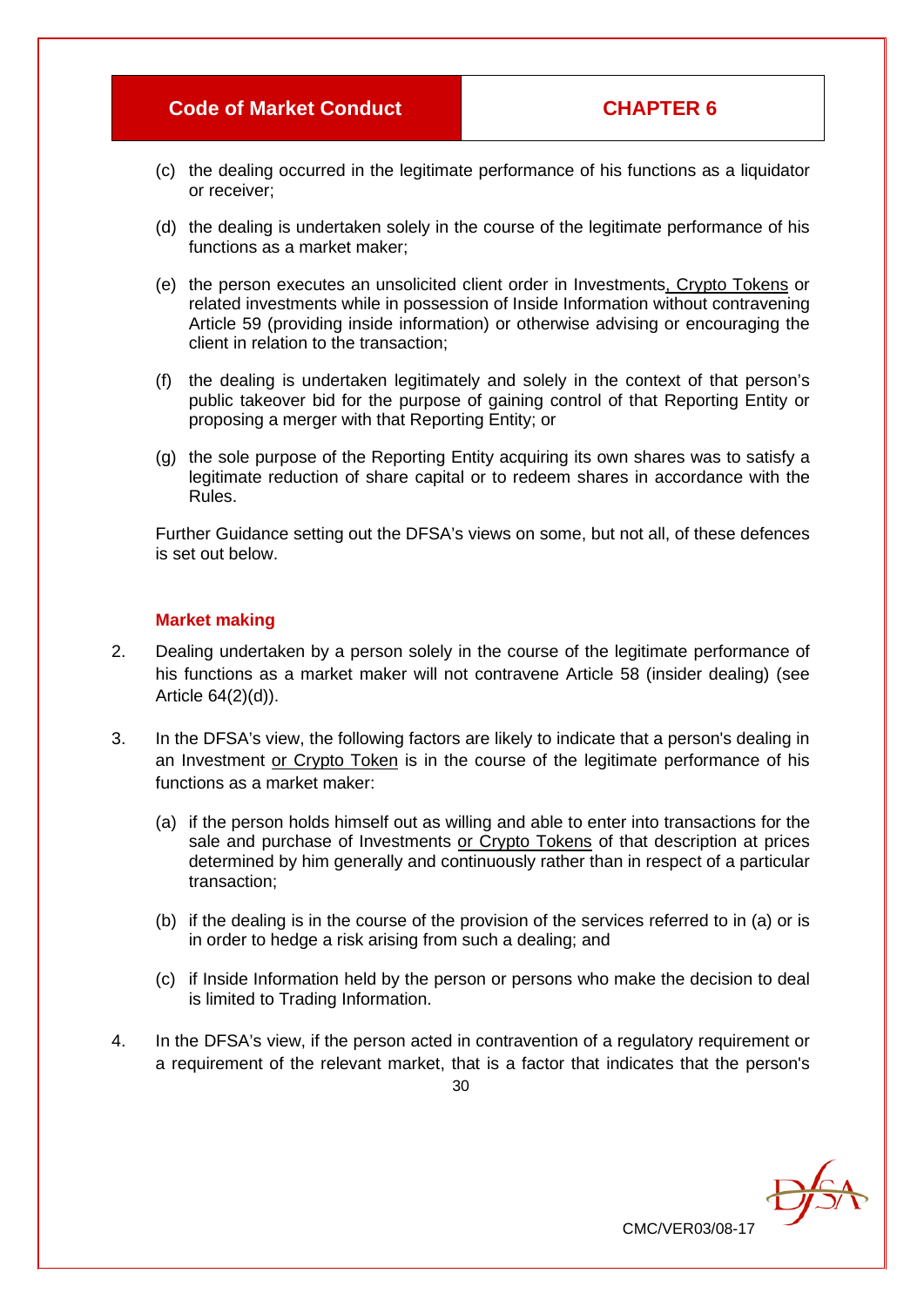dealing is not in the legitimate performance of his functions as a market maker.

#### **Underwriting**

- 5. Dealing by a person that occurs in the legitimate performance of an underwriting agreement for the Investments, Crypto Tokens or related investments in question will not contravene Article 58 (insider dealing) (see Article 64(2)(b)).
- 6. In the DFSA's view, an underwriting agreement is an agreement under which a party agrees to buy, before issue, a specific quantity of Investments or Crypto Tokens in an issue of Investments or Crypto Tokens on a given date at a given price, if no other party has purchased or acquired them.
- 7. In the DFSA's view, if the person acted in contravention of a relevant regulatory requirement or a requirement of the relevant market, that is a factor that indicates that, the person's dealing is not in the legitimate performance of his functions under an underwriting agreement.

#### **Execution of client orders**

- 8. The execution of an unsolicited client order in Investments, Crypto Tokens or related investments while in possession of Inside Information will not contravene Article 58 (insider dealing) if the person executing the order has not:
	- (a) contravened Article 59 i.e. disclosed Inside Information to the client or procured the client to deal in the Investments, Crypto Tokens or related investments for which the person executing the order has Inside Information (see CMC chapter 7); or
	- (b) otherwise advised or encouraged the client in relation to the transaction.
- 9. In the DFSA's view, the following factors are likely to indicate that the person's dealing is the execution of an unsolicited client order in accordance with Article 64(2)(e):
	- (a) if the dealing is initiated by the client;
	- (b) if the person's behaviour was with a view to facilitating or ensuring the effective carrying out of the order; and
	- (c) if the person has complied with any applicable conduct of business obligations relating to the execution of the order for the client.

**Takeovers and mergers**

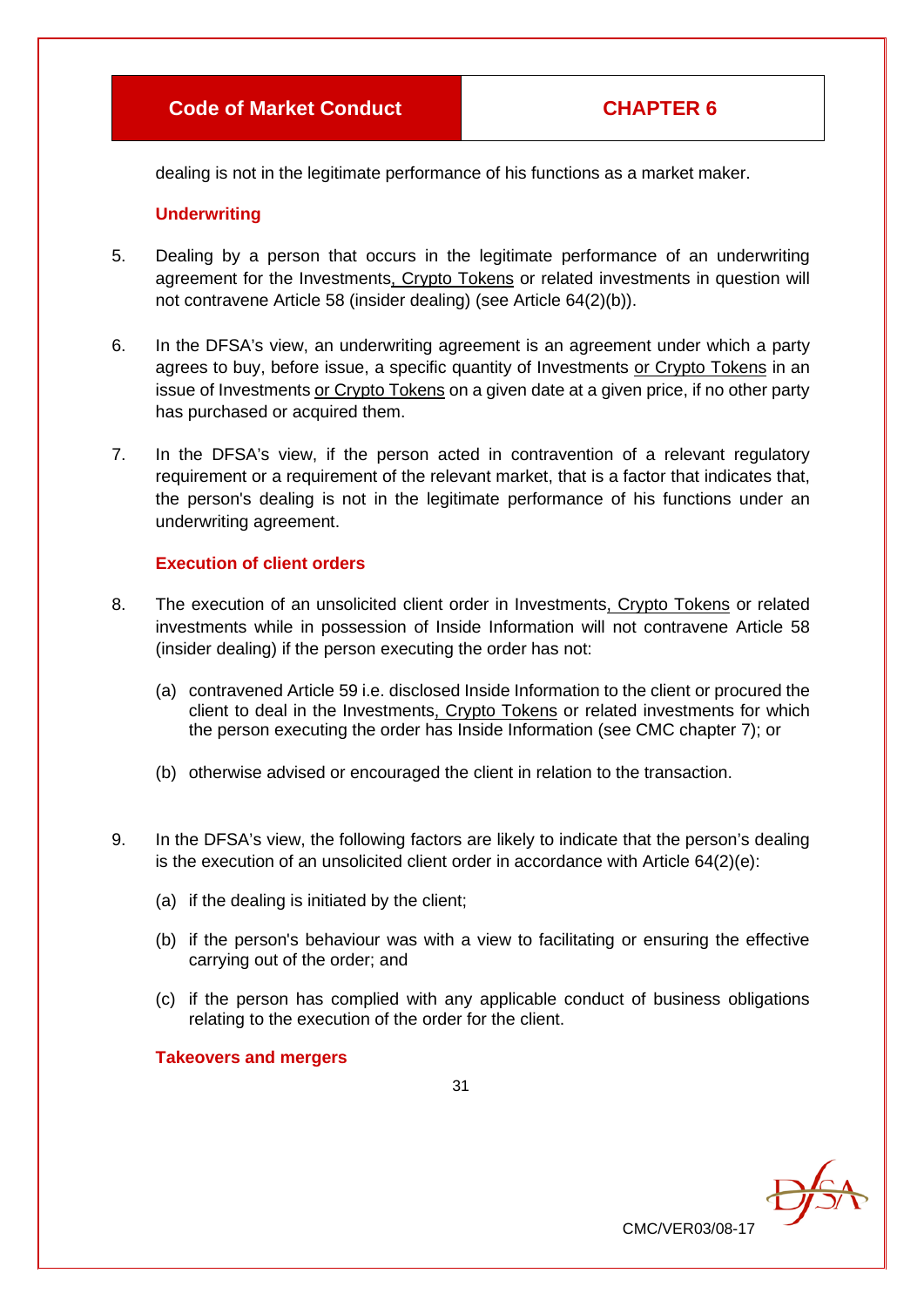CMC/VER03/08-17

- 10. Dealing by a person does not contravene Article 58 (insider dealing) if the dealing is undertaken legitimately and solely in the context of that person's public takeover bid for the purpose of gaining control of the Reporting Entity or a proposed merger with the Reporting Entity (see Article 64(2)(f)).
- 11. There are two categories of Inside Information potentially relevant to a takeover or merger:
	- (a) information that an offeror or potential offeror is going to make, or is considering making, an offer for the target; and
	- (b) information that an offeror or potential offeror may obtain through due diligence.
- 12. In determining whether or not the dealing is undertaken legitimately and solely in the context of a takeover bid or merger, the DFSA is likely to take into account factors such as:
	- (a) whether the transactions concerned are in the target company's shares;
	- (b) whether the transactions concerned are for the sole purpose of gaining control or effecting the merger; and
	- (c) whether the person has complied with applicable regulatory requirements relating to the takeover or merger.

#### **Chinese walls**

- 13. Article 65 provides that a person does not contravene Article 58 (insider dealing) by dealing in Investments, Crypto Tokens or related investments if:
	- (a) it had in operation at that time an effective information barrier which could reasonably be expected to ensure that the Inside Information was not communicated to the person or persons who made the decision to deal and that no advice with respect to the transaction or agreement was given to that person or any of those persons by an Insider; and
	- (b) the information was not communicated and no such advice was given.

For example, if Inside Information is held behind an effective information barrier, from the individuals who make the decision to deal, the dealing by the person does not contravene Article 58.

14. In the DFSA's view, to rely on this defence, the person must not only have in place information barriers which could reasonably be expected to prevent the communication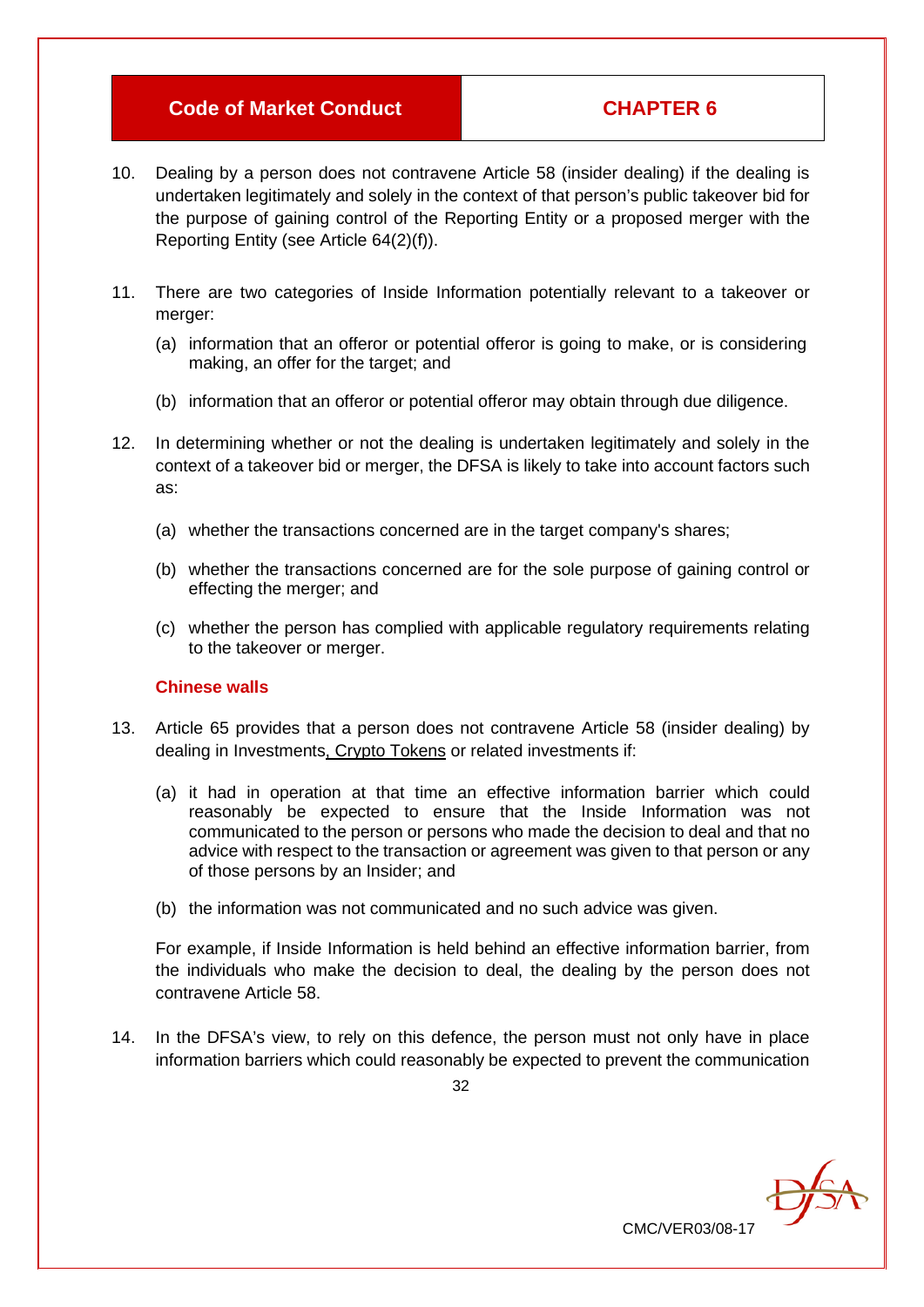of the Inside Information, but must also be able to show that the information was not in fact communicated to the person who made the decision to deal.

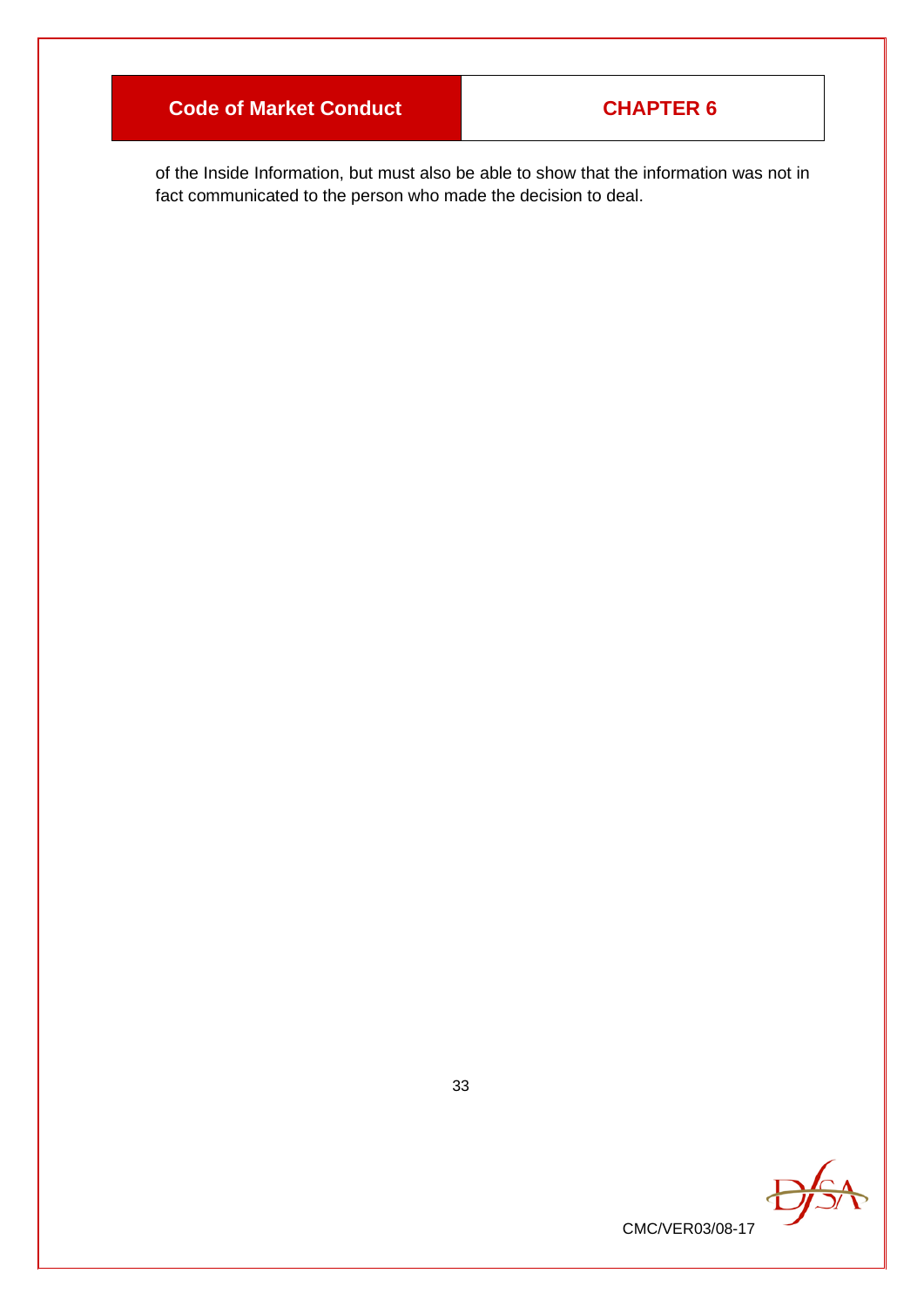# **7 PROVIDING INSIDE INFORMATION**

# **7-1 ARTICLE 59 OF THE MARKETS LAW**

- 1. Article 59 prohibits two further types of conduct by an Insider relating to Inside Information, i.e:
	- (a) disclosure of Inside Information to another person (other than in the necessary course of business); and
	- (b) procuring another person to deal in Investments, Crypto Tokens or related investments in which the Insider has Inside Information.
- 2. The relevant definitions of:
	- (a) "Inside Information" and "Insider" are set out at CMC sections 6-2 and 6-3; and
	- (b) "Investment", "Crypto Token" and "related investment" are set out at CMC chapter 1 paragraphs 12 to 14.

# **7-2 DISCLOSURE OF INSIDE INFORMATION**

3. Article 59(1) of the Law provides that: *An insider shall not….*

> *other than in the proper course of the exercise of his employment, profession or duties necessary course of business…..*

*disclose inside information to another person.*

**Disclosure "in the proper course of the exercise of employment etc necessary course of business"**

- 4. Article 59(1) does not prohibit the disclosure of Inside Information by an Insider to another person if the disclosure is made "in the *proper course of the exercise of his employment, profession or duties* necessary course of business".
- 5. The DFSA would ordinarily consider the following disclosures of Inside Information made for regulatory purposes to be in the *proper course of the exercise of a person's employment, profession or duties* necessary course of business:
	- (a) disclosure of Inside Information which is required or permitted under the Markets Law;
	- (b) disclosure of Inside Information to the DFSA for the purpose of fulfilling a legal or regulatory obligation or otherwise to assist the DFSA to perform its functions; or

**DEA**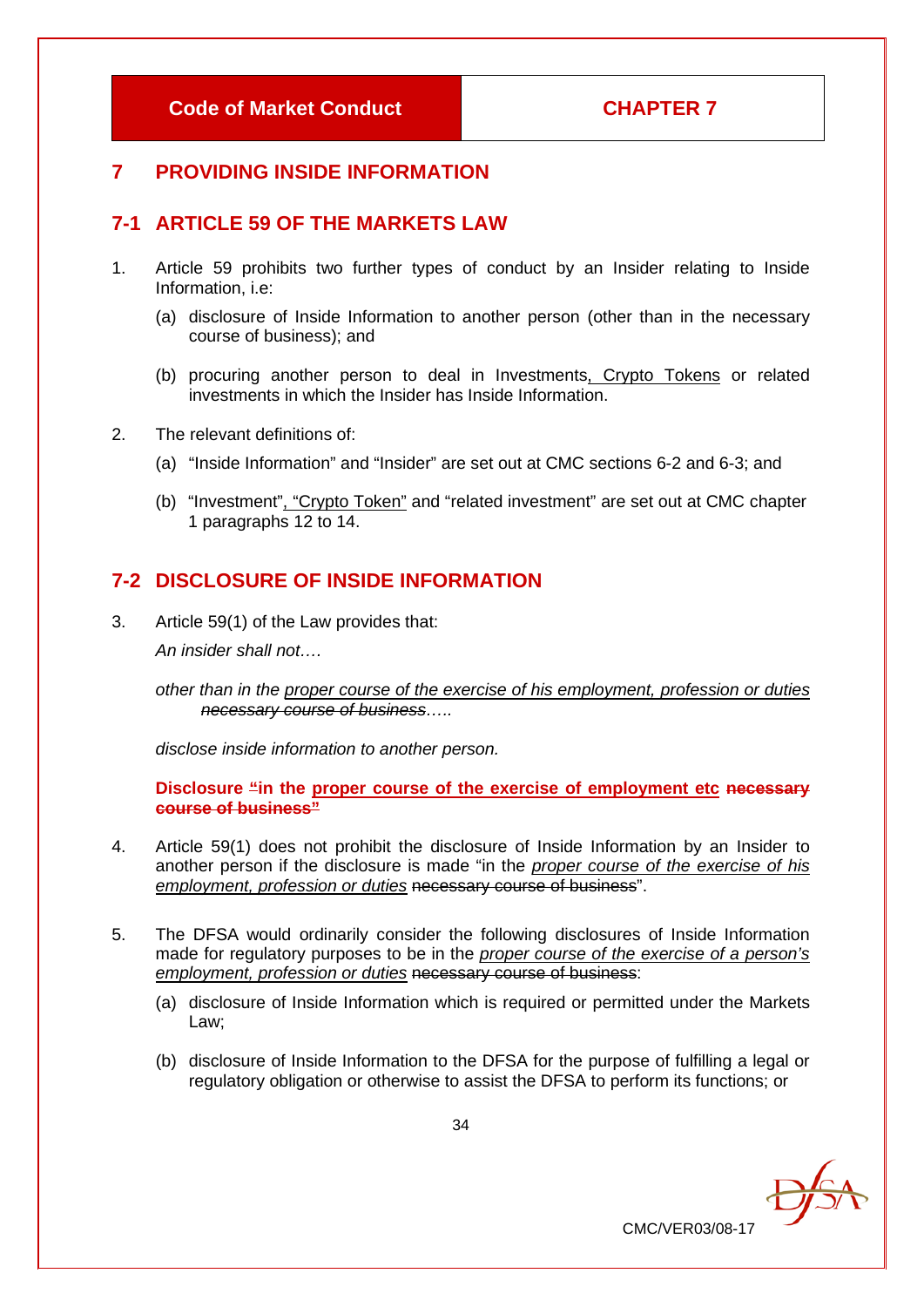- (c) disclosure of Inside Information to another regulatory authority for the purpose of fulfilling a legal or regulatory obligation or otherwise for the purpose of assisting that regulatory authority to perform its functions.
- 6. In other cases, the DFSA is likely to take into account the following factors in determining whether or not the disclosure was made in the *proper course of the exercise of a person's employment, profession or duties* necessary course of business:
	- (a) whether the disclosure is permitted by DFSA Rules, the rules of the relevant market or regulatory requirements relating to a takeover:
	- (b) whether the disclosure is accompanied by the imposition of confidentiality requirements upon the person to whom the disclosure is made and is:
		- (i) reasonable and is to enable a person to perform the proper functions of his employment, profession or duties;
		- (ii) reasonable and is (for example, to a professional adviser) to facilitate, or seek advice about, a transaction or takeover bid;
		- (iii) reasonable and is for the purpose of facilitating any commercial, financial or investment transaction (including prospective underwriters or placees of Investments or Crypto Tokens);
		- (iv) reasonable and is for the purpose of obtaining a commitment or expression of support in relation to a takeover offer; or
		- (v) in fulfilment of a legal obligation; or
		- (c) whether:
			- (i) the information disclosed is Trading Information;
			- (ii) the disclosure is by a person, A, only to the extent necessary, and solely in order, to offer to dispose of the Investment or Crypto Token to, or acquire the Investment or Crypto Token from, the person receiving the information; and
			- (iii) it is reasonable for A to make the disclosure to enable him to perform the proper functions of his employment, profession or duties.

CMC/VER03/08-17

**DEA** 

#### **Dealing not required**

7. A person may contravene Article 59(1) by disclosing Inside Information to another person even though the recipient does not deal on the basis of that information. That is, it is sufficient that the Inside Information is disclosed to another person, other than in the necessary proper course of business, without the need to show that any harm was caused.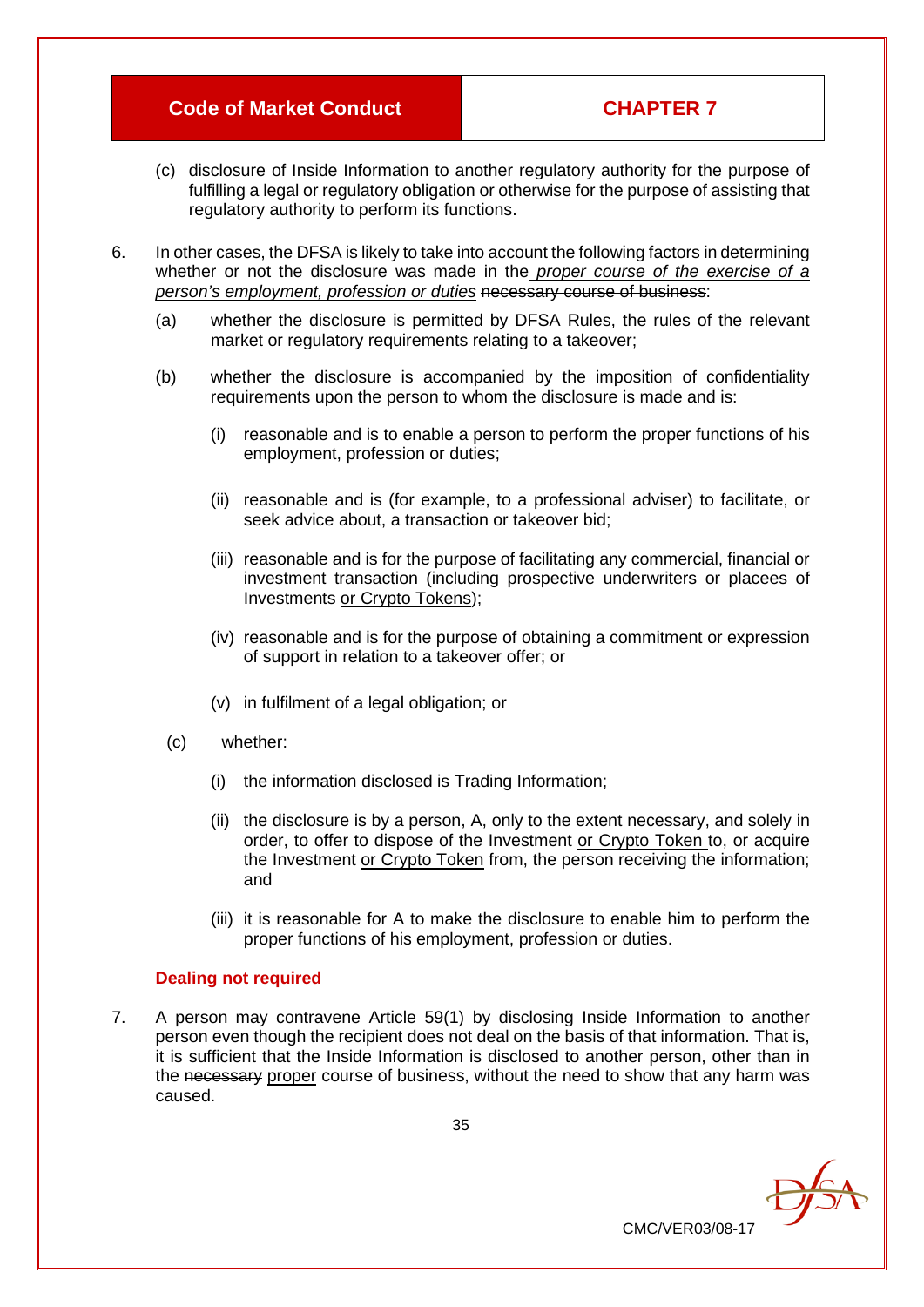# **Examples of improper disclosure of Inside Information**

- 8. The following are specific examples of conduct that, in the DFSA's view, may contravene Article 59(1);
	- (a) A, a director of a company (a Reporting Entity) has lunch with a friend, B, who has no connection with the company or its advisers. A tells B that his company has received a takeover offer that is at a premium to the current share price at which it is trading;
	- (b) B is the CEO of a company (a Reporting Entity) that is about to release its annual financial report. The report will disclose an outstanding claim that will have a significant impact on the company's financial results. B passes the information on to family members (who have no role in the company);
	- (c) an officer or employee of an Issuer selectively briefs analysts about developments relating to the Issuer that have not yet been disclosed to the market; and
	- (d) the chairman of a Reporting Entity announces his resignation to a journalist before this information has been disclosed to the market as a whole.

# **7-3 PROCURING ANOTHER PERSON TO DEAL**

1. Article 59(2) of the Law provides that:

*An insider…………* 

*shall not procure another person to deal in the Investments, Crypto Tokens or related investments………..* 

*in which the insider has inside information.*

# **Meaning of "procure"**

2. Article 59(3) of the Law provides that the term "procure" includes where a person induces or encourages another person by direct or indirect means.

# **Examples of procuring another person to deal**

- 3. The following are specific examples of conduct that, in the DFSA's view, may contravene Article 59(2):
	- (a) a Director of a Reporting Entity, while in possession of Inside Information, instructs an employee of that Reporting Entity to buy or sell an Investment or a related Investment to which the Inside Information relates; and

DfSA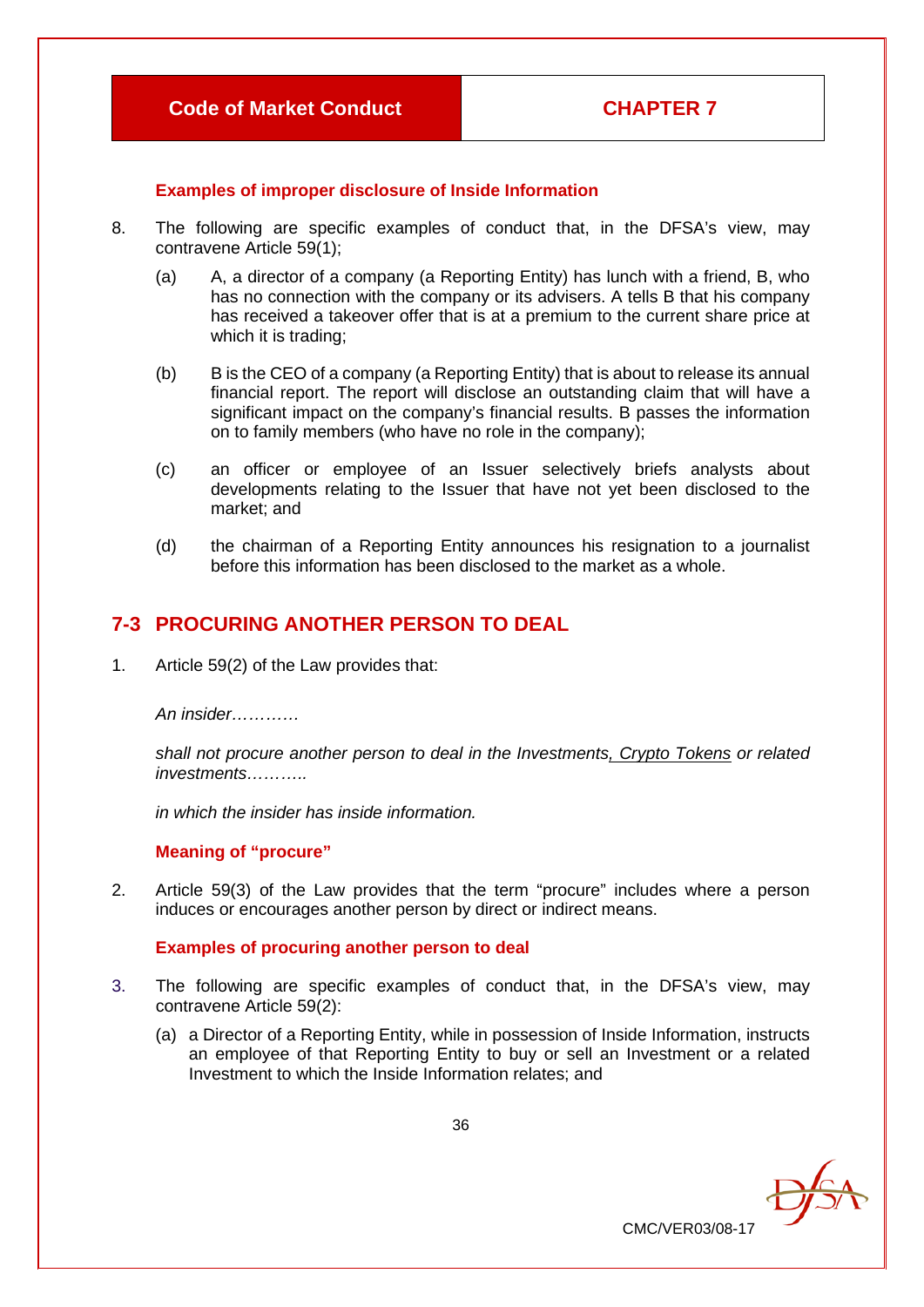# **Code of Market Conduct CONDUCTER 7**

(b) a person, A, recommends or advises a friend, B, to buy or sell an Investment or Crypto Token in respect of which A is an Insider and has Inside Information.

# **7-4 DEFENCES**

- 4. Article 64(3) provides that a person shall not be found to have contravened Article 59 (providing inside information) if:
	- (a) the person establishes that the information was disclosed by him in accordance with any requirement of the law or a court order; or
	- (b) the person establishes that he reasonably believed that the Inside Information had been disclosed to the market in accordance with this Law or the Rules.

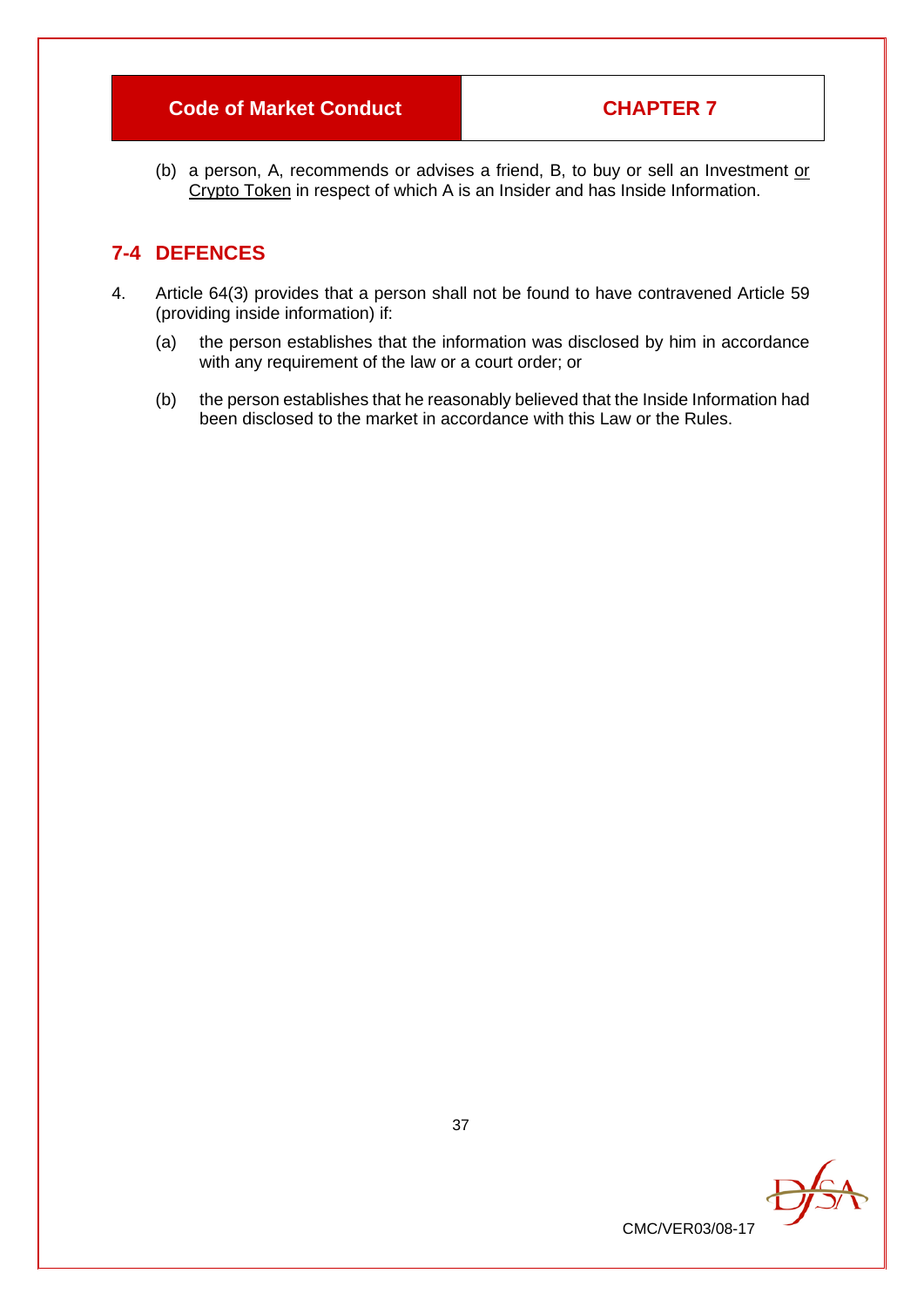# **8 INDUCING ANOTHER PERSON TO DEAL**

#### **Article 60 of the Markets Law**

1. Article 60 of the Law provides that:

*A person shall not, in the DIFC or elsewhere, induce another person to deal in Investments or Crypto Tokens:* 

- *(a) by making or publishing a statement, promise or forecast if the person knows, or is reckless as to whether, the statement is misleading, false or deceptive;*
- *(b) by a concealment of material facts; or*
- *(c) by recording or storing information that the person knows to be false or misleading in a material respect or may be materially misleading.*
- 2. Article 60 sets out a number of tests relating to knowledge of the person concerned. It requires that the person making or publishing a statement, promise or forecast referred to in Article 60(a), knows, or is reckless as to whether, the statement is misleading, false or deceptive. It also requires that the person recording or storing information referred to in Article 60(c) knows the information is false or misleading in a material respect or that it may be materially misleading.

#### **Examples of inducing another person to deal**

- 3. The following are specific examples of conduct that, in the DFSA's view, may contravene Article 60:
	- (a) a person involved in a boiler room operation cold calls investors and as part of his high pressure sales techniques makes exaggerated claims about the prospects of shares in a company. The shares are in fact of little value, are relatively illiquid and are being sold at an inflated price;
	- (b) a person, A, circulates marketing information about an Investment to a small group of potential investors; the marketing information includes exaggerated claims about the potential future performance of the investment when A knows or ought to know that there is no reasonable basis for making the claims;
	- (c) a person, B, offers to sell shares he owns in a Company to a number of other private investors. B discloses a range of positive information about the Company's prospects but fails to disclose other information about financial difficulties the company has recently experienced;
	- (d) C, a financial adviser who is managing Investments for a client, records false or misleading information about the value of investments in the client's portfolio. His purpose is to ensure that portfolio account statements sent to the client show the value of the portfolio to be higher than its actual value, in order to induce the client to provide funds to purchase further Investments.

CMC/VER03/08-17

 $\partial f$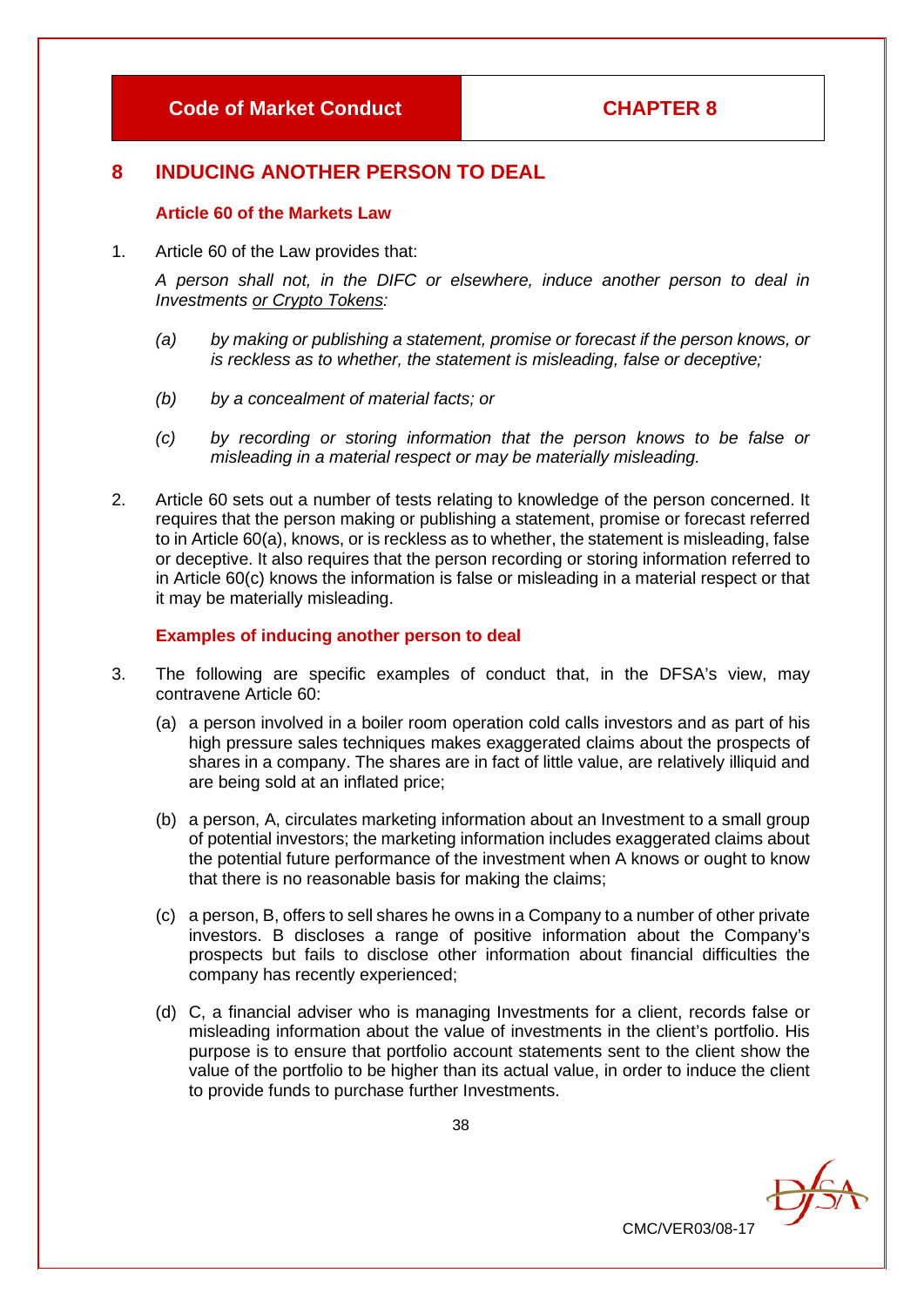The DFSA notes that some of the above examples may also contravene other Articles such as Article 55 (false or misleading statements).

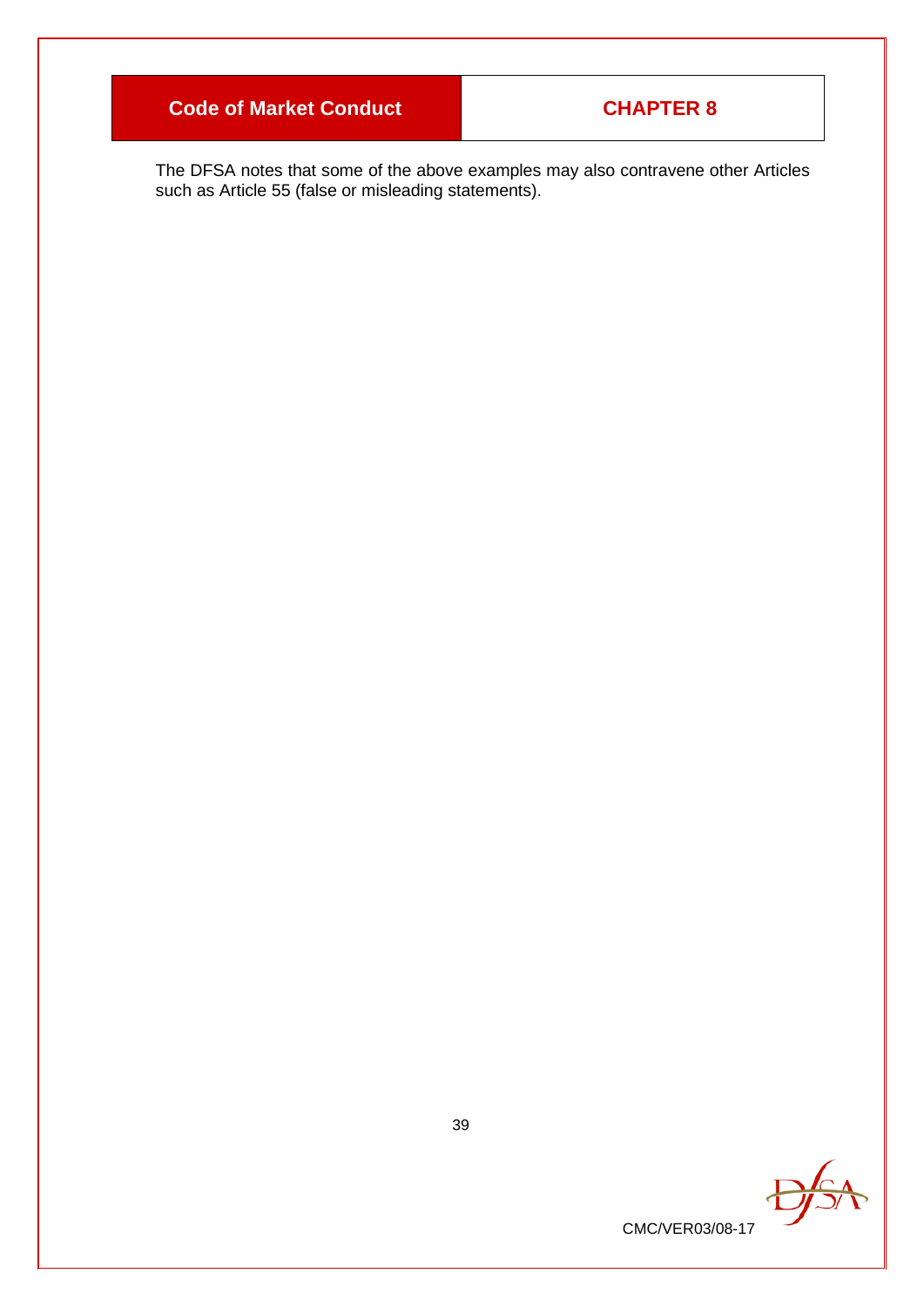# **9 MISUSE OF INFORMATION**

# **Article 61 of the Markets Law**

1. Article 61 of the Markets Law provides that:

*A person shall not, in the DIFC or elsewhere….*

*engage in any activity or conduct in relation to Investments or Crypto Tokens, which does not fall under Articles 58, 59 or 60………*

*by using information which is not generally available to market participants…*

*which, if available to a market participant, would be, or would be likely to be, regarded by him as relevant when deciding the terms on which transactions in Investments or Crypto Tokens should be effected….and*

*is likely to be regarded by market participants as a failure on the part of the person concerned to observe the standard of behaviour reasonably expected of a person in his position in relation to the market.*

- 2. Article 61 applies to certain conduct that does not fall under Articles 58, 59 or 60. In particular, it is likely to cover misuse of information:
	- (a) relating to Investments to which those Articles do not apply e.g. Commodity Derivatives; or
	- (b) where the information is relevant and not generally available but nonetheless is not "Inside Information" (for example, because it is not yet sufficiently precise in nature).

#### **Information to which Article 61 applies**

3. The prohibition applies to information which is not generally available to market participants but which if it was available to a market participant would be likely to be regarded by him as relevant when deciding the terms on which transactions in Investments or Crypto Tokens should be effected.

#### **When is information "generally available"?**

4. The factors set out in CMC section 6-2, paragraphs 3 to 5, relating to whether or not information is generally available for the purposes of the definition of Inside Information will also be relevant for the purposes of Article 61 when considering whether or not information is generally available to market participants.

# **When is information "relevant"?**

5. In determining whether information, if available to a market participant, would be likely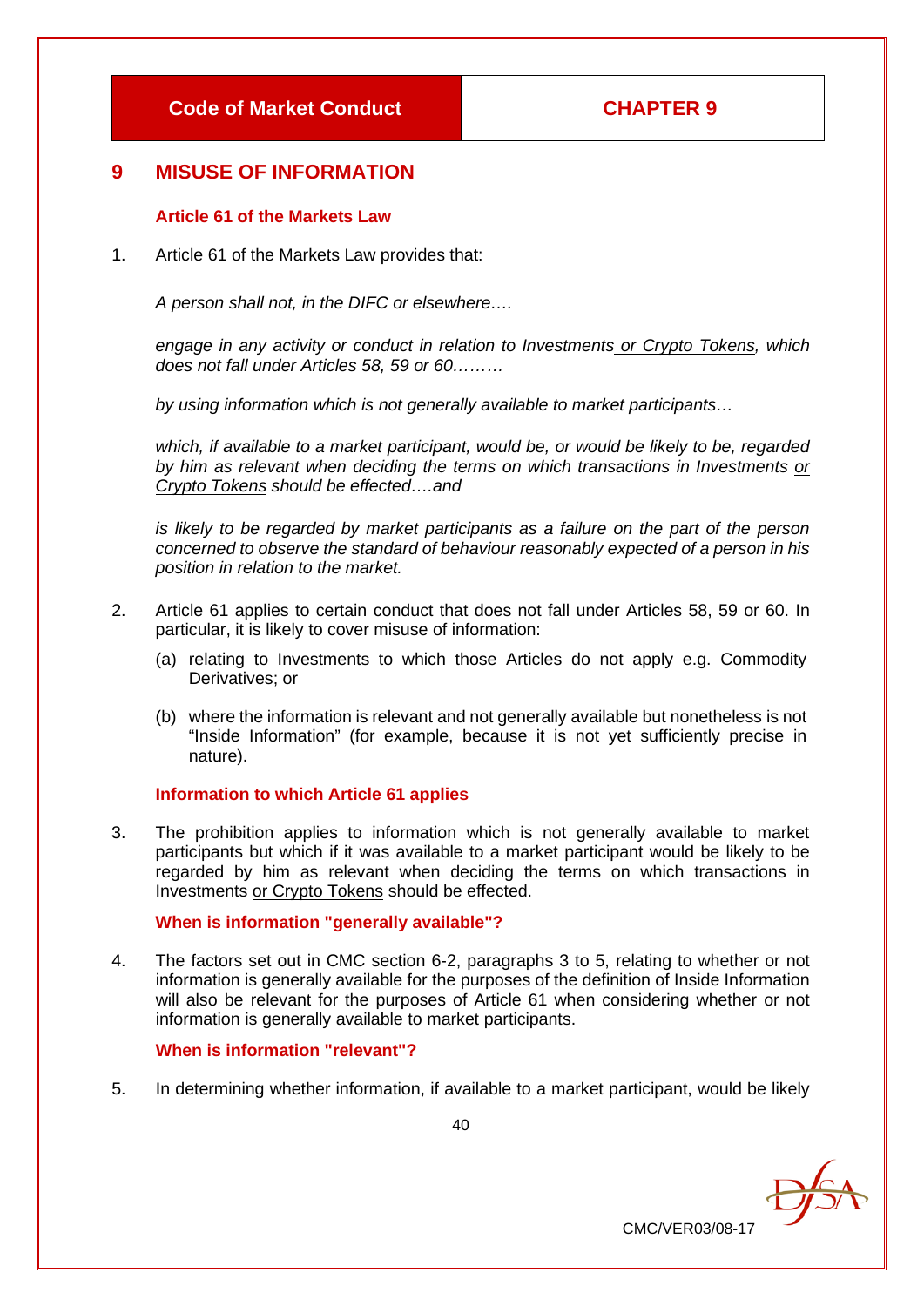to be regarded by the market participant as relevant when deciding the terms on which transactions in an Investment or Crypto Token should be effected, the DFSA is likely to take into account factors such as:

- (a) the extent to which the information is reliable, including how near the person providing the information is, or appears to be, to the original source of that information and the reliability of that source;
- (b) if the information differs from information which is generally available and can therefore be said to be new or fresh information;
- (c) if there is no other material information which is already generally available to inform participants on the market; and
- (d) in the case of information relating to possible future developments which are not currently required to be disclosed but which, if they occur, will lead to a disclosure being made to the market, whether the information provides grounds to conclude that the possible future developments will, in fact, occur.
- 6. The following are examples of information that, in the DFSA's view, could be relevant information under Article 61:
	- (a) information about possible future developments relating to a Reporting Entity, which is confidential but not yet sufficiently precise to be Inside Information;
	- (b) information relating to a government or central monetary authority or fiscal authority which is to be the subject of an official announcement;
	- (c) information that an issuer is to be added to an index or removed from the index or that the weighting of the issuer will change on the index; and
	- (d) information about an unscheduled closure of a commodity processing facility due to maintenance issues.

#### **Failure to meet standards of behaviour expected by market participants**

- 7. Article 61 requires that the activity or conduct in question is likely to be regarded by market participants as a failure on the part of the person concerned to observe the standard of behaviour reasonably expected of a person in his position in relation to the market.
- 8. This requirement imports an objective test into the assessment of whether the provision is contravened. In the DFSA's view, for the purposes of the test, the market participant is a hypothetical reasonable person who regularly deals in Investments or Crypto Tokens of the kind in question.
- 9. In determining whether there has been a failure to meet the standards expected by market participants, the DFSA is likely to take into account factors such as:
	- (a) the characteristics of the market in question, including the users and applicable rules and codes of conduct;

DEA CMC/VER03/08-17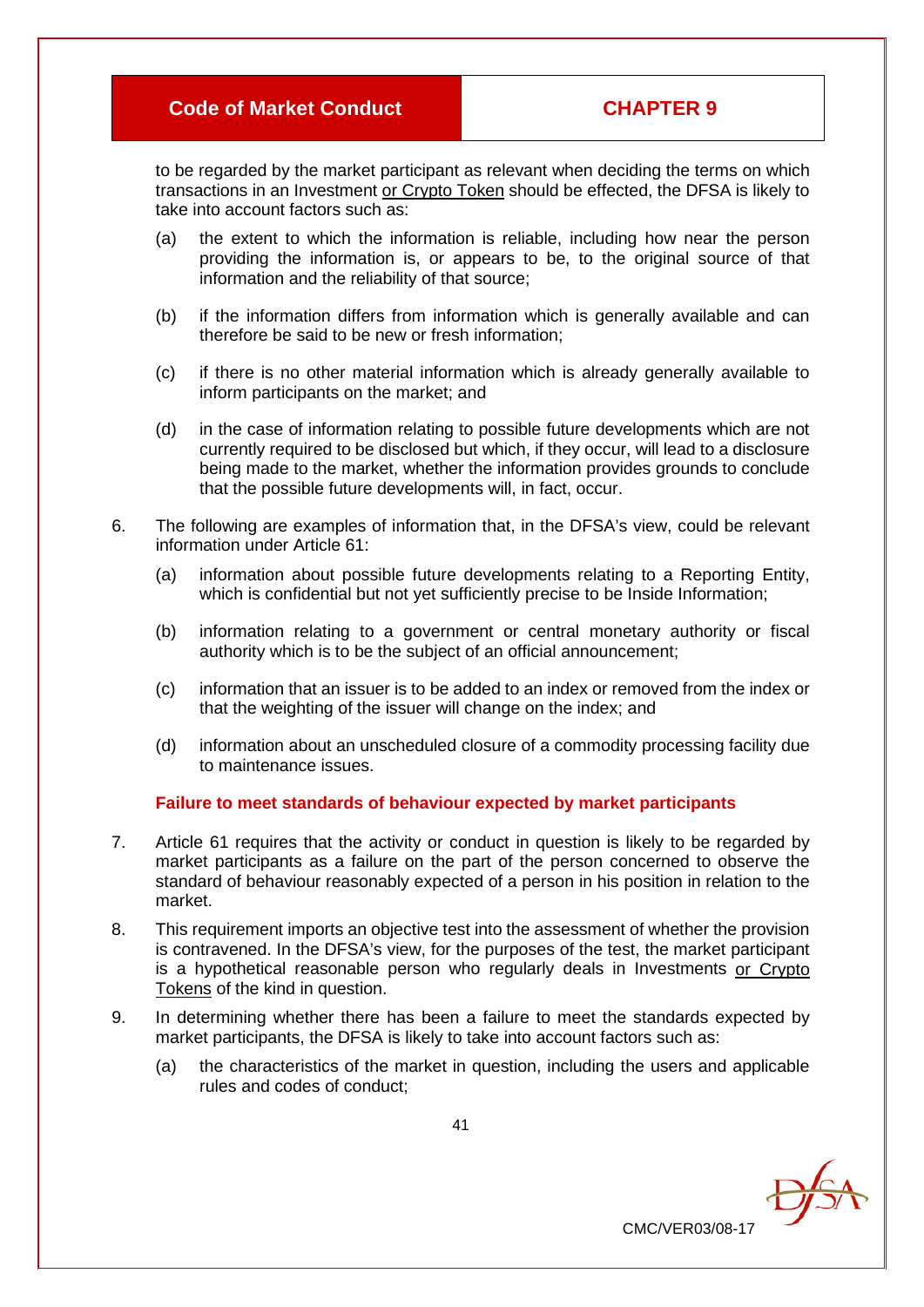- (b) if the relevant information is of a kind that has to be disclosed to the market in accordance with any legal or regulatory requirement, such as under the Markets Law, the rules of the relevant market or takeover rules;
- (c) if the relevant information is routinely the subject of a public announcement although not subject to any formal disclosure requirement, such as:
	- (i) information which is to be the subject of official announcement by governments, central monetary or fiscal authorities or a regulatory body (financial or otherwise, including exchanges);
	- (ii) changes to published credit ratings of issuers of Investments; or
	- (iii) changes to the constituents of a securities index; or
- (d) if conduct is based on information relating to possible future developments, if it is reasonable to believe that the information in question will subsequently become of a type within (b) or (c).

#### **Examples of misuse of information**

- 10. The following are specific examples of conduct that, in the DFSA's view, may contravene Article 61:
	- (a) A, who is a director of a company (a Reporting Entity), has lunch with a friend, B. A tells B about a possible takeover of the company that may emerge. B uses that information to purchase shares in the company, based on the possibility that the takeover may proceed; and
	- (b) A, an employee of a company (a Reporting Entity), is aware of contractual negotiations between the company and a customer. Business with that customer has generated a significant percentage of the company's turnover in the last five financial years. A knows that the customer has threatened to take its business elsewhere, and that the negotiations, while ongoing, are not proceeding well. A sells shares in the company based on the possibility that the customer will take his business elsewhere.

In the above examples, the DFSA notes that the information may not yet be sufficiently precise to be Inside Information (see the test in CMC section 6-2, paragraph 2). However, in the DFSA's view, if it is not Inside Information, then it would be information to which Article 61 applies.

11. The following is another example of conduct that, in the DFSA's view, may contravene Article 61:

A, an oil trader who is also a participant on a Commodity Derivatives Exchange, becomes aware of a discontinuity at a storage facility of his employer. This information is not public. A reverses his positions contrary to the normal hedging practice with the aim of profiting from any resulting market disruption caused by the problem.

CMC/VER03/08-17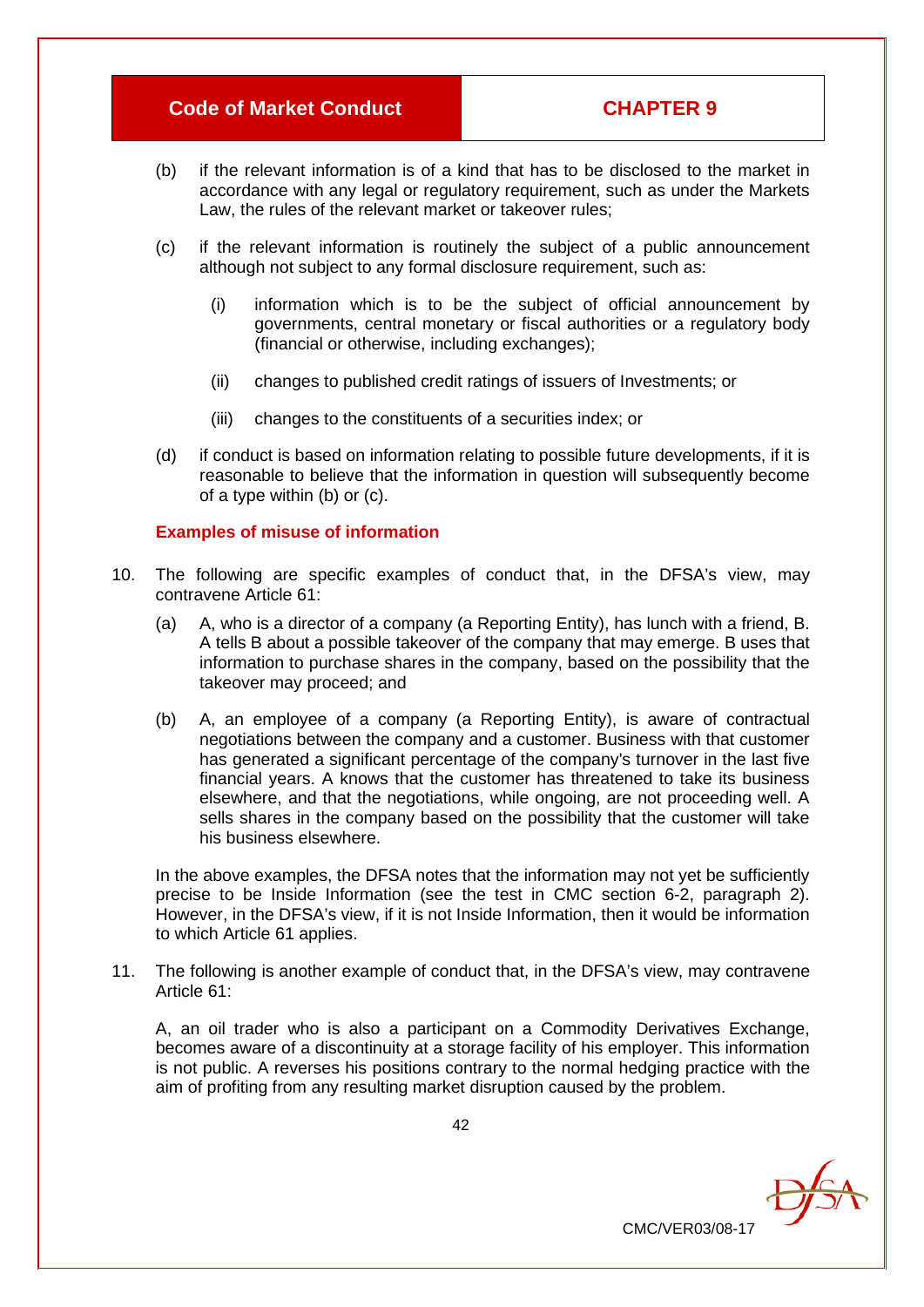# **10 SPECIFIC MARKET PRACTICES**

1. In this section, the DFSA sets out some Guidance about the application of the Market Abuse provisions to some specific market practices.

#### **Stock lending and collateral**

2. A stock lending or borrowing transaction or a repo or reverse repo transaction, or a transaction involving the provision of collateral, will, in the DFSA's view, not usually of itself constitute Market Abuse.

#### **Short selling**

- 3. Short Selling is ordinarily a legitimate market practice that, in the DFSA's view, will not usually of itself constitute Market Abuse. In certain circumstances however, Short Selling when combined with other additional factors may amount to Market Abuse, for example:
	- (a) if a person takes a short position in the shares of a company and then spreads false rumours about the company in order to drive down the share price;
	- (b) if an Insider enters into a Short Sale of an Investment or Crypto Token on the basis of Inside Information; or
	- (c) if a person enters into a Short Sale of an Investment or Crypto Token without any reasonable possibility of being able to settle the short position.
- 4. A person engaging in Short Selling will also need to comply with the requirements of the relevant Exchange relating to Short Selling - see AMI section 6-7.

#### **Price stabilisation**

5. Price Stabilisation does not constitute Market Abuse if it is carried out in accordance with the Price Stabilisation Module – see CMC section 2-4, paragraphs 2 and 3.

#### **Purchase of own shares**

6. The purchase by a company of its own shares does not constitute Market Abuse if it is carried out in accordance with certain conditions – see CMC section 2-4, paragraphs 4 and 5 and CMC section 6-7, paragraph 1(g).

#### **Market making and underwriting**

7. The legitimate performance of market making and underwriting functions will not usually constitute Market Abuse – see CMC section 6-7, paragraphs 2 to 7.

#### **Execution of client orders**

8. The execution of an unsolicited client order will not constitute Market Abuse if certain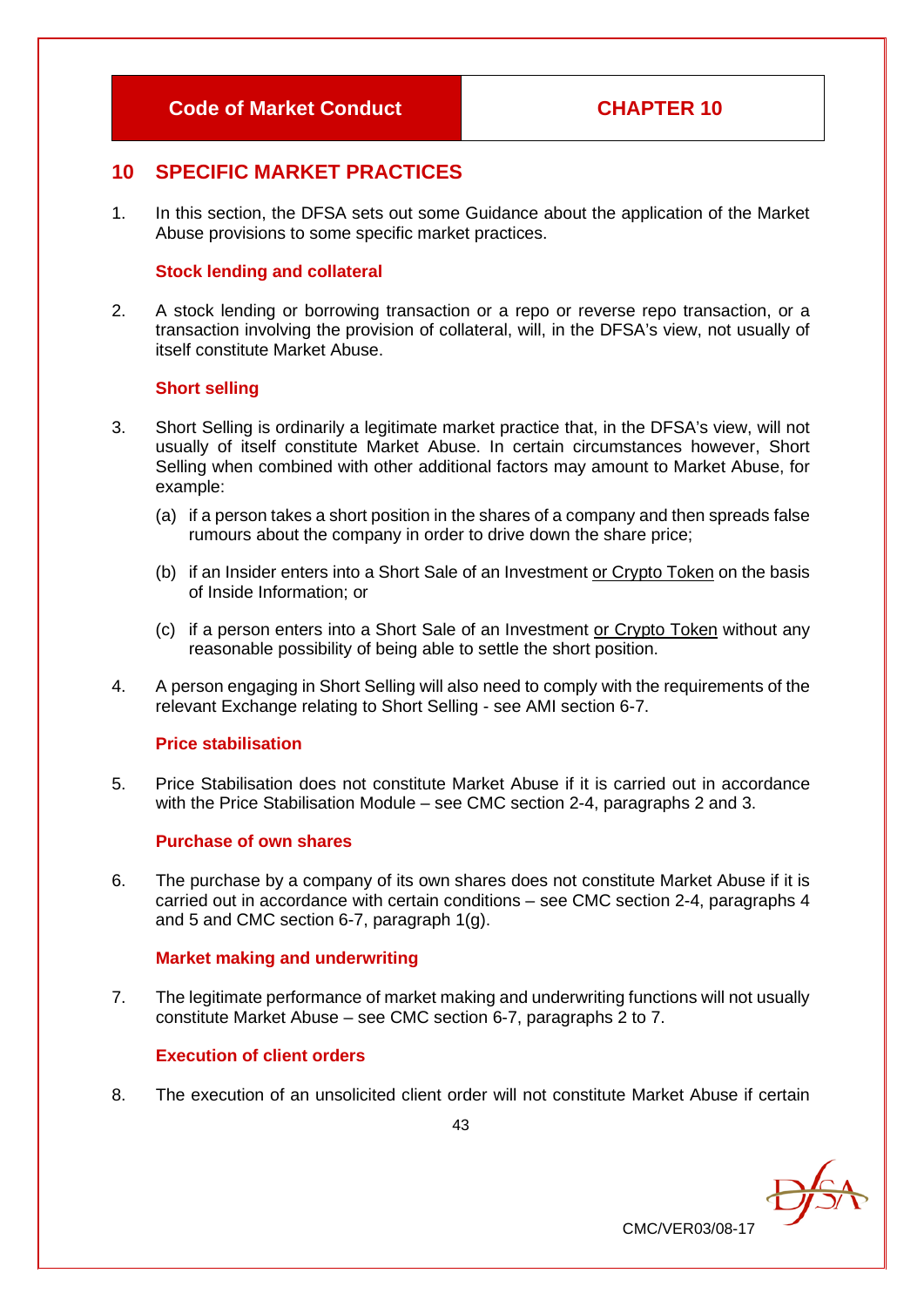conditions are satisfied – see CMC section 6-7, paragraphs 8 and 9.